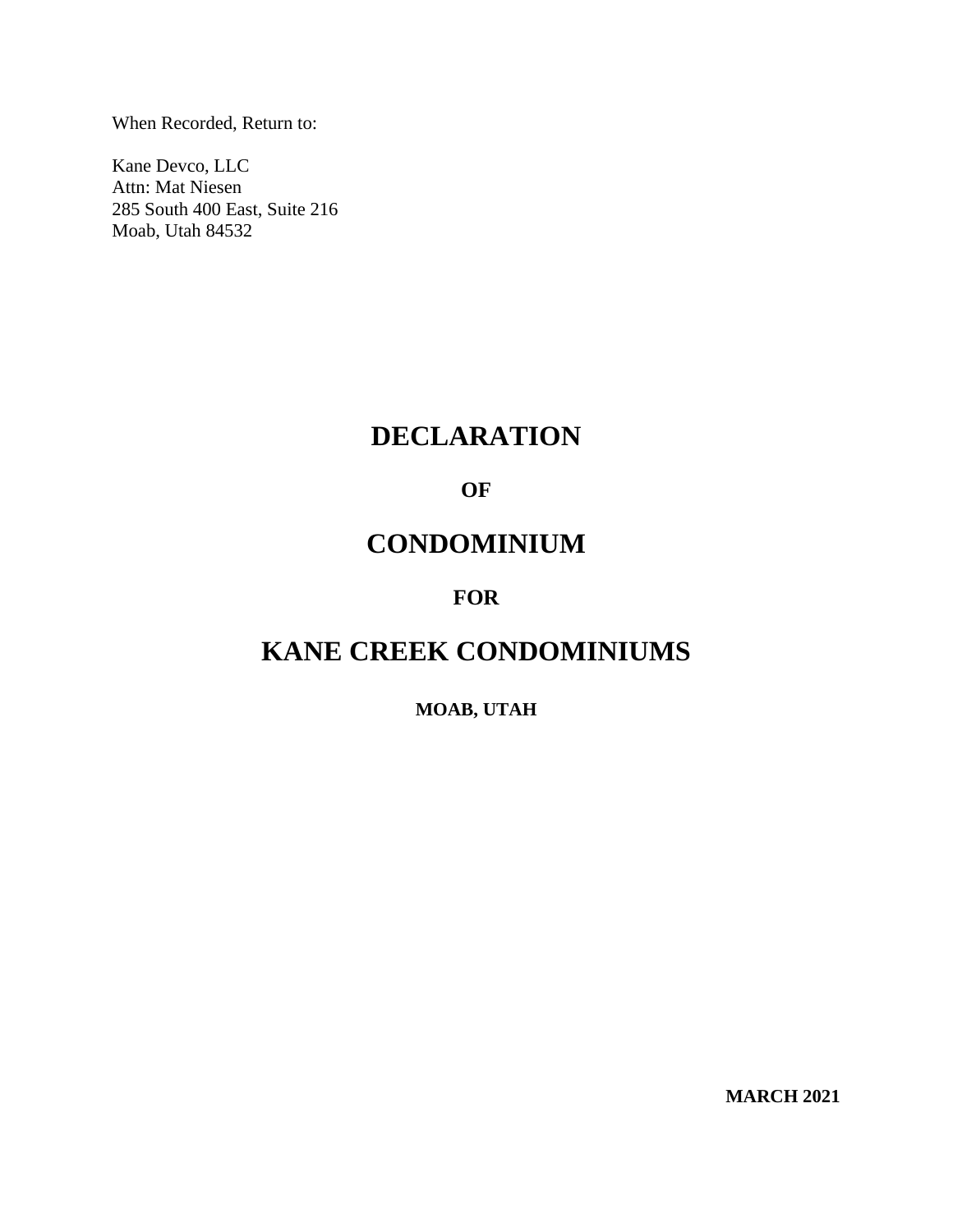# **TABLE OF CONTENTS**

|                                                              | <b>PAGE</b> |
|--------------------------------------------------------------|-------------|
|                                                              |             |
| ARTICLE 2. PURPOSE; SUBMISSION TO ACT; GENERAL PROVISIONS  5 |             |
|                                                              |             |
|                                                              |             |
|                                                              |             |
|                                                              |             |
|                                                              |             |
|                                                              |             |
|                                                              |             |
|                                                              |             |
|                                                              |             |
|                                                              |             |
|                                                              |             |
|                                                              |             |
|                                                              |             |
|                                                              |             |
|                                                              |             |
|                                                              |             |
|                                                              |             |
|                                                              |             |
|                                                              |             |
|                                                              |             |
|                                                              |             |
|                                                              |             |
|                                                              |             |
|                                                              |             |
|                                                              |             |
|                                                              |             |
|                                                              |             |
|                                                              |             |
|                                                              |             |
| ARTICLE 6. COMMON ELEMENTS; COMMON EXPENSES; ASSESSMENTS  13 |             |
|                                                              |             |
|                                                              |             |
|                                                              |             |
|                                                              |             |
|                                                              |             |
|                                                              |             |
|                                                              |             |
|                                                              |             |
|                                                              |             |
|                                                              |             |
|                                                              |             |
|                                                              |             |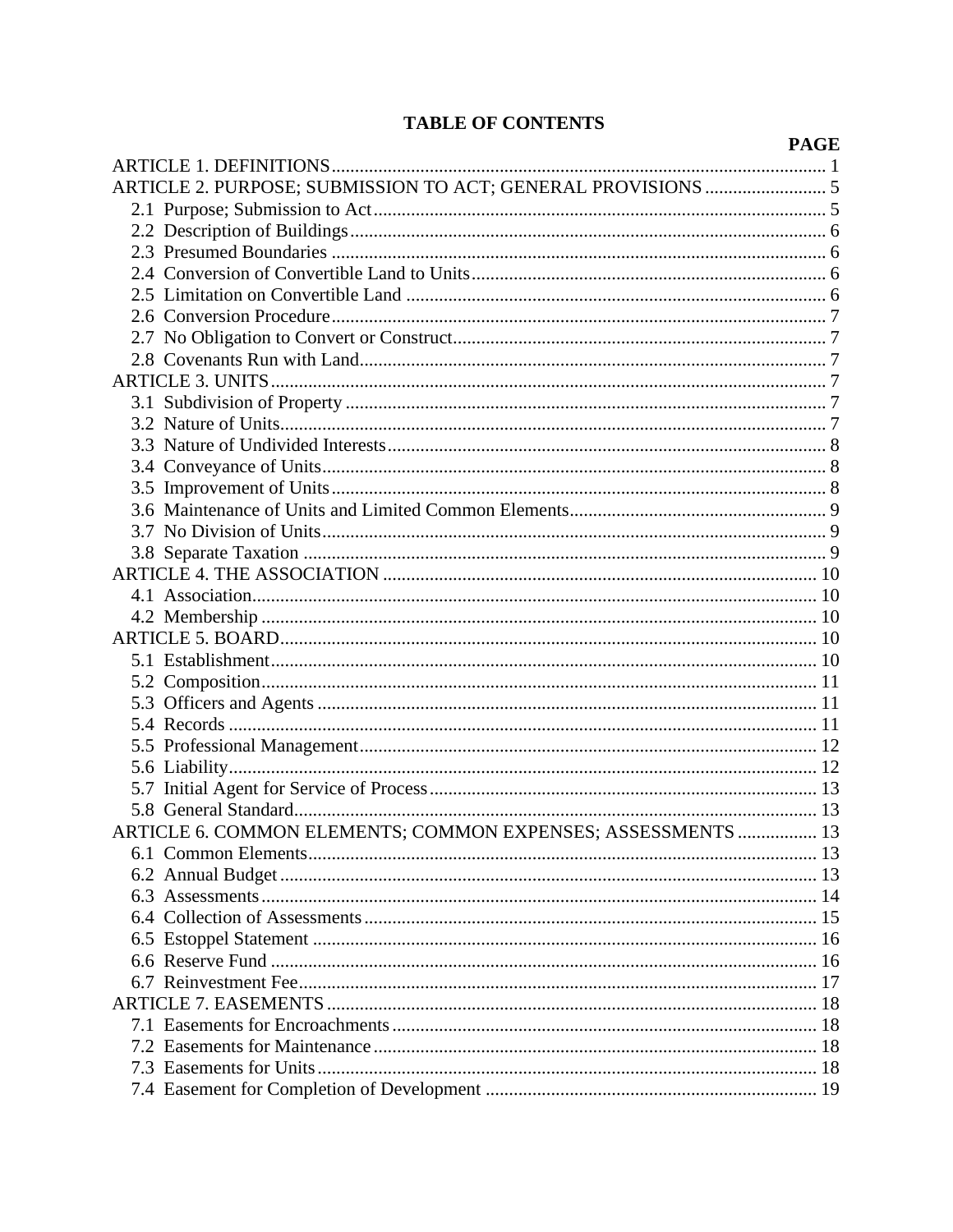| 9.5 Association's Right to Negotiate Claims and Losses and Receive Proceeds  25 |  |
|---------------------------------------------------------------------------------|--|
|                                                                                 |  |
|                                                                                 |  |
|                                                                                 |  |
|                                                                                 |  |
|                                                                                 |  |
|                                                                                 |  |
|                                                                                 |  |
|                                                                                 |  |
|                                                                                 |  |
|                                                                                 |  |
|                                                                                 |  |
|                                                                                 |  |
|                                                                                 |  |
|                                                                                 |  |
|                                                                                 |  |
| 12.1 Agreement to Encourage Resolution of Disputes without Litigation 31        |  |
|                                                                                 |  |
|                                                                                 |  |
|                                                                                 |  |
|                                                                                 |  |
|                                                                                 |  |
|                                                                                 |  |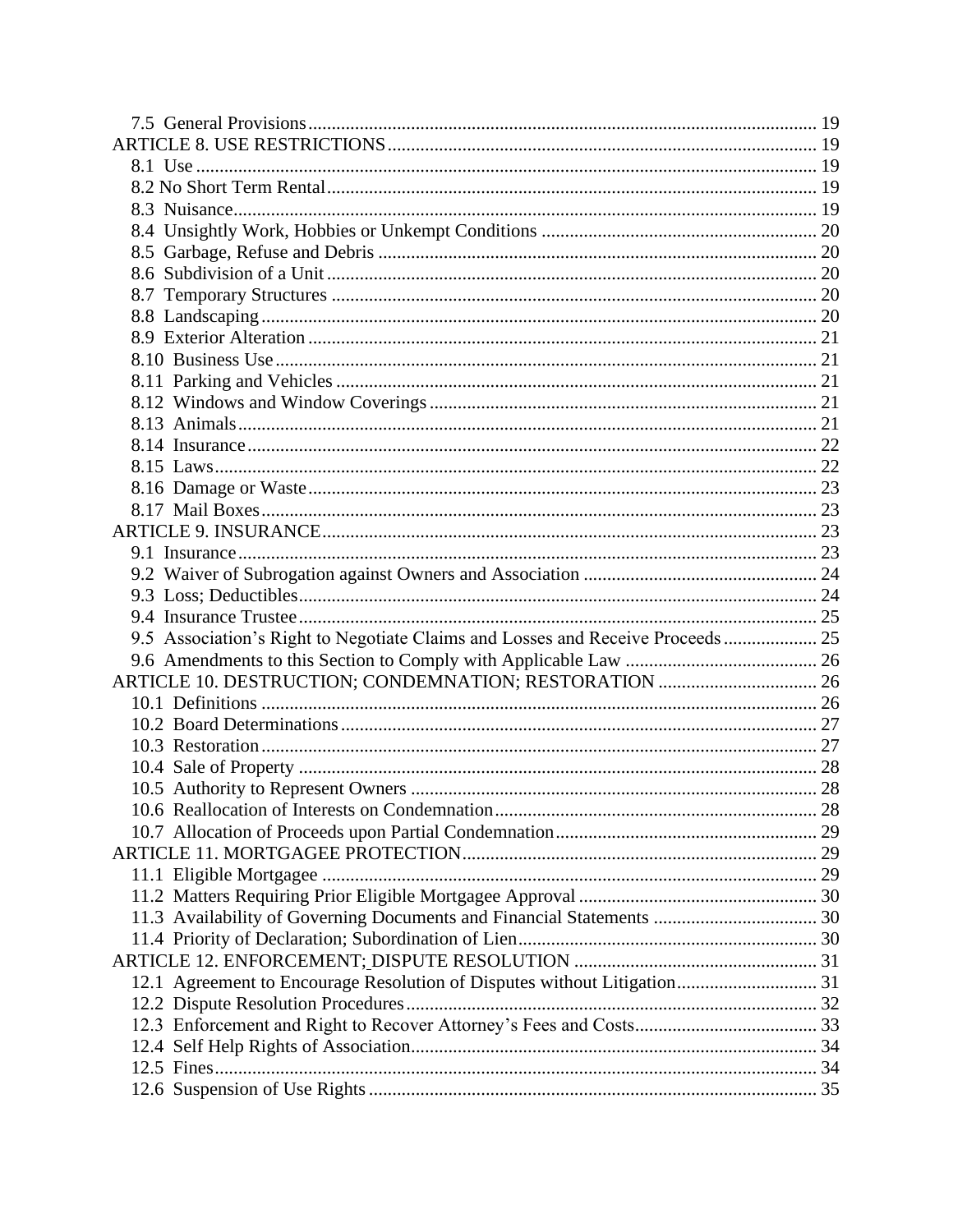| Exhibit A:   | <b>Legal Description</b>                            |
|--------------|-----------------------------------------------------|
| Exhibit A-1: | Legal Description of Expanable Land                 |
| Exhibit A-2: | Legal Description of Convertible Land               |
| Exhibit B:   | Plat Maps                                           |
| Exhibit C:   | Description of Undivided Interest and Voting Rights |
| Exhibit D:   | <b>Bylaws</b>                                       |
|              |                                                     |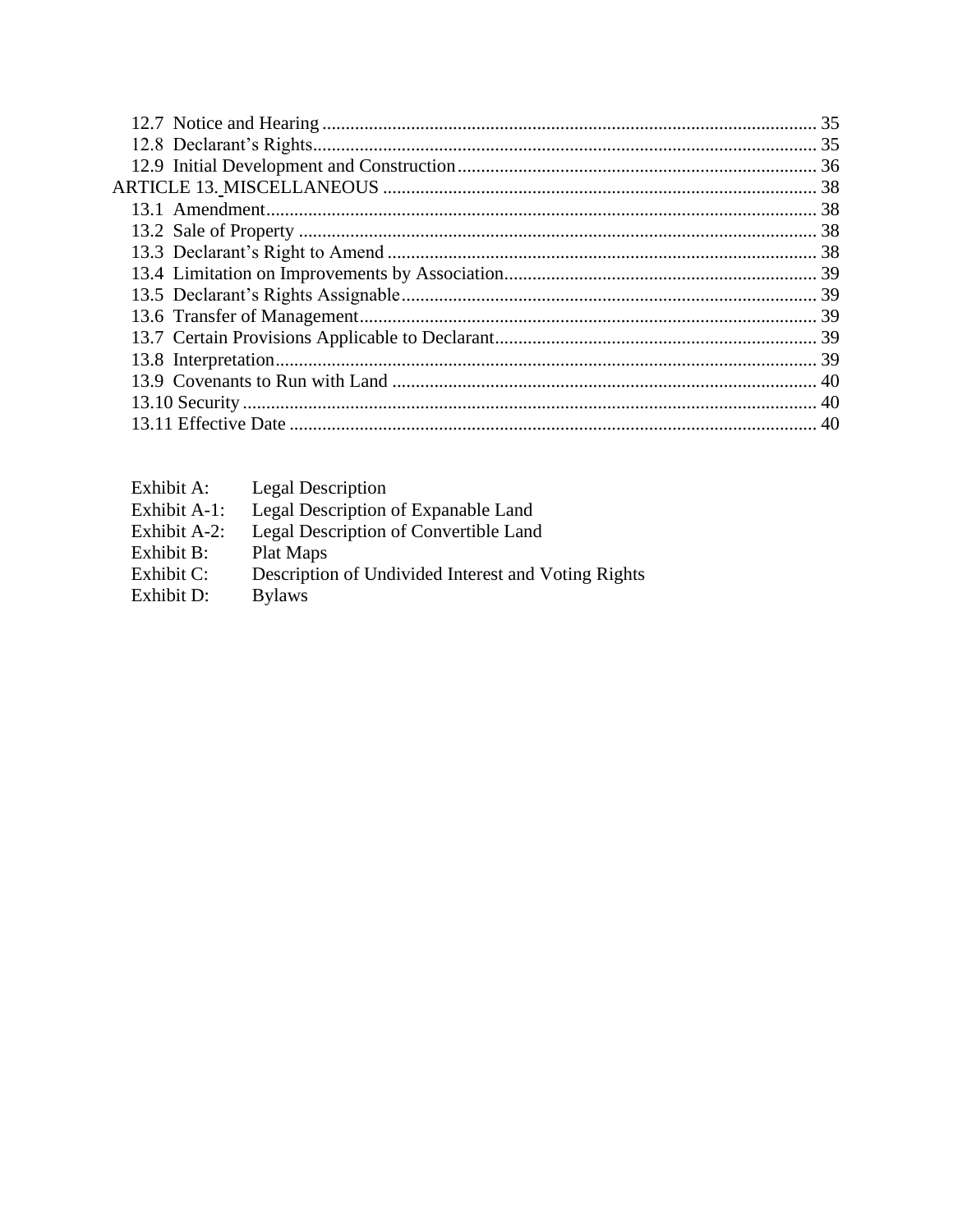# **DECLARATION OF CONDOMINIUM FOR KANE CREEK CONDOMINIUMS**

THIS DECLARATION OF CONDOMINIUM FOR KANE CREEK CONDOMINIUMS (this "**Declaration**") is executed as of \_\_\_\_\_\_, 2021 (the "Effective Date"), by KANE DEVCO, LLC, a Utah limited liability company (the "**Declarant**").

#### **RECITALS:**

- **A.** Declarant is the owner of certain land located in Grand County, Utah, hereinafter referred to as the "Land" and more particularly described in Exhibit "A" of this Declaration which is attached hereto and made a part hereof.
- **B.** Declarant has constructed or will construct certain buildings and improvements thereon in accordance with the plans and drawings set forth in the Record of Survey Map which has been filed in the office of the Grand County Recorder. The Project will include two phases consisting of three buildings and 47 Units. The Project contains convertible land upon which an additional 20 Units may be constructed.
- C. Declarant desires by filing this Declaration and the Record of Survey Map to submit the above-described real property and the said buildings and other improvements being constructed or to be constructed thereon to the provisions of the Utah Condominium Ownership Act as a project known as Kane Creek Condominiums.
- D. Declarant desires and intends to sell fee title to the individual Units contained in said project, together with undivided ownership interests in the Common Areas and Facilities appurtenant thereto, to various purchasers, subject to the covenants, limitation, and restrictions contained herein.
- E. Kane Creek Condominiums will be governed by this Declaration and the Bylaws attached hereto. All Units within the Project shall be part of the Kane Creek Condominiums.

# **ARTICLE I DEFINITIONS**

As used in this Declaration, the following terms shall have the meanings given them below:

1.1 "**Act**" means the Utah Condominium Ownership Act, Utah Code Annotated, Title 57, Chapter 8, as in effect on, and as amended after, the date of this Declaration, and any successor or substitute provisions.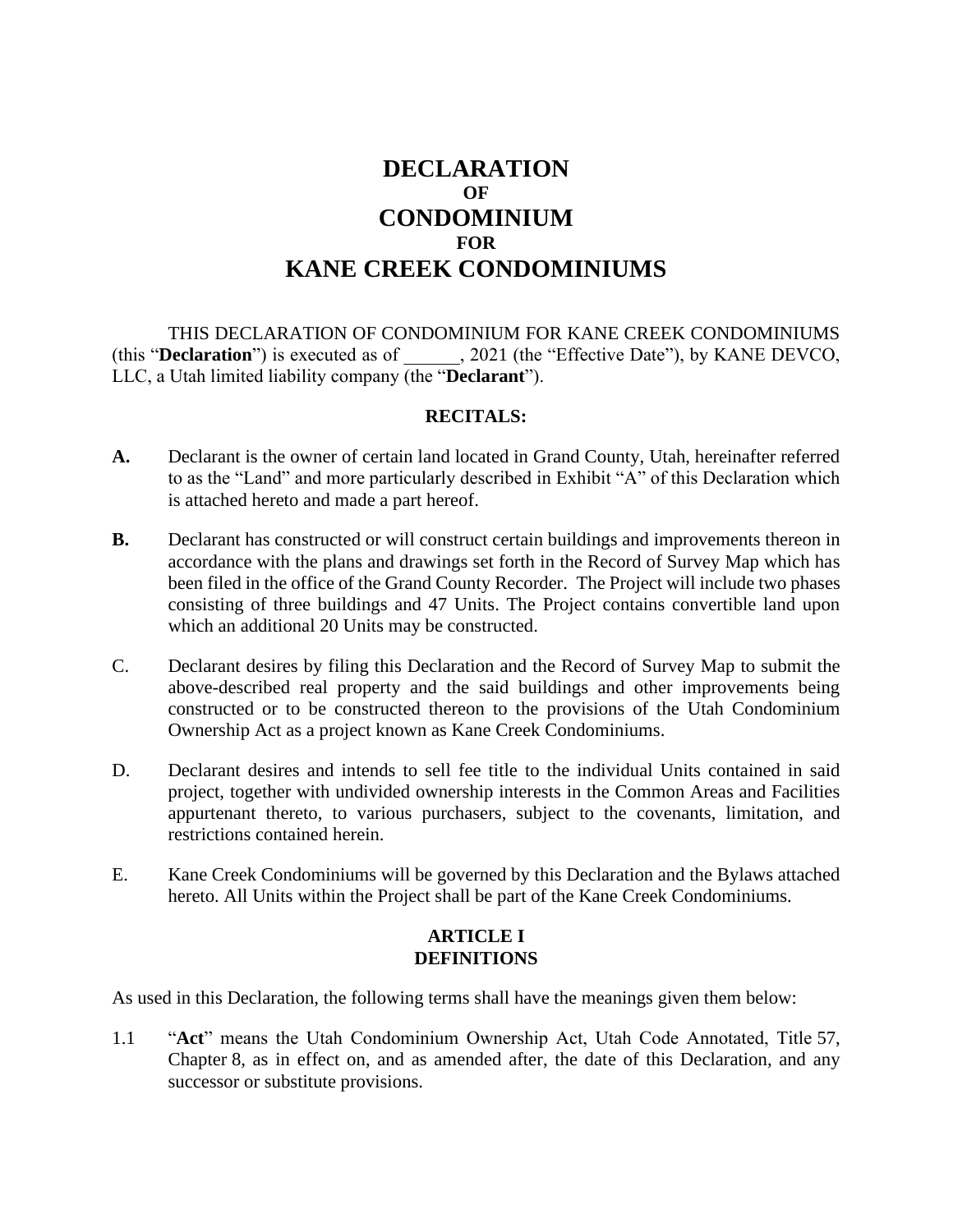- 1.2 "**Annual Assessment**" means an assessment levied pursuant to Section 6.3(a) hereof.
- 1.3 "**Annual Budget**" means a budget that sets forth an itemization of the anticipated Common Expenses for the calendar year to which such Annual Budget pertains.
- 1.4 "**Articles of Incorporation**" means the Articles of Incorporation of the Association on file or to be filed with the Utah Department of Commerce, Division of Corporations and Commercial Code.
- 1.5 "**Assessment**" means Annual Assessments, Special Assessments, Individual Assessments, and any other charge imposed or levied by the Association against an Owner, including but not limited to those related to Common Expenses as well as miscellaneous assessments for capital improvements and for the purpose of restoring and reconstructing the Project in the event of casualty, all as provided in this Declaration.
- 1.6 "**Association**" means Kane Creek Condominium Owner's Association, a Utah nonprofit corporation.
- 1.7 "**Board of Directors**" or "**Board**" means the board of directors of the Association appointed or elected in accordance with the Governing Documents, which shall serve as the "management committee" (as defined in the Act) of the Association.
- 1.8 "**Building**" means any of the buildings constructed or to be constructed on the Land.
- 1.9 "**Bylaws**" means the Bylaws of the Association, as they may be amended from time to time. A copy of the initial Bylaws is attached hereto as Exhibit D.
- 1.10 "**Common Elements**" means all parts of the Project that are not Units, including but not limited to the Land; all portions of the Buildings not contained within the Units, including but not limited to the foundation, columns, girders, beams, supports, perimeter and supporting walls, roofs, patios, balconies, entrances and exits; the mechanical installations of the Project consisting of the equipment and materials making up any central services which exist one or to serve more of the Units, including but not limited to pipes, vents, ducts, flues, cable conduits, wires, telephone wire, and other similar utility installations used in connection therewith, whether outside or inside a Building); yards, outdoor lighting, fences, landscaping and sidewalks; and areas used for common disposal of trash and recycling.
- 1.11 "**Common Expenses**" means all expenses of operation (including common utilities and services), management, maintenance, repair or replacement of the Common Elements, including a reasonable reserve for the periodic maintenance, repair and replacement of the Common Elements, including but not limited to premiums for the insurance obtained by the Board pursuant to this Declaration or the Act, and any other cost, expense or fee properly incurred by the Association in connection with the performance of its obligations under the Governing Documents.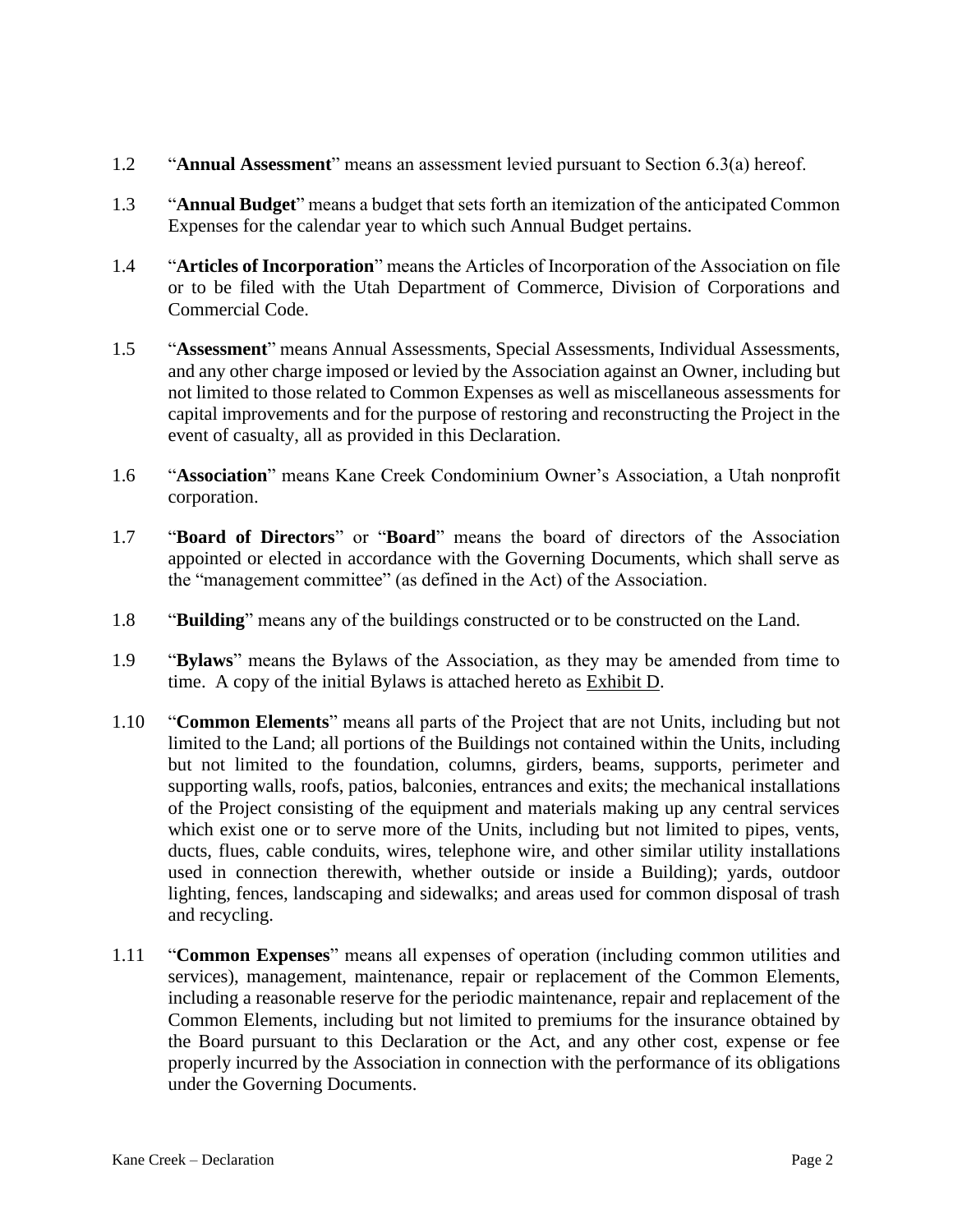- 1.12 "**Condominium Unit**" means a Unit together with the Undivided Interest appurtenant to such Unit.
- 1.13 "**Convertible Land**" means the land identified on the Plat as convertible land and more particularly described on Exhibit A-2 attached hereto and incorporated herein, upon which additional units may be constructed in accordance with Section 2.4.
- 1.14 "**County Records**" means the official records of the Grand County recorder.
- 1.15 "**Declarant**" means Kane Devco, LLC, a Utah limited liability company, and its successors and assigns.
- 1.16 "**Declarant Control Period**" means the period commencing on the date hereof and ending on the date which is the earliest of (a) the date on which Declarant no longer owns a Unit, (b) ten years from the date of recording of this Declaration, except that the Declarant Control Period shall be limited to six years for the purpose of exercising the rights granted under U.C.A. 57-8-16.5(1) (appointing Members to the management committee) or (c) the date on which Declarant executes a document and provides notice to the Members that the Declarant Control Period is being terminated.
- 1.17 "**Eligible Mortgagee**" means a mortgagee or beneficiary under a mortgage or deed of trust encumbering a Unit who has requested notice in writing of certain matters from the Association in accordance with Section 11.1.
- 1.18 "**Emergency Repairs**" means any repairs which if not made in a timely manner will likely result in immediate and substantial damage to property, including but not limited to any Common Elements or a Unit or Units, or imminent danger to persons.
- 1.19 "**Family**" means a group of natural persons residing in the same Unit and maintaining a common household.
- 1.20 "**FHLMC**" means the Federal Home Loan Mortgage Corporation.
- 1.21 "**FNMA**" means the Federal National Mortgage Association.
- 1.22 "**Governing Documents**" means this Declaration, the Articles of Incorporation, the Bylaws, and Rules and Regulations.
- 1.23 "**Guest**" means a temporary visitor, invitee or person whose presence within the Project is approved by or is at the request of a Resident.
- 1.24 "**Individual Assessment**" means an Assessment levied pursuant to Section 6.6.
- 1.25 "**Land**" means that certain real property that is located in Grand County, Utah and that is described on  $Exhibit A$  attached hereto. The Land includes any easements that benefit the Land from time to time including any easements that are set forth on the Plat.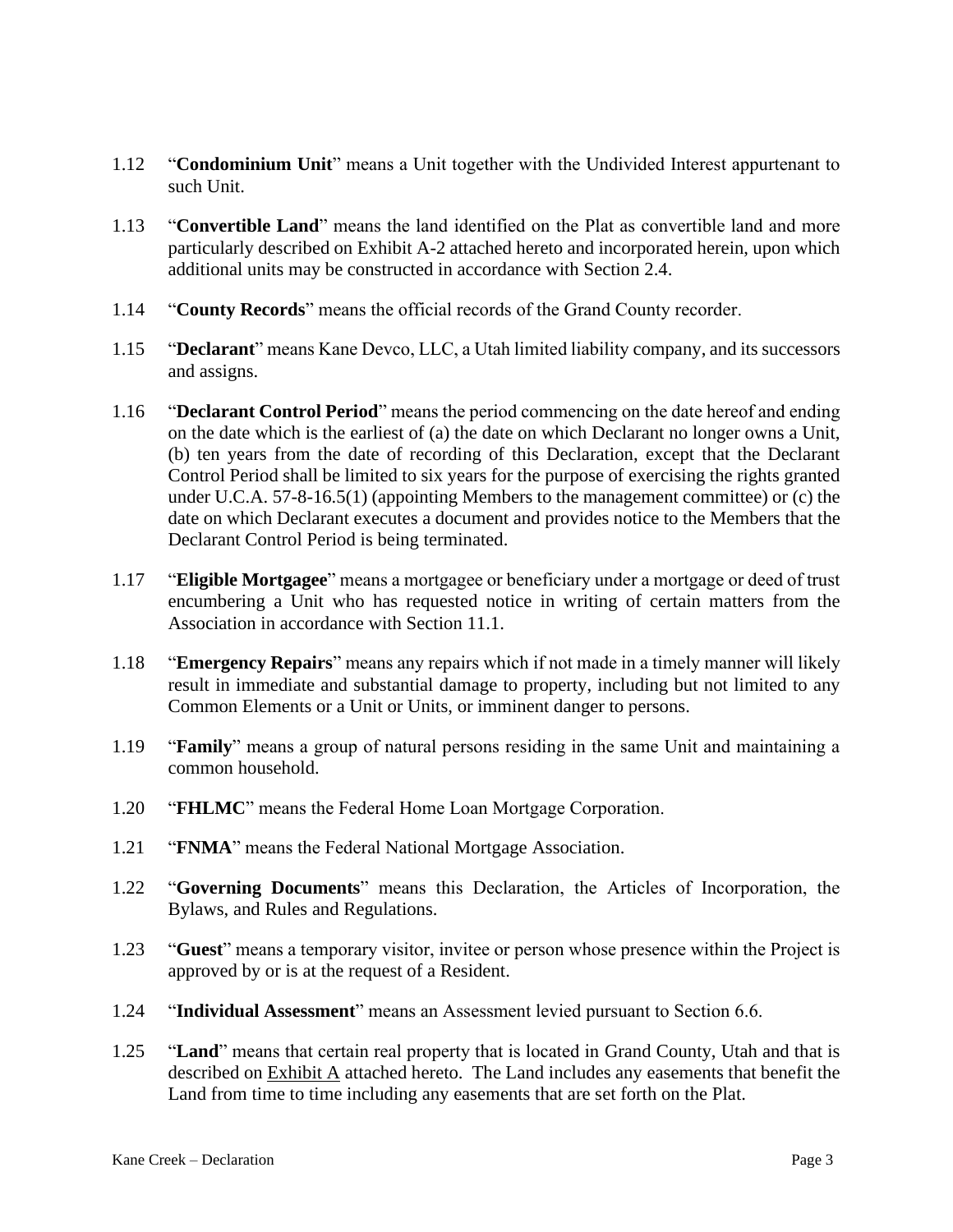- 1.26 "**Limited Common Elements**" means those portions of the Common Elements designated in this Declaration or the Plat as reserved for the use of a certain Unit or Units to the exclusion of the other Units. Without limiting the generality of the foregoing, any balcony, patio, or deck serving one Unit shall be a Limited Common Element appurtenant to that Unit.
- 1.27 "**Majority of the Owners**" means, with respect to any matter presented to the Owners for a vote, the Owners of more than fifty percent (50%) in the aggregate of the Undivided Interests held by Owners entitled to vote at the time such vote is taken.
- 1.28 "**Majority**" means more than fifty percent (50%) of the total Eligible Votes.
- 1.29 "**Manager**" means a person or entity engaged to manage and operate the Project.
- 1.30 **"Member"** means an Owner. All Owners are Members of the Association and possess the rights and duties set forth in this Declaration and the Bylaws.
- 1.31 "**Mortgage**" means either a mortgage or deed of trust encumbering a Unit but shall not mean or refer to an executory contract of sale.
- 1.32 "**Mortgagee**" means a mortgagee or a beneficiary under a Mortgage encumbering a Unit but shall not mean or refer to a seller under an executory contract of sale.
- 1.33 "**Mortgage Servicer**" shall mean a Mortgagee who services any Mortgage on any individual Unit in the Project on behalf of FHLMC and/or FNMA.
- 1.34 "**Owner**" means the person who is the owner of record (in the office of the County Recorder of Grand County, Utah) of a Unit. The term "Owner" does not mean or include a Mortgagee or a trustee under a deed of trust unless and until such party has acquired title pursuant to foreclosure or any arrangement or proceeding in lieu thereof.
- 1.35 "**Plat**" means the condominium plat entitled Kane Creek Condominiums, recorded in the office of the County Recorder of Grand County at approximately the same times as this Declaration, as such plat may be amended from time to time. The Plat will show the location of the Units, Common Elements, and Limited Common Elements.
- 1.36 "**Project**" means the Land, the Units, and the Common Elements, collectively.
- 1.37 "**Reserve Fund**" shall have the meaning given it in Section 6.6.
- 1.38 "**Resident**" means an Owner or a tenant or Family member of an Owner who is residing in a Unit.
- 1.39 "**Rules and Regulations**" means the rules and regulations established by the Board of Directors to control, regulate or establish guidelines for the conduct of Owners, Residents, Guests, and others in the Project.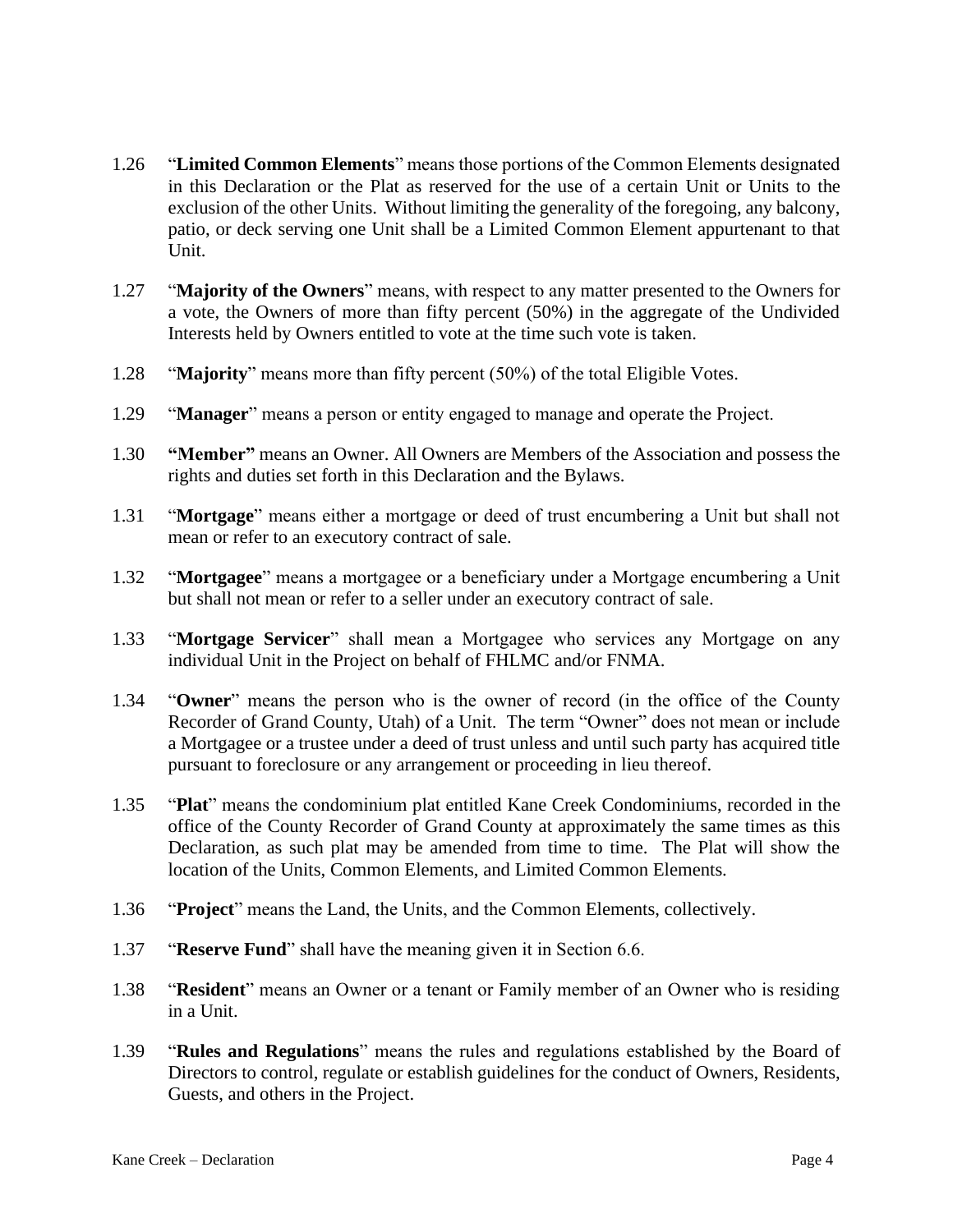- 1.40 "**Special Assessment**" means an Assessment levied pursuant to Section 6.3.
- 1.41 "**Total Votes**" means the total voting rights attributable to all the Units, as set forth on Exhibit C attached hereto.
- 1.42 "**Undivided Interest**" means an undivided interest in the Common Elements made appurtenant to each Unit by the provisions of this Declaration, as set forth in Exhibit C. The Undivided Interest of a Unit shall be equal with all other Units and shall not be calculated or determined based of the relative size or square footage of Units.
- 1.43 "**Unit**" means each separate physical part of the Project intended for independent use, including one or more rooms or spaces located or to be located in one or more floors or part or parts of floors in a Building, as depicted on the Plat. Each Unit comprises enclosed rooms occupying part of the Building and interior non-supporting, non-bearing walls and bounded by the interior surfaces of the walls, floors, ceilings, windows and doors along the perimeter boundaries of such air space, together with all fixtures and improvements contained within such air space. The following are part of the Unit: (i) lath; (ii) furring; (iii) wallboard; (iv) plasterboard; (v) plaster; (vi) paneling; (vii) tiles; (viii) wallpaper; (ix) paint; (x) finished flooring; and (xi) any other material constituting part of the finished surface of a wall, floor, or ceiling. Notwithstanding the fact that they may be within the boundaries of such air space, the following are not part of a Unit insofar as they are necessary for the support or the use and enjoyment of another Unit, and shall be part of the Common Elements: (a) bearing walls; (b) common walls, floors and ceilings between Units or between a Unit and another Common Element (except for the interior surfaces of walls, floors and ceilings, which interior surfaces shall be part of the Unit, as described above); (c) roofs; (d) foundations; (e) ceiling equipment; and (f) tanks, pumps, pipes, vents, ducts, shafts, flues, chutes, conduits, wires and other utility installations and Utility Equipment, except the outlets of any of the foregoing when located within a Unit. The interior surface of a window or door means the location of such surface when such window or door is closed.
- 1.44 "**Utility Equipment**" means pipes, sprinklers, wires, ducts, flues, cables, conduits, public utility lines, transformers, switch gear vaults, and other utility equipment serving the Project.

# **ARTICLE II PURPOSE; SUBMISSION TO ACT; GENERAL PROVISIONS**

2.1 **Purpose; Submission to Act***.* Declarant intends, by recording this Declaration and the Plat, to create a Utah residential condominium project containing up to sixty-seven (67) Units, to be known as Kane Creek Condominiums. The Land and all improvements now or hereafter constructed thereon are hereby submitted to the Act. The Project is not an expandable condominium, but the Project does include the Convertible Land identified on the Plat upon which additional Units may be constructed. The Project (i) is not a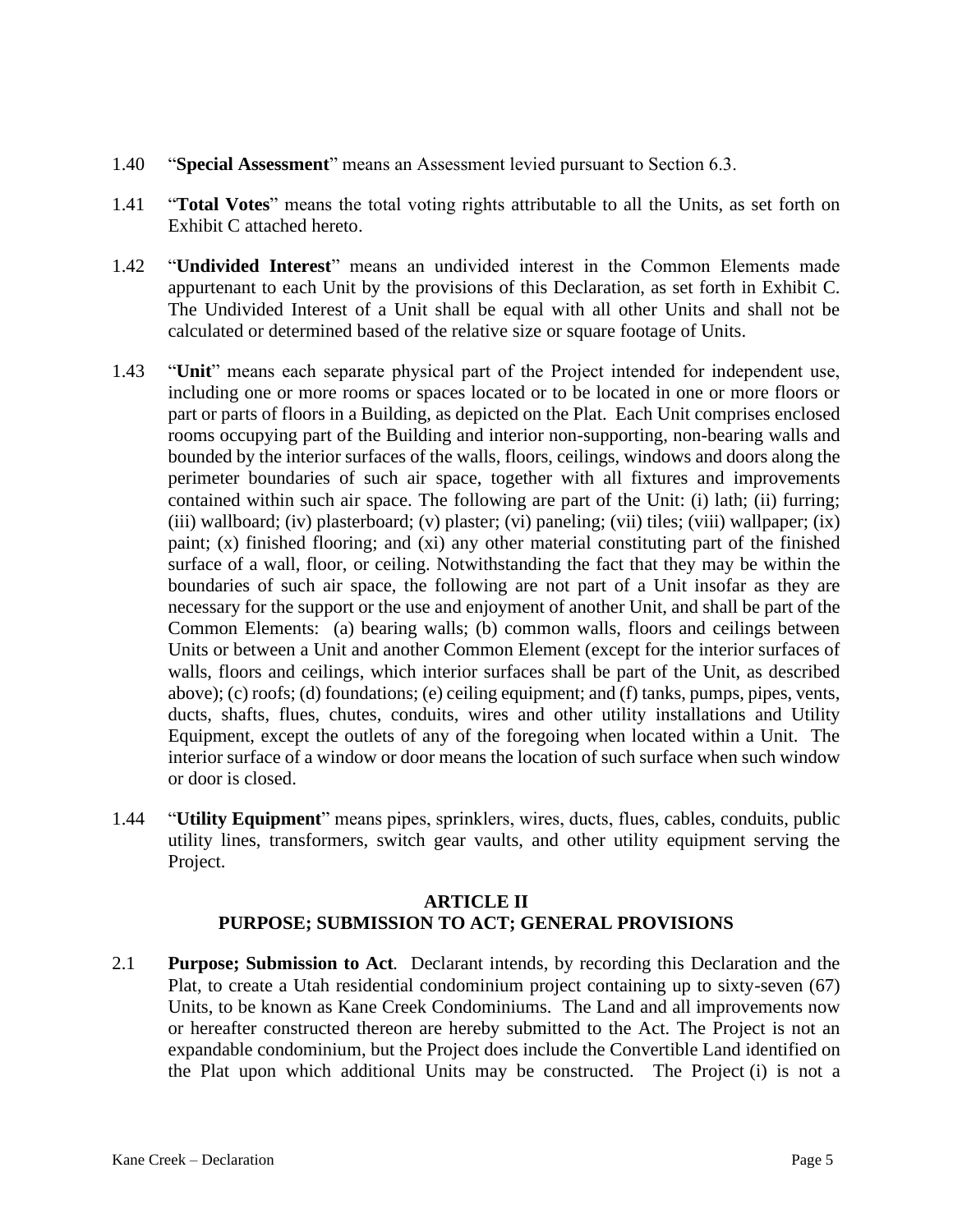contractible condominium; (b) is not a leasehold condominium; and (c) does not contain time-period units, as all of such terms are defined in the Act.

- 2.2 **Description of Buildings**. The Project contains three (3) buildings and other improvements related thereto. The Project includes Convertible Land upon which one Building containing twenty (20) Units may be constructed if the necessary approvals are obtained by Declarant. The Buildings as shown on the Plat are each multi-level building each containing the number of Units as shown on the Plat. The Convertible Land is intended to be a multi-level building similar to the original three Buildings. Each Building is constructed principally of wood framing with wood, aluminum and/or vinyl siding exteriors. There are no basements in the Project.
- 2.3 **Presumed Boundaries***.* In interpreting the Plat or any deed or other instrument affecting the Building or a Unit, the boundaries of the Building or such Unit constructed in substantial accordance with the Plat shall be conclusively presumed to be the actual boundaries rather than the description expressed in the Plat, regardless of the settling or lateral movement of the Building or any minor variance between the boundaries shown on the Plat and those of the Building or such Unit.
- 2.4 **Conversion of Convertible Land to Units**. Declarant reserves the right at Declarant's option, exercisable without the consent of any Unit Owner, to construct additional Units on the Convertible Land, from time to time at Declarant's choosing, but within the five (5) years of the Effective Date. Declarant knows of no circumstance which will terminate Declarant's option to convert the Convertible Land prior to the expiration of such five (5) year time limit.
- 2.5 **Limitation on Convertible Land**. Declarant's right to construct additional Units on the Convertible Land shall be subject to the following limitations:
	- (a) The Convertible Land is identified on the Plat and described in Exhibit A-2 hereto;
	- (b) The maximum number of Units that may be created on the Convertible Land is twenty (20) Units.
	- (c) Units constructed on the Convertible Land shall utilize one hundred percent (100%) of the Convertible Land the entirety of which shall be used for residential purposes.
	- (d) All buildings constructed on the Convertible Land shall be architecturally compatible in terms of quality of construction, construction materials, and architectural style, with buildings constructed on the remainder of the Project.
	- (e) Units constructed on the Convertible Land shall be substantially identical to the Units on other portions of land within the Project.
	- (f) Upon completion of Units on the Convertible Land, the total number of Units existing in the Project shall not exceed sixty-seven (67);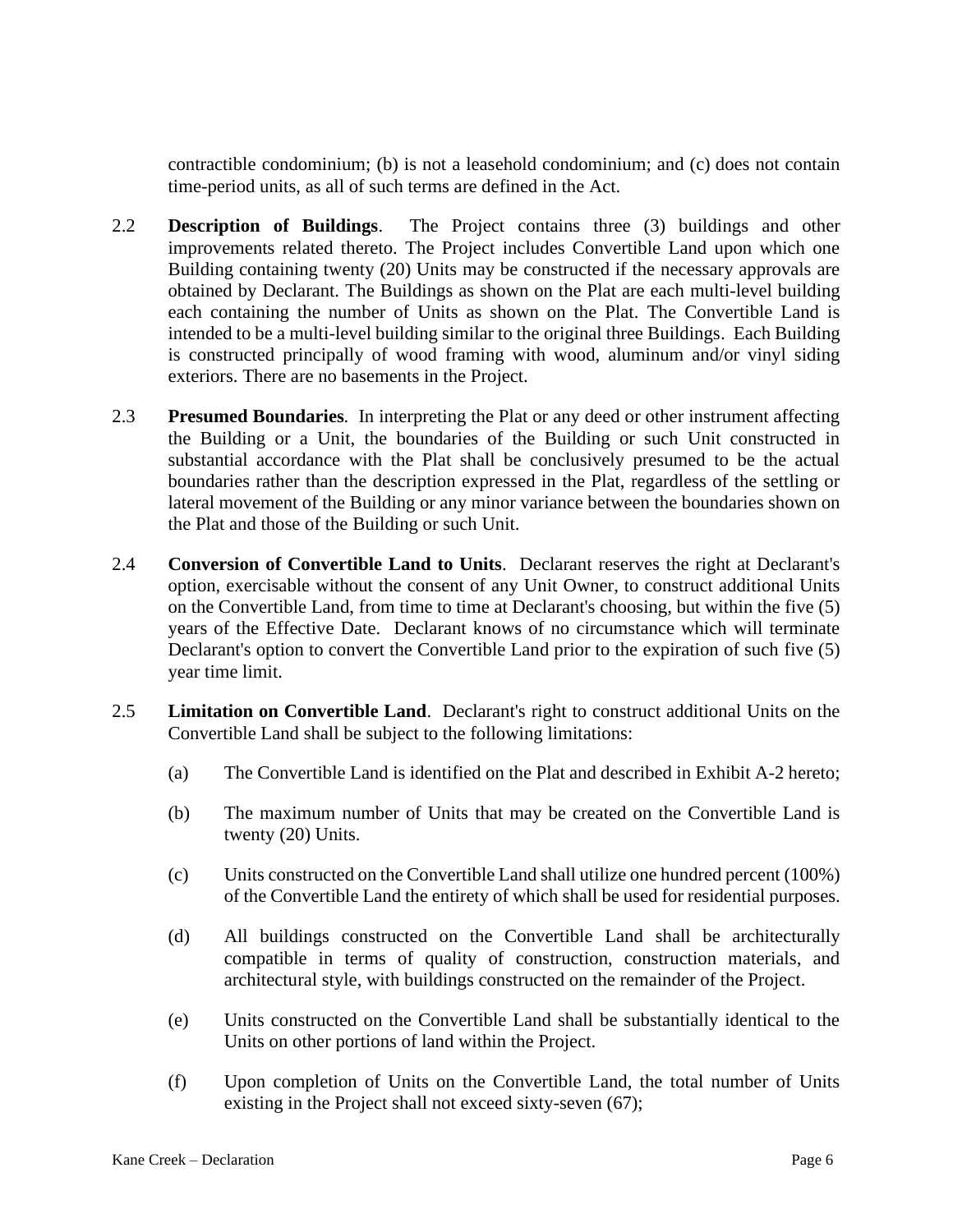- (g) Declarant reserves the right to create Limited Common Area and facilities within the Convertible Land comparable to such Limited Common Areas and facilities within the remainder of the Project.
- (h) The right to convert the Convertible Land to Units shall expire five (5) years after this Declaration is filed for record in the office of the County Recorder of Grand County, Utah.
- 2.6 **Conversion Procedure**. Subject to compliance with the provisions of Section 2.5, the addition of any Units on the Convertible Land shall become effective upon the concurrent recordation in the office of the County Recorder of Grand County, Utah, a supplemental or amended Plat which (a) is signed by the Declarant; (b) describes the Units constructed on the Convertible Land; (c) declares that the additional Units are to be held, transferred, sold, conveyed, and occupied subject to this Declaration; and (d) includes any adjustments in the appurtenant undivided interests pertaining to each Unit including those resulting from the conversion of the Convertible Land to Units. Declarant may exercise the right to construct Units on the convertible land, including the preparation and recording of an amendment to this Declaration reflecting the changes created by the addition of Units on the convertible land, all without seeking or obtaining consent or authorization from any Owner.
- 2.7 **No Obligation to Convert or Construct**. Declarant has no obligation hereunder to add any Units to the Project on the Convertible Land.
- 2.8 **Phases**. The initial 47 Units in the Project shall be constructed in two (2) phases. These Units are not part of or subject to the Convertible Land provisions contained herein. The first phase shall consist of 33 units located in one (1) Building located on the southwest corner of the Project. The second phase shall consist of 14 Unit in one (1) Building located on the northeast portion of the project. Each phase shall be subject to the provisions of this Declaration. Phase 2 will be constructed following the construction of Phase 1, but no representations are made regarding the timing of the Phase 2 construction.
- 2.9 **Covenants Run with Land***.* This Declaration and all of the provisions herein shall run with the land and may be enforced by Declarant, the Management Committee and any Owner and their respective successors in interest. Any Mortgage or other encumbrance of any Condominium Unit shall be subject and subordinate to all of the provisions of this Declaration, and in the event of foreclosure of any Mortgage or other encumbrance, the provisions of this Declaration shall be binding upon any Owner whose title is derived through the foreclosure. All Owners, Residents, Guests, and any other person who uses or occupies the Project shall be subject to the Governing Documents. All decisions and determinations made by the Board in accordance with the Act or other Governing Documents shall be binding on all the Owners and occupants of the Project.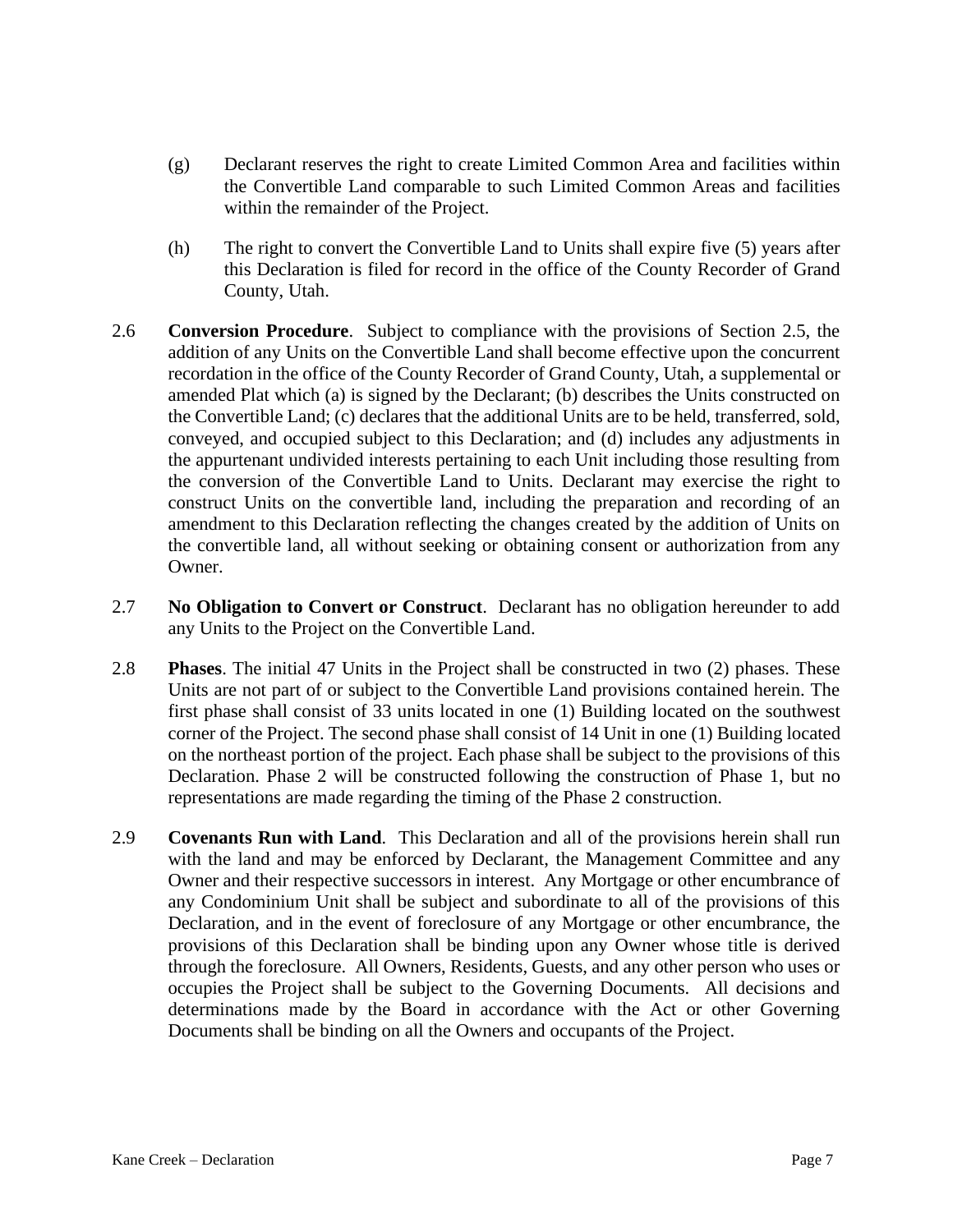### **ARTICLE III UNITS**

- 3.1 **Subdivision of Property***.* The Project is hereby subdivided into Condominium Units, with each such Condominium Unit consisting of a Unit, the right to use appurtenant Limited Common Elements, if any, and an appurtenant Undivided Interest, as set forth on Exhibit C attached to this Declaration.
- 3.2 **Nature of Units***.* Each Condominium Unit shall for all purposes constitute real property and may be individually conveyed, leased, encumbered, inherited or devised by will. Any Condominium Unit may be held and owned by more than one person as joint tenants, as tenants in common or in any other real property tenancy relationship recognized under the laws of the State of Utah. Each Owner shall be entitled to the exclusive ownership and possession of its Unit and, to the extent applicable, the exclusive use of any Limited Common Elements appurtenant only to its Unit subject to the provisions of this Declaration. Each Owner may separately mortgage or otherwise encumber its Condominium Unit, provided that each Mortgage of any Condominium Unit shall be subordinate to this Declaration. No Owner may mortgage or otherwise encumber the Common Elements, except to the extent of the Undivided Interest appurtenant to its Unit.
- 3.3 **Nature of Undivided Interests***.* Each Owner shall be entitled to an Undivided Interest in the percentage expressed in the attached Exhibit C. Each Owner may use the Common Elements on a nonexclusive basis, but only in accordance with the purposes for which they were intended, subject to the Governing Documents. Neither any Undivided Interest nor the right of exclusive use of any Limited Common Elements shall be separated from the Unit to which it is appurtenant. The Common Expenses shall be charged to, and the voting rights shall be available to, the Owners according to their respective Undivided Interests.
- 3.4 **Conveyance of Units***.* Every contract for the sale of a Unit, every deed conveying a Unit, and every other instrument affecting title to a Unit may describe a Unit by the name of the Project, the recording date for this Declaration, the county wherein the Project is located, and its Unit number as indicated in this Declaration or as shown on the Plat. Such description will be construed to describe the Unit, together with the undivided interest in the Common Elements appurtenant to a Unit, and to incorporate all the rights incident to ownership of a Unit and all of the limitations on such ownership as described in this Declaration.
- 3.5 **Improvement of Units***.* Each Owner shall have the exclusive right to paint, repaint, tile, paper, carpet and otherwise decorate the interior surfaces of the walls, ceilings, floors and doors forming the perimeter boundaries of its Unit and the surfaces of all walls, ceilings, floors and doors within such boundaries. Each Owner may also construct partition walls, fixtures and improvements within the boundaries of that Owner's Unit; provided, however, that such walls, fixtures and improvements shall not interfere with facilities necessary for the support, use or enjoyment of any other part of the Project; impair the structural integrity of the Building; or encroach on or interfere with any Common Elements. No Owner shall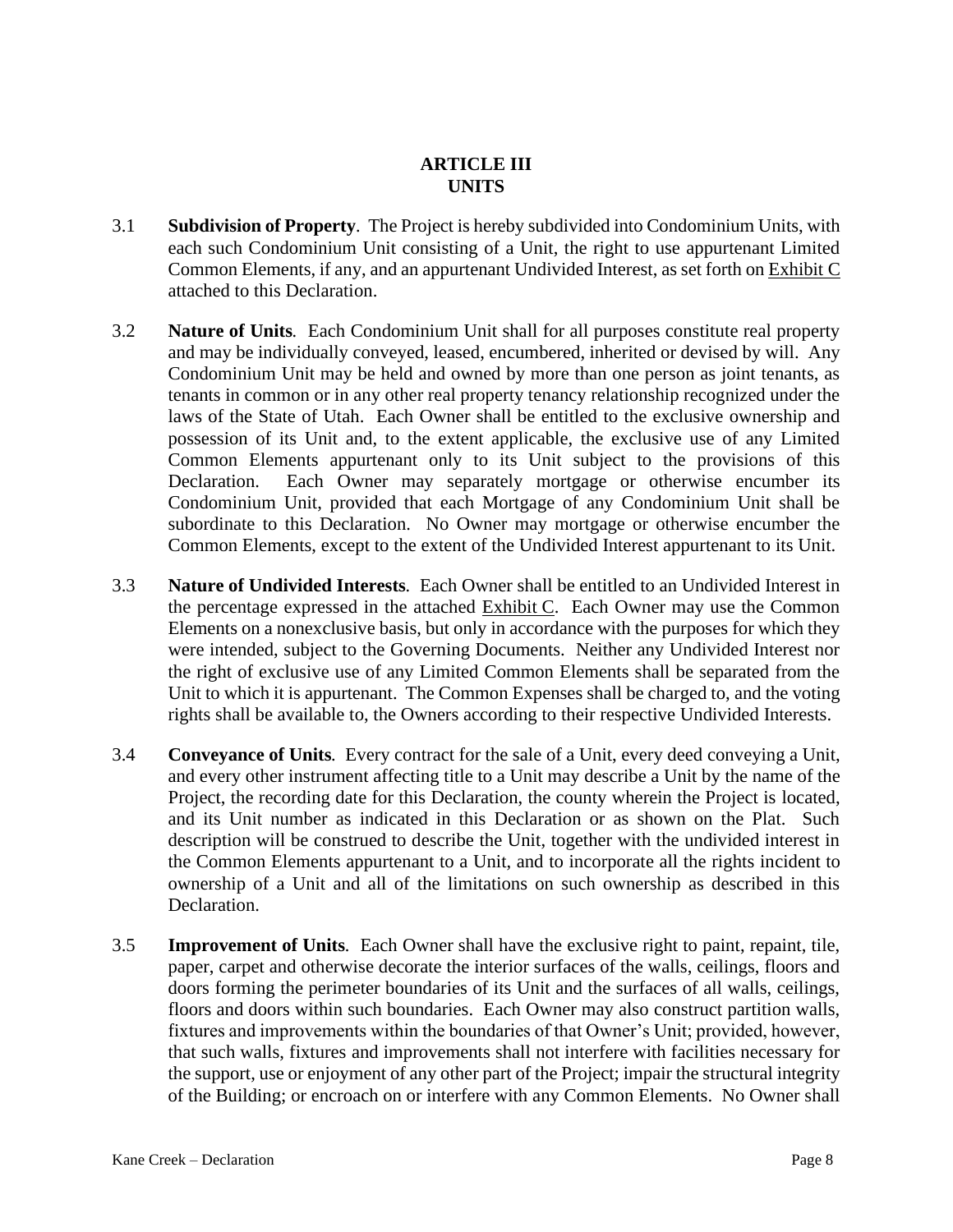remove or alter any interior bearing walls within a Unit without first providing to the Management Committee (at the Owner's expense) a structural analysis from a structural engineer (which engineer is reasonably satisfactory to the Management Committee) affirming that the removal and alterations (and the reinforcement beams and supports) will not adversely impact the structural integrity of the Building and then providing structural reinforcement beams or supports for the modified bearing walls. No Owner shall do any work on or make any alterations or changes to the Common Elements without the prior written consent of the Management Committee.

#### 3.6 **Maintenance of Units and Limited Common Elements**.

- (a) **Maintenance of Units.** Each Owner, at its sole cost and expense, shall keep the interior of its Unit, including, without limitation, interior walls, window glass, ceilings, floors and fixtures and other improvements, in good condition and repair and in a clean and sanitary condition.
- (b) **Maintenance of Limited Common Elements.** Notwithstanding anything herein regarding maintenance of Common Elements, each Owner, at its sole cost and expense, shall maintain in good condition and repair all Limited Common Elements appurtenant to such Owner's Unit. Without limiting the generality of the foregoing, (i) each Owner shall maintain the exterior walls, window glass and doors forming or situated at the exterior boundary of its Unit and shall immediately repair or replace any such exterior surface, window glass or door on removal, breakage or other damage.
- (c) **Failure to Maintain.** If any Owner fails to maintain its Unit or the Limited Common Elements for which such Owner is responsible, or if any Unit or appurtenant Limited Common Elements develops an unsanitary or unclean condition or falls into a state of disrepair and the responsible Owner fails to correct such condition promptly following written notice from the Board, or if any removed, broken or damaged window glass or door referred to in the preceding subsection (b) is not immediately repaired or replaced by the Owner obligated to do so, then the Board may (but is not obligated to), at the expense of such Owner and without liability to such Owner for trespass or otherwise, enter the Unit concerned and correct or eliminate such unsanitary or unclean condition or such state of disrepair or repair or replace such window glass or door, as the case may be. Any funds expended by the Board pursuant to this Section, together with interest at the rate of eighteen percent (18%) per annum, both before and after judgment, and all costs of collection, including, without limitation, reasonable attorneys' fees, shall constitute an Individual Assessment.
- 3.7 **No Division of Units***.* No Unit may be further divided or subdivided, or a fractional portion thereof sold or conveyed so as to be held in divided ownership (as opposed to joint tenancy,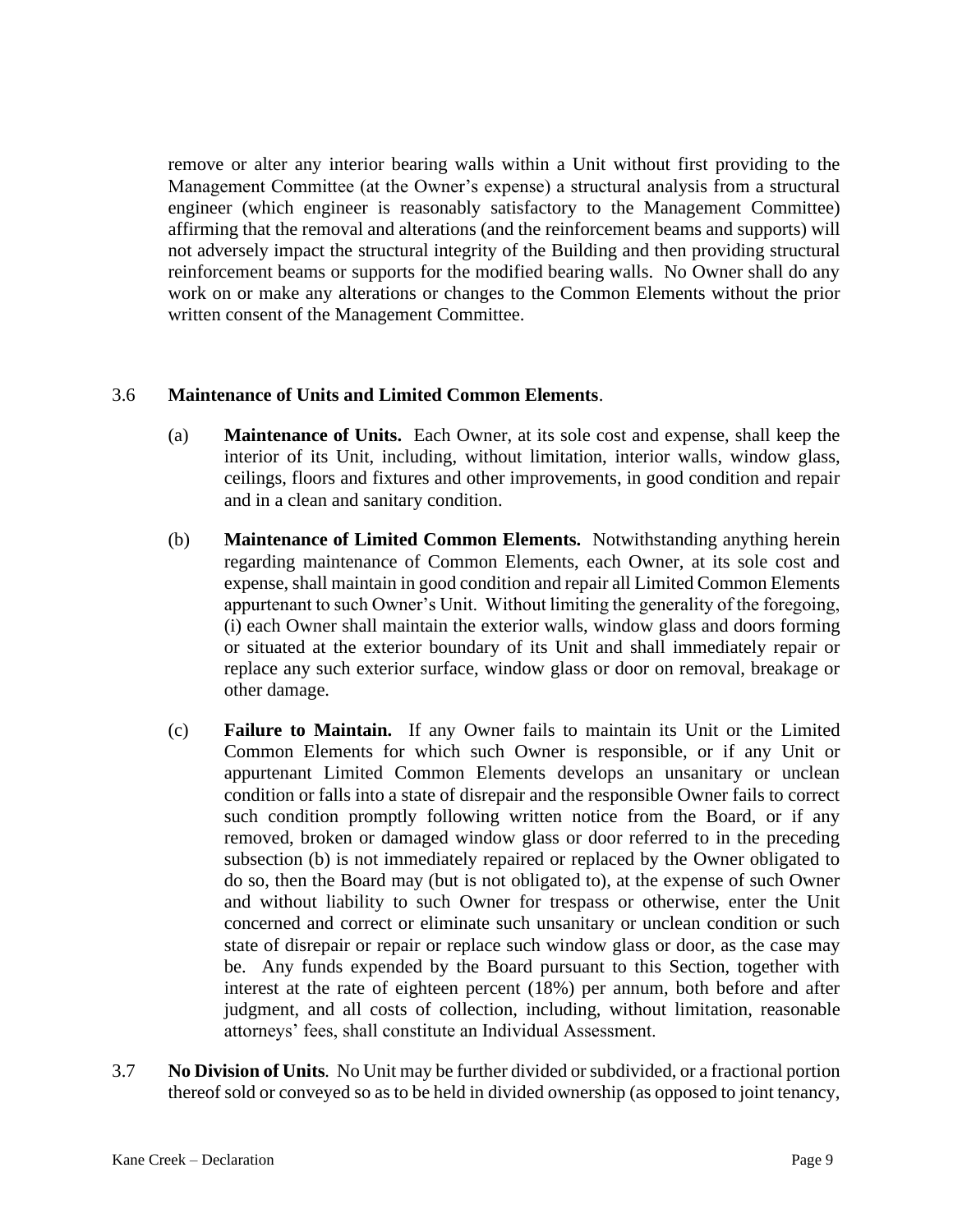tenancy in common, or other form of joint undivided ownership). No Owner may lease less than all of its Unit.

3.8 **Separate Taxation***.* Each Condominium Unit (comprising a Unit and an appurtenant Undivided Interest) shall be deemed to be a separate parcel for purpose of assessment and taxation and shall be subject to separate assessment and taxation. Neither the Project, any Building, nor any of the Common Elements may be considered as a separate parcel for purposes of assessment or taxation.

#### **ARTICLE IV THE ASSOCIATION**

#### 4.1 **Association**.

- (a) **Association.** The Declarant has caused the Association to be incorporated as a Utah nonprofit corporation. Each Owner shall automatically be a member of the Association. The Board shall act as the board of directors and the management committee of the Association.
- (b) **Registration with the State**. In compliance with, and to the extent required by, Utah Code Ann. § 57-8-13.1 or any successor provision, the Association shall be registered with the state Department of Commerce, Division of Real Estate and shall update its registration as required by law.
- (c) **Bylaws.** The Bylaws of the Association are attached to this Declaration as Exhibit D. The provisions of the Utah Revised Nonprofit Corporation Act, as in effect on, and as amended after, the date of this Declaration, shall supplement the Bylaws to the extent that such statutory provisions are not inconsistent with this Declaration or the express provisions of the Bylaws.
- 4.2 **Membership.** Each Owner shall be required to be a member of the Association. If title to a Unit is held by more than one person, the membership appurtenant to that Unit shall be shared by all such persons in the same proportionate interest and by the same type of tenancy in which title to the Unit is held. Ownership of a Unit cannot be separated from membership in the Association; each membership shall be appurtenant to the Unit to which it relates and shall be transferred automatically by conveyance of that Unit. No person or entity other than an Owner may be a member of the Association, and membership in the Association may not be transferred except in connection with the transfer of a Unit. Membership will begin immediately and automatically upon becoming an Owner and shall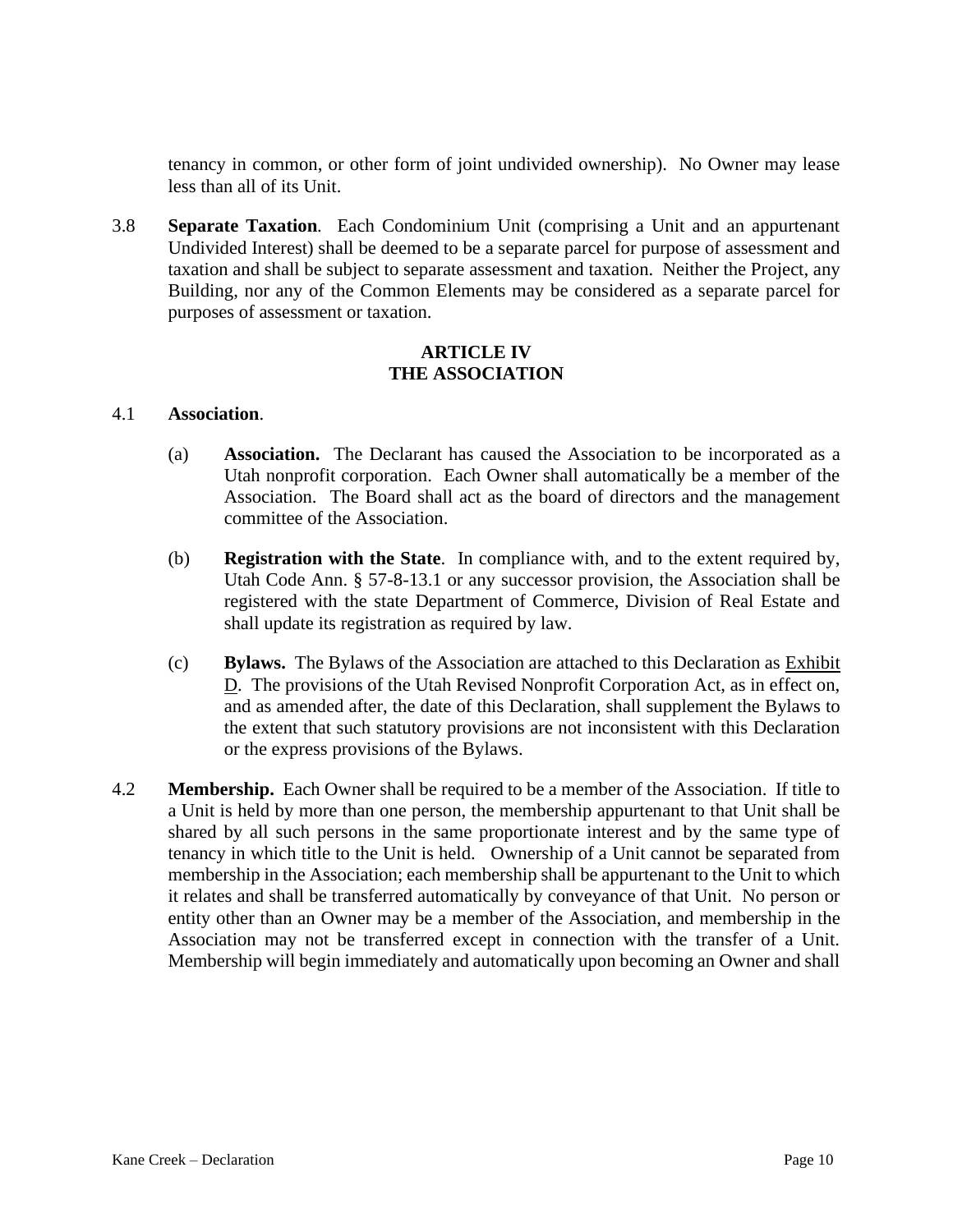terminate immediately and automatically upon ceasing to be an Owner. Each Unit shall have one (1) vote.

# **ARTICLE V BOARD**

- 5.1 **Establishment**. Subject to the provisions of this Declaration, the Project shall be operated, managed and maintained by the Board. The Board, acting on behalf of the Association, shall be vested with, and shall have all rights, powers and authority given to a management committee or an association of unit owners under the Act and all rights, powers and authority as are necessary to perform its duties under the Governing Documents, which shall include, but not be limited to, the rights, powers and authority to:
	- (a) administer and enforce the covenants, conditions, restrictions, easements, and other provisions of the Governing Documents;
	- (b) maintain and keep in good order, condition and repair all the Common Elements;
	- (c) without the vote or consent of the Owners, Mortgagees, or of any other person, grant or create (and/or to relocate), on such terms as it deems advisable, reasonable licenses, rights-of-way and easements over, under, across and through the Common Elements for utilities and other purposes reasonably necessary or useful for the proper operation and maintenance of the Project;
	- (d) sue and be sued on behalf of the Association;
	- (e) enter into contracts that are within the scope of the powers and duties of the Board;
	- (f) promulgate such Rules and Regulations as may be necessary or desirable to ensure that the Project is maintained and used in a manner consistent with this Declaration and the interests of the Owners and to establish penalties for the infraction of such Rules and Regulations;
	- (g) levy and collect Assessments for the payment of Common Expenses;
	- (h) perform any other acts and to enter into any other transactions authorized by the Governing Documents or the Act or which may be reasonably necessary for the Board to perform its functions on behalf of the Owners.

#### 5.2 **Composition**.

- (a) During the Declarant Control Period, the Board shall have three members who shall be appointed by the Declarant.
- (b) After the expiration of the Declarant Control Period, the Board shall consist of three natural persons elected by the Members in accordance with the Bylaws. Only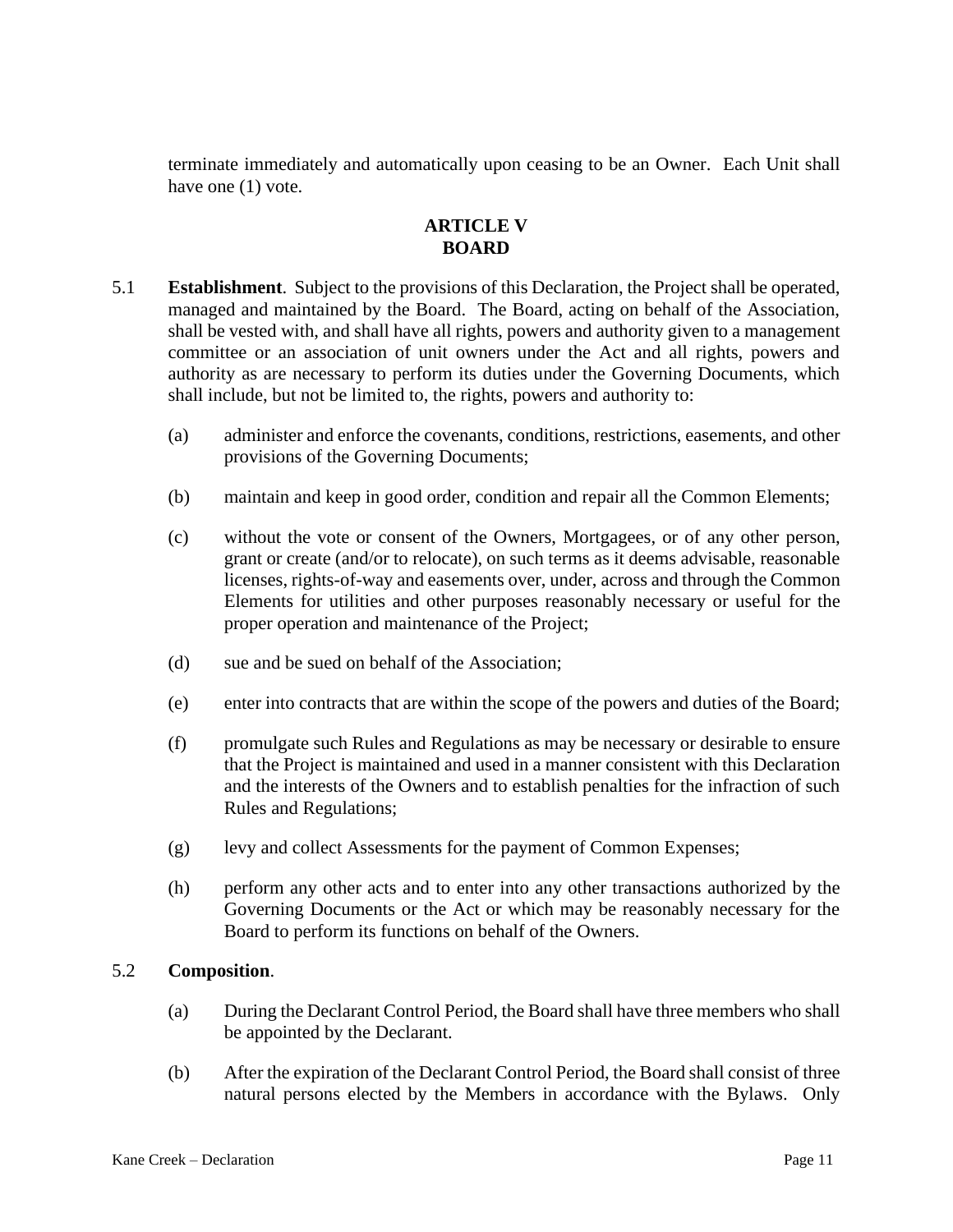Owners (and officers, partners, managers, members and agents of Owners who are not natural persons) shall be eligible for Board membership.

5.3 **Officers and Agents**. The Board shall perform its functions through those members who are elected as officers by the Board in accordance with the Bylaws and through such agents or employees as the Board may appoint or employ.

#### 5.4 **Records**.

- (a) The Board shall keep detailed, accurate records in chronological order of the receipts and expenditures of the Association. Such records shall be available for examination by the Owners at convenient hours on weekdays. The Board shall maintain up-to-date records showing (a) the name of each person who is an Owner, the address of the Unit owned by such Owner, and the mailing address and electronic mail address (if any) of such Owner; and (b) the name and address of each Eligible Mortgagee and the Unit that is encumbered by such Eligible Mortgagee.
- (b) Upon any transfer of a fee interest in a Condominium Unit, the transferee shall provide to the Association evidence that the transfer has occurred and that the deed or instrument of conveyance is of record in the County Records. The Association may rely on such information or, at its option, on current ownership information that is obtained from the County Records. The mailing address of an Owner shall be deemed to be the address of the Unit owned by such Owner unless such Owner provides written notice to the Association of a different mailing address.
- (c) The Board shall make available for inspection on request during normal business hours or under other reasonable circumstances to Owners and Mortgagees, current copies of this Declaration, the Plat, the Rules and Regulations, and the books, records and financial statements of the Association to the extent required under the Act or other applicable law.
- 5.5 **Professional Management**. The Board may (but is not obligated to) engage a professional manager to perform any functions that are properly the subject of delegation. The manager shall be an independent contractor and not an agent or employee of the Board, shall be responsible for managing the Project for the benefit of the Association and the Owners and shall, to the extent permitted by law and by the terms of the agreement with the Board, be authorized to perform any of the functions or acts required or permitted to be performed by the Board itself. Any such management agreement shall run for a reasonable period not to exceed to one year.
- 5.6 **Liability**. No member of the Board or any officer of the Association shall be liable to the Owners for any mistake of judgment, for negligence or on other grounds, except for such member's own willful misconduct, gross negligence, bad faith or more culpable conduct, subject to the following: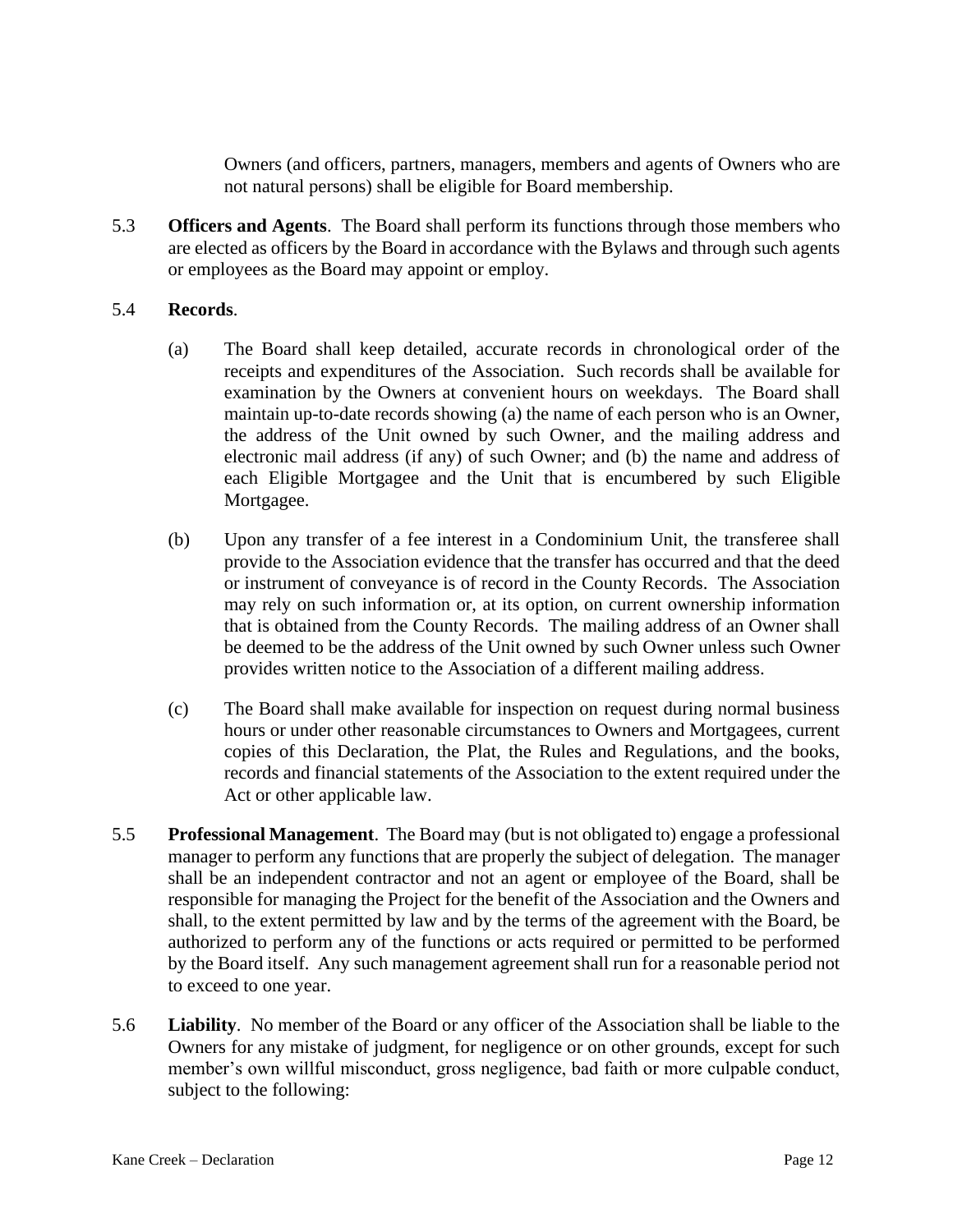- (a) **General.** Members of the Board and officers of the Association: (a) shall have no personal liability in contract to an Owner or any other person or entity under any agreement, instrument or transaction entered into by them on behalf of the Association in their capacity as such; (b) shall have no personal liability in tort to any Owner or any person or entity, direct or imputed, by virtue of acts performed by them in their capacity as such, except for their own willful misconduct, gross negligence, bad faith or more culpable conduct, nor for acts performed for them in their capacity as such; and (c) shall have no personal liability arising out of the use, misuse or condition of the Project, which might in any way be assessed against or imputed to them as a result of or by virtue of their capacity as such.
- (b) **Specific Listing.** Without limiting the generality of subsection (a) above, and notwithstanding any provision of the Governing Documents to the contrary, neither the Board, the Association, nor any member of the Board shall be liable for any loss, injury, death or damage (including any consequential damage) to persons, property or business resulting from any theft, act of God, public enemy, injunction, riot, strike, insurrection, war, court order, requisition, order of governmental body or authority, fire, explosion, falling object, steam, water, rain, snow, ice, breakage, leakage, obstruction or other defects of Utility Equipment, appliances, plumbing, air conditioning or lighting fixtures, construction, repair or alteration of the Project or other cause beyond such person's reasonable control.
- (c) **Indemnity.** The Association shall indemnify each member of the Board and each officer of the Association against all claims made by third parties arising out of any contract made by the Board on behalf of the Owners, unless such contract was made in bad faith. The liability of any Owner arising out of any contract made by the Board or an officer of the Association or out of the indemnification provision set forth in the immediately preceding sentence shall be limited to the total liability concerned multiplied by such Owner's Undivided Interest.
- 5.7 **Initial Agent for Service of Process**. The following shall be the initial person to receive service of process on behalf of the Project, the Board and the Association:

Mathew Nielsen, 285 S. 400 E. Ste. 216, Moab UT 84532

The Board shall have the right to appoint a successor or substitute process agent at any time and from time to time. The name and address of any such successor or substitute agent shall be specified by an appropriate instrument recorded in the Grand County Recorder's office, a copy of which shall be delivered to each Owner. Service of process on two or more Owners in any action relating to the Common Elements or more than one Unit may be made on the agent designated above.

5.8 **General Standard**. Notwithstanding any provision in this Declaration to the contrary, the Board shall act fairly and reasonably in discharging its duties under this Declaration.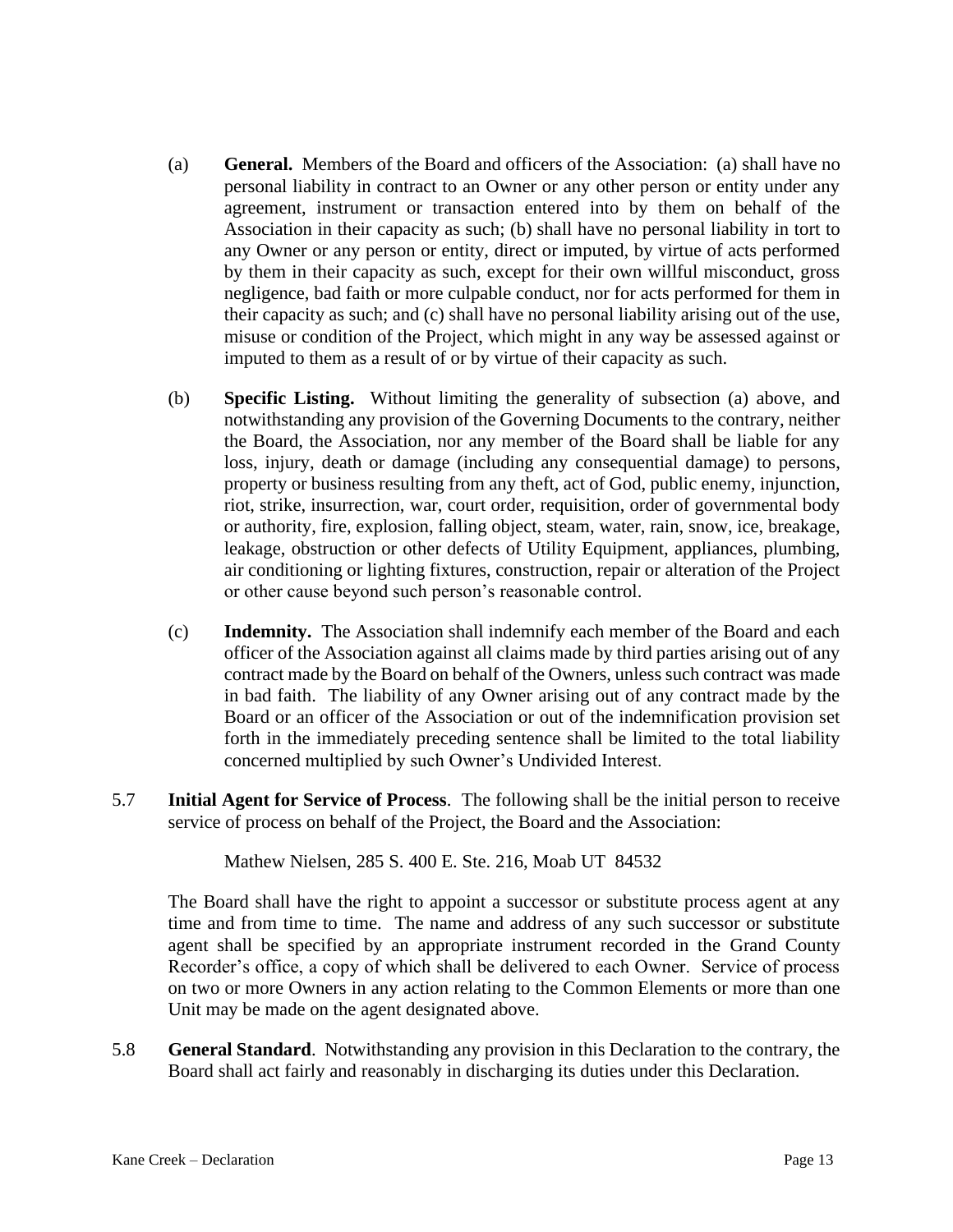# **ARTICLE VI COMMON ELEMENTS; COMMON EXPENSES; ASSESSMENTS**

- 6.1 **Common Elements**. The Association shall be responsible for the operation, management, maintenance, repair and replacement of the Common Elements and the making of any additions or improvements to the Common Elements as may be reasonably necessary to keep them clean, safe, functional, attractive and generally in good condition and repair. The maintenance of the outdoor portions of the Common Elements shall include but not be limited to the removal of weeds and debris and periodic cleaning, sweeping, and removal of ice and snow. Without limiting the generality of the foregoing, the Association shall be responsible for maintenance of the water and sewer connections servicing the Project, except for those water and sewer connections which constitute a portion of a Unit.
- 6.2 **Annual Budget**. Before November 1st of each year the Board shall prepare an Annual Budget for the next following calendar year. In preparing such Annual Budget, the Board shall take into account any deficit or surplus anticipated to be realized during the thencurrent calendar year. After the expiration of the Declarant Control Period, such Annual Budget shall be subject to the approval of a majority of the votes present at a meeting of the Members at which such Annual Budget is presented and voted on.
- 6.3 **Assessments**. Each Owner shall pay Assessments in accordance with the following:
	- (a) **Annual Assessments.** Prior to the first day of January of each calendar year, the Association shall notify each Owner of the amount of such Owner's share of the Common Expenses for that calendar year as set forth in the Annual Budget for such year (the Owner's "**Annual Assessment**"). Each Annual Assessment shall be paid in monthly installments, each in an amount equal to one-twelfth of the Annual Assessment, which each such installment due on the first day of each calendar month.
	- (b) **Special Assessments.** The Board of Directors may levy in any calendar year one or more special assessments (each, a "**Special Assessment**"), applicable to that year only, for the purpose of defraying, in whole or in part, the cost of any construction or reconstruction, repair or replacement of a capital improvement within the Property or any facilities located in the Property, including the necessary fixtures and personal property related to it, or to make up any shortfall in the current Annual Budget. Notice of the amount and due dates for any Special Assessment shall be sent to each Owner at least 30 days prior to the due date. If any Special Assessment is to be used for the construction of new facilities (as opposed to repair and reconstruction of existing facilities in the Property), and if the total amount of the Special Assessment levied for such construction exceeds 10% of the total Annual Budget for that year, then the Special Assessment shall require the approval of a Majority of Owners.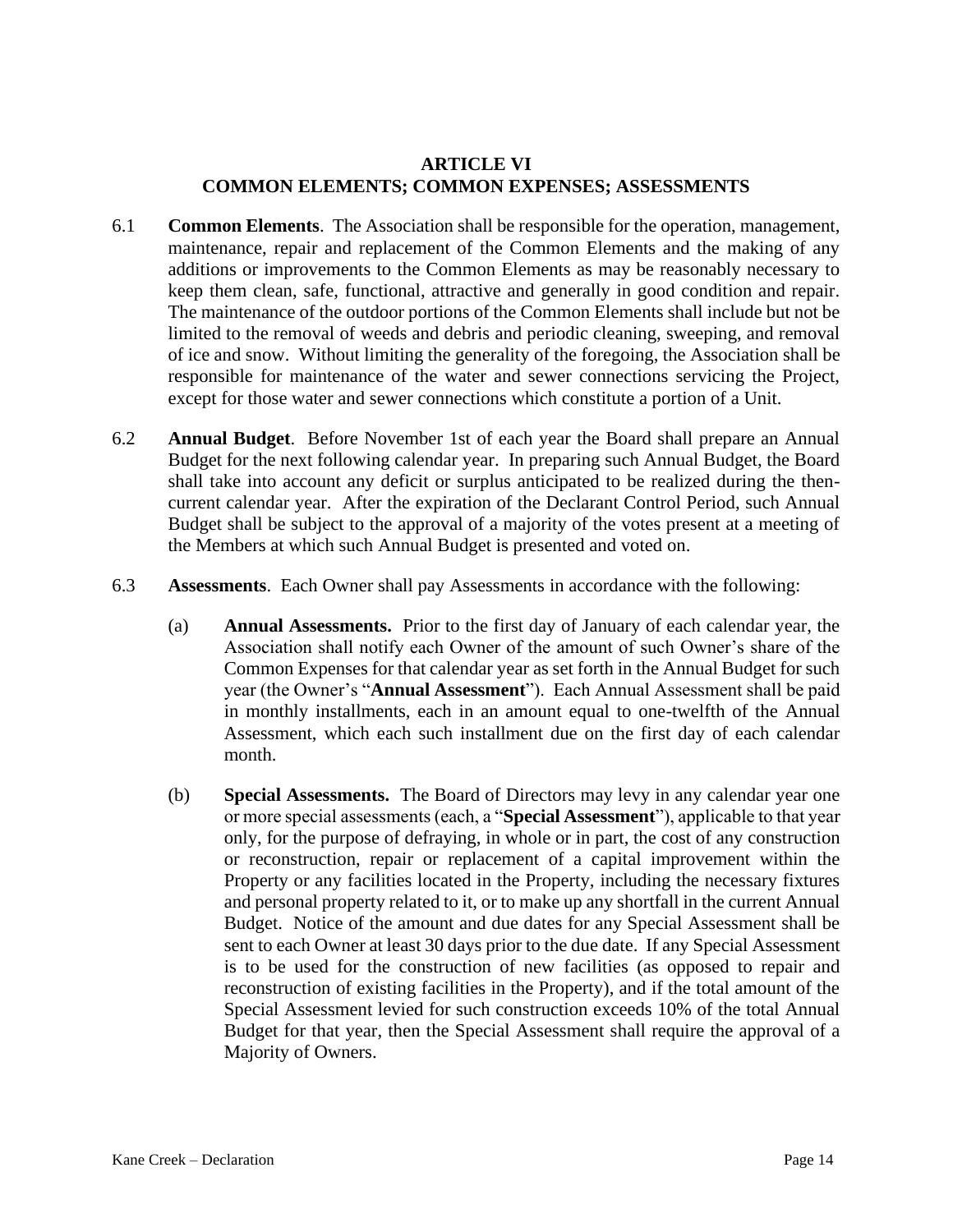- (c) **Late Payments and Assessments.** The Board may establish and assess reasonable charges for delinquent payments of any Assessment or any installment thereof. A late fee equal to 5% of the delinquent amount and interest at the rate of 18% per annum on the delinquent amount shall be deemed to be reasonable. All payments made by an Owner under this Declaration shall be applied first to pay any costs of collection, including attorney fees, next to outstanding Fines and late charges, next to interest, and finally to Assessments or other amounts due from the Owner.
- (d) **Individual Assessments.** All Fines, penalties, interest or other charges or fees levied against an Owner pursuant to the Governing Documents, or any expense of the Association which is the obligation of an Owner or which is incurred by the Association on behalf of the Owner pursuant to the Governing Documents, and any expense (including without limitation attorneys' fees) incurred by the Association as a result of the failure of an Owner to comply with the Governing Documents, shall constitute an "**Individual Assessment**."
- (e) **No Exemption.** No Owner may exempt itself from liability for its Assessment obligations by waiver of the use or enjoyment of any of the Common Elements or abandonment of its Unit. No diminution or abatement of any Assessments under this Declaration shall be claimed or allowed for any action or inaction of the Board or the Association.
- (f) **Owner's Obligation to pay Assessments.** Notwithstanding any language in this Declaration or in this Article VI to the contrary, Owner's shall not be obligated to pay an Assessment until an unconstructed Unit is fully constructed. A Unit shall be deemed to be an unconstructed Unit until (i) the Unit has had its cabinets, fixtures, paint and carpet installed, and (ii) a certificate of occupancy has been issued by the appropriate government official.

#### 6.4 **Collection of Assessments**.

- (a) **Personal Obligation of Owner.** Every Owner shall pay Assessments in the amounts and at the times determined by the Board in accordance with this Declaration and the Act. Each Assessment assessed against a Unit is a personal debt and obligation of the Owner of the Unit at the time the Assessment is made. In any voluntary conveyance, the grantee of a Unit shall be jointly and severally liable with the grantor for all unpaid Assessments against the Unit up to the time of the grant or conveyance, without prejudice to the grantee's rights to recover from the grantor the amounts paid by the grantee. Suit to recover a money judgment for unpaid Assessments is maintainable without foreclosing or waiving the lien securing it.
- (b) **Cessation of Services.** If an Owner shall be in default for the period of one month in the payment of Assessments, then the Association may, at its option, and for so long as such default shall continue, cease to provide any or all services that would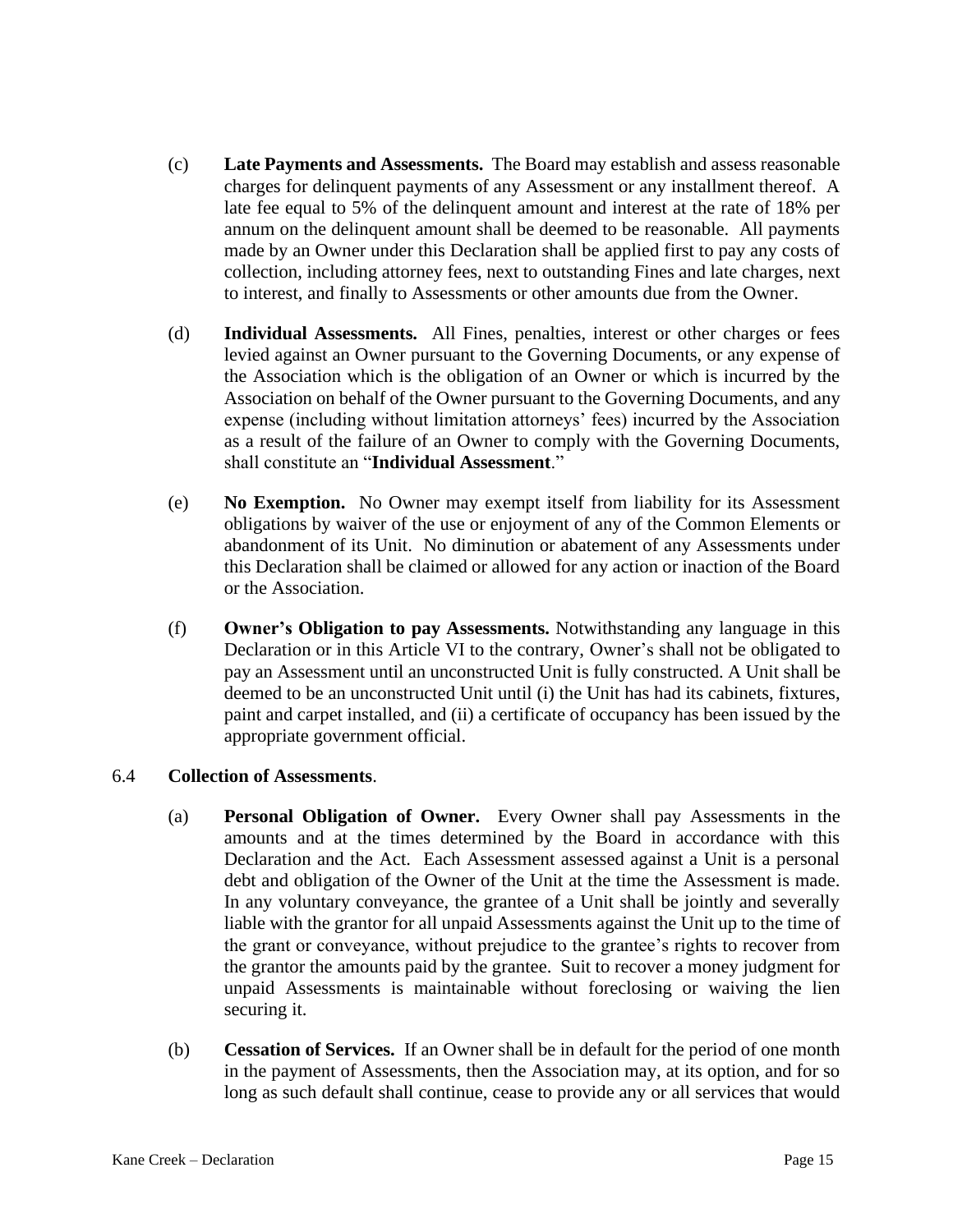otherwise be provided by the Association to such Owner's Unit, to the extent such services pertain to such Unit.

- (c) **Collection of Rent.** If an Owner shall at any time lease or rent its Unit and shall default for a period of 60 days in the payment of Assessments, then the Association may, at its option, so long as such default shall continue, demand and receive from any tenant of the Owner the rent due or becoming due, in compliance with applicable provisions of the Act and the Governing Documents.
- (d) **Lien.** Each Assessment shall constitute a lien on the applicable Owner's Condominium Unit, which lien may be foreclosed in the manner of the foreclosure of a deed of trust or by any other method available under applicable law for the foreclosure of liens. For the purpose of foreclosure by trustee's sale, the Declarant appoints Anderson Oliver Title Company, 94 Grand Avenue, Moab, Utah 84532, to have and exercise the power of the trustee and the power to bid on a Unit at a foreclosure or other sale and to acquire, hold, lease, mortgage and convey such Unit. Pursuant to Utah Code §§ 57-1-20 and 57-8-45, the Declarant hereby conveys and warrants to such trustee, with power of sale, the Condominium Units and all improvements to the Units for the purpose of securing payment of Assessments under the terms of this Declaration. An Owner's acceptance of an interest in a Unit constitutes a simultaneous conveyance of the Unit in trust, with power of sale, to the designated trustee. The Association may appoint another qualified trustee by executing a substitution of trustee form. In any foreclosure of a lien for Assessments, the Owner concerned shall pay the costs and expenses of such proceedings and reasonable attorneys' fees, which shall be secured by the same lien. The Association may bid on such Unit at foreclosure or other sale and, if successful, hold, lease, mortgage or convey such Unit.
- 6.5 **Estoppel Statement**. The Board shall, on the written request of any Owner or any Mortgagee or prospective Mortgagee or prospective purchaser of a Condominium Unit, and on payment of a reasonable fee in an amount to be determined by the Board subject to any limitations imposed by the Act, issue to the requesting person or persons a written statement setting forth the amount of any unpaid Assessments for such Condominium Unit. Such written statement shall be conclusive on the remaining Owners and the Association in favor of all persons who rely on such written statement in good faith.

#### 6.6 **Reserve Fund**.

(a) **Reserve Fund.** The Board shall establish and maintain a reserve fund (the "**Reserve Fund**") to cover the cost of repairing, replacing, or restoring Common Elements that have a useful life of three years or more and a remaining useful life of less than 30 years, if the cost cannot reasonably be funded from the general budget or other funds of the Association, as determined by the Owners annually. Reserve funds may be collected as part of Annual Assessments or Special Assessments. If there are surplus monies after payment of all Common Expenses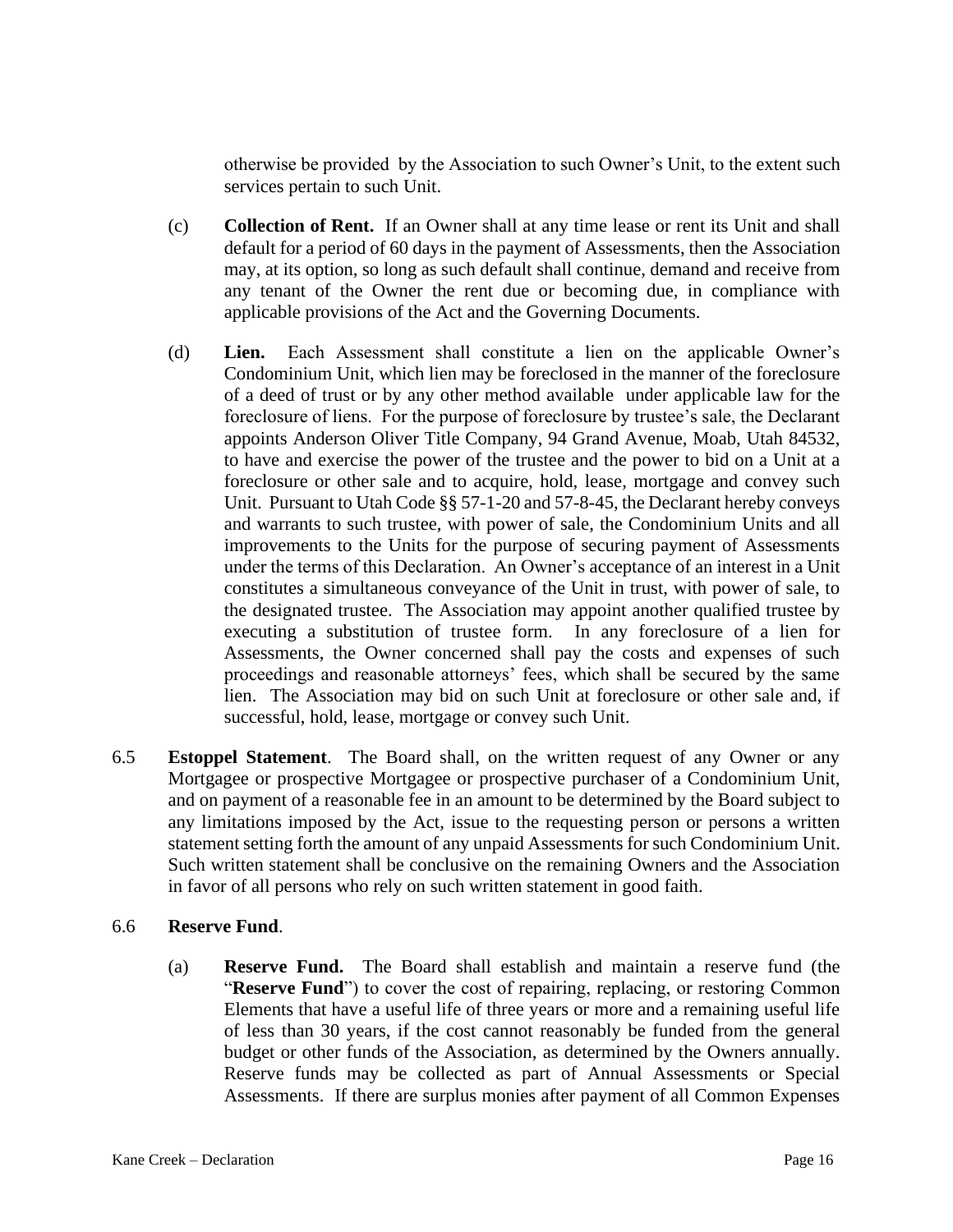for any fiscal year, the Board may, in its discretion, (i) retain surplus Association money and credit it against the Assessments for the following fiscal year, or (ii) deposit such surplus in the Reserve Fund. The Association shall segregate money held in the Reserve Fund from regular operating accounts.

- (b) **Reserve Analysis.** The Association shall, every six years, conduct an analysis (a "**Reserve Analysis**") to determine the appropriate amount needed in the Reserve Fund to satisfy the purposes for which the Reserve Fund is maintained. The Board shall review and, if necessary, update a previously conducted Reserve Analysis no less frequently than every three (3) years. The Reserve Analysis report shall be prepared by a person or persons with (i) experience in current building technologies, (ii) a solid working knowledge of building cost estimating and life cycle costing for facilities, and (iii) the tools and knowledge to prepare a report.
- (c) **Disclosure and Approval at Annual Meeting.** Annually, at the annual meeting of the Owners or a special meeting of Owners, the Board shall present the most recent Reserve Analysis and any updates to the Reserve Analysis and provide an opportunity for Owners to discuss the Reserve Fund and to vote on how to fund the Reserve Fund and in what amount.
- 6.7 Reinvestment Fee
	- (a) **Adoption of Reinvestment Fee***.* The Association adopts a Reinvestment Fee. The amount of the Reinvestment Fee shall not exceed 0.5% of the value of the unit being sold. The Reinvestment Fee shall be paid by the purchaser of a unit whenever a unit is sold, transferred or conveyed to a new owner.
	- (b) **Amount of Reinvestment Fee.** The Reinvestment Fee shall be in the amount of \$350.00. By written resolution, the Board is authorized to increase or decrease the amount of the Reinvestment Fee, but in no event shall the Reinvestment Fee exceed the amount of 0.5% of the value of the unit being transferred.
	- (c) **Increases.** If the Board determines that an increase in the amount of the Reinvestment Fee is justified, it shall file for record in the office of the Grand County Recorder an amended Notice of Reinvestment Fee, in the form of a Board Resolution, setting forth the amount of the new Reinvestment Fee.
	- (d) **Runs with the Land.** The Reinvestment Fee and the covenant to pay the Reinvestment Fee runs with the property described in Exhibit "A" (and any Property added hereafter") and is intended to bind successors in interest and assigns of the real property.
	- (e) **No Additional Reinvestment Fees.** The existence of this Reinvestment Fee precludes the imposition of an additional Reinvestment Fee on the property described in Exhibit "A".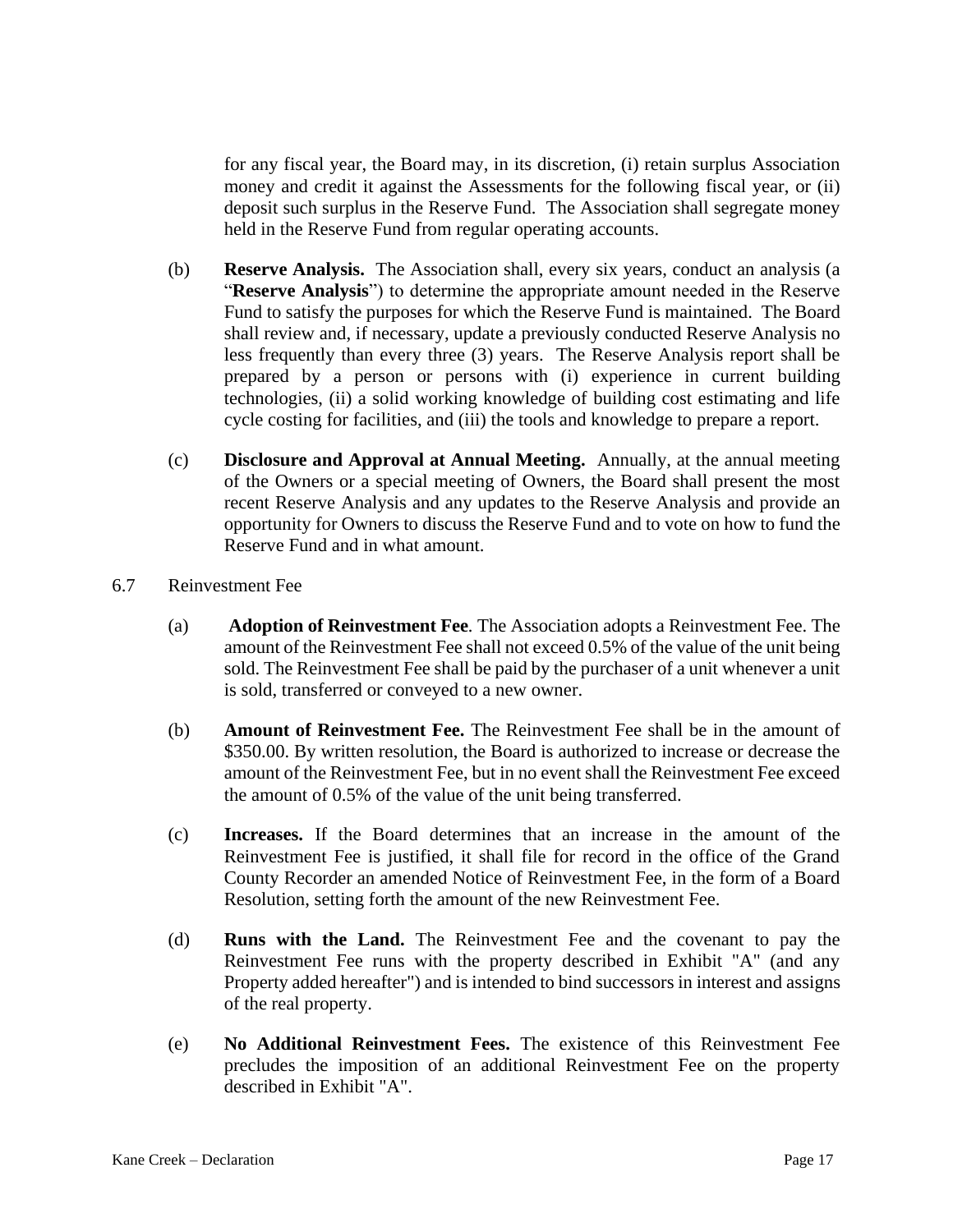- (f) **Duration.** The duration of the Reinvestment Fee covenant is for a period of 50 years.
- (g) **Purpose.** The purpose of the Reinvestment Fee required to be paid herein is for the use and improvement of the Association's Common Areas and the other areas the Association is required to maintain.
- (h) **Exceptions.** The Reinvestment Fee shall not be enforced in the following circumstances or situations:
	- (i) an involuntary transfer;
	- (ii) a transfer that results from a court order;
	- (iii) a bona fide transfer to a family member of the seller within three degrees of consanguinity who, before the transfer, provides adequate proof of consanguinity;
	- (iv) a transfer or change of interest due to death, whether provided in a will, trust, or decree of distribution; or
	- (v) the transfer of burdened property by a financial institution, except, a financial institution shall be required to pay the Association's costs directly related to the transfer of the burdened property in an amount of \$350.

### **ARTICLE VII EASEMENTS**

- 7.1 **Easements for Encroachments**. If on or after the date of this Declaration: (a) any part of the Common Elements encroaches on any part of a Unit; or (b) any part of a Unit encroaches on a part of the Common Elements, then a non-exclusive easement for each such encroachment and for the maintenance of the same shall exist immediately and automatically, and Declarant reserves such easement for the benefit of each Unit and each Common Element. Such encroachments shall not be considered to be encumbrances on any Unit or the Common Elements. Such encroachments may include, without limitation, encroachments caused by error in the original construction of a Building or any other improvements, error in the Plat, settling, rising or shifting of the earth or changes in position caused by repair or reconstruction of the Project.
- 7.2 **Easements for Maintenance**. Some of the Common Elements may be located within the Units or may be conveniently accessible only through the Units. Declarant grants the Association and its agents and representatives a non-exclusive easement and the irrevocable right to have access to each Unit and to all Common Elements at reasonable times and under reasonable circumstances as may be necessary for: (a) the maintenance, repair, replacement and cleaning of the Common Elements; or (b) making Emergency Repairs, provided that the Board shall make a reasonable effort to provide notice to the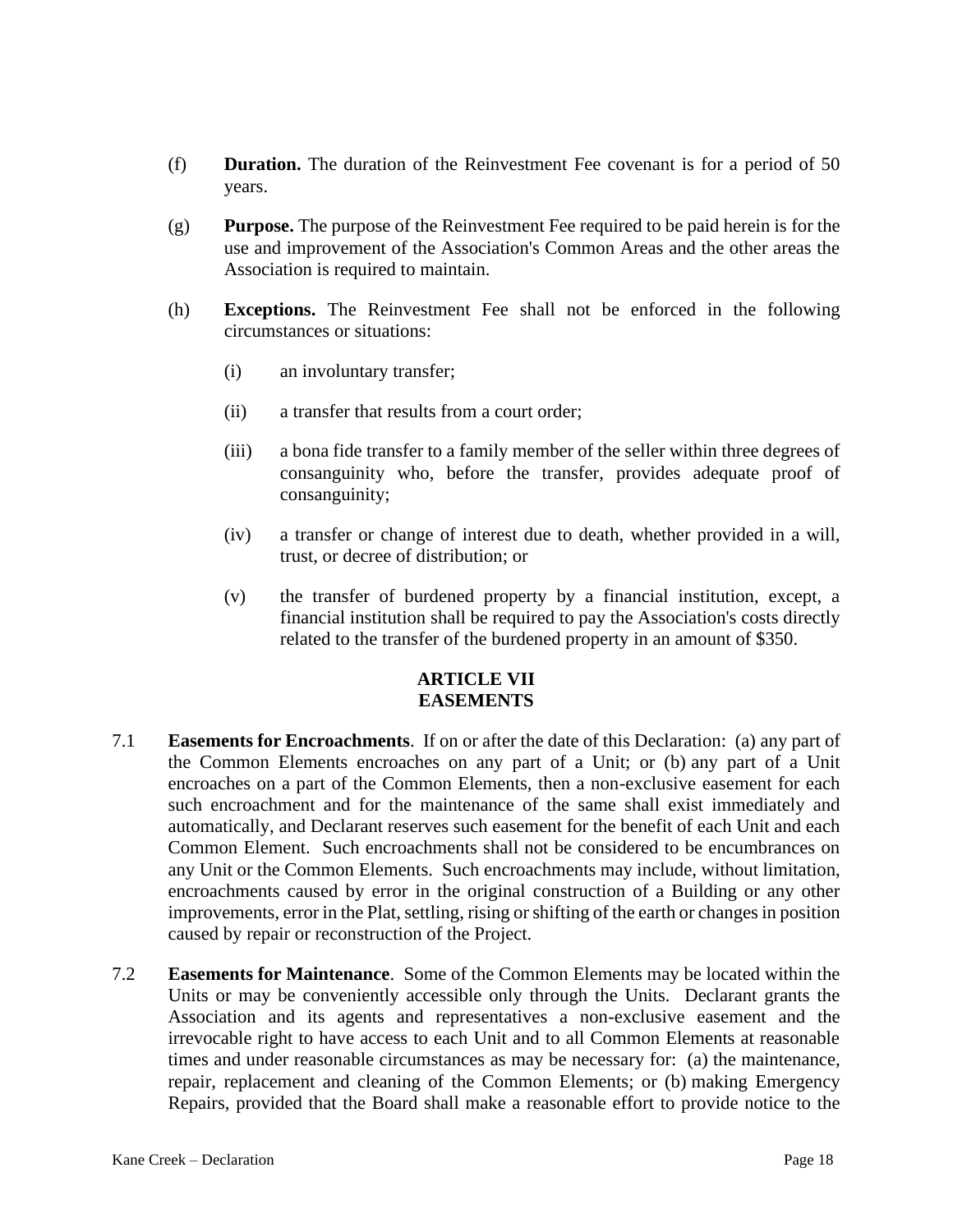occupant of the Unit prior to entry. Such entry shall be made so as to minimize the inconvenience caused thereby, and the cost to repair any resulting damage shall be a Common Expense.

#### 7.3 **Easements for Units**.

- (a) Declarant reserves for each Unit:
	- (i) a non-exclusive easement for, and the right of, ingress and egress on, over and across the Common Elements as necessary for access to and from such Unit;
	- (ii) a non-exclusive easement for, and the right to, horizontal, vertical and lateral support from all surrounding Building elements;
	- (iii) a non-exclusive easement in common with all other Units for Utility Equipment and other Common Elements from time to time and at any time located in any other Units and serving the benefitted Unit.
- (b) Declarant subjects each Unit to a non-exclusive easement in favor of all other Units for the installation, maintenance, repair and replacement of Utility Equipment and other Common Elements from time to time and at any time located in such Unit and serving any other Unit.
- 7.4 **Easement for Completion of Development**. The Declarant shall have a transferable easement over and on the Common Elements for the purpose of doing all things necessary or appropriate to complete construction of the Project and to make improvements as shown on the Plat. To the extent that damage is inflicted on any part of the Project by any person utilizing this easement, the Declarant and the person causing the damage shall be liable to the Association for the prompt repair of such damage.
- 7.5 **General Provisions**. Each easement and right created by this Article are an appurtenance to the real property benefitted thereby and is a burden on the real property burdened thereby. All conveyances of a Condominium Unit shall be deemed to be made together with and subject to the easements set forth in this Article. The easements created under this Article shall terminate upon the termination of the Declaration. The use of any easement granted under this Declaration shall not disturb unreasonably the quiet enjoyment of any other Unit by its Owner and occupants.

### **ARTICLE VIII USE RESTRICTIONS**

8.1 **Use**. Each Unit shall be used only for single-family residential purposes. No Building or other structure of any kind shall be erected, altered, placed or permitted to remain on any portion of the Project except with the prior written approval of the Board. The use of the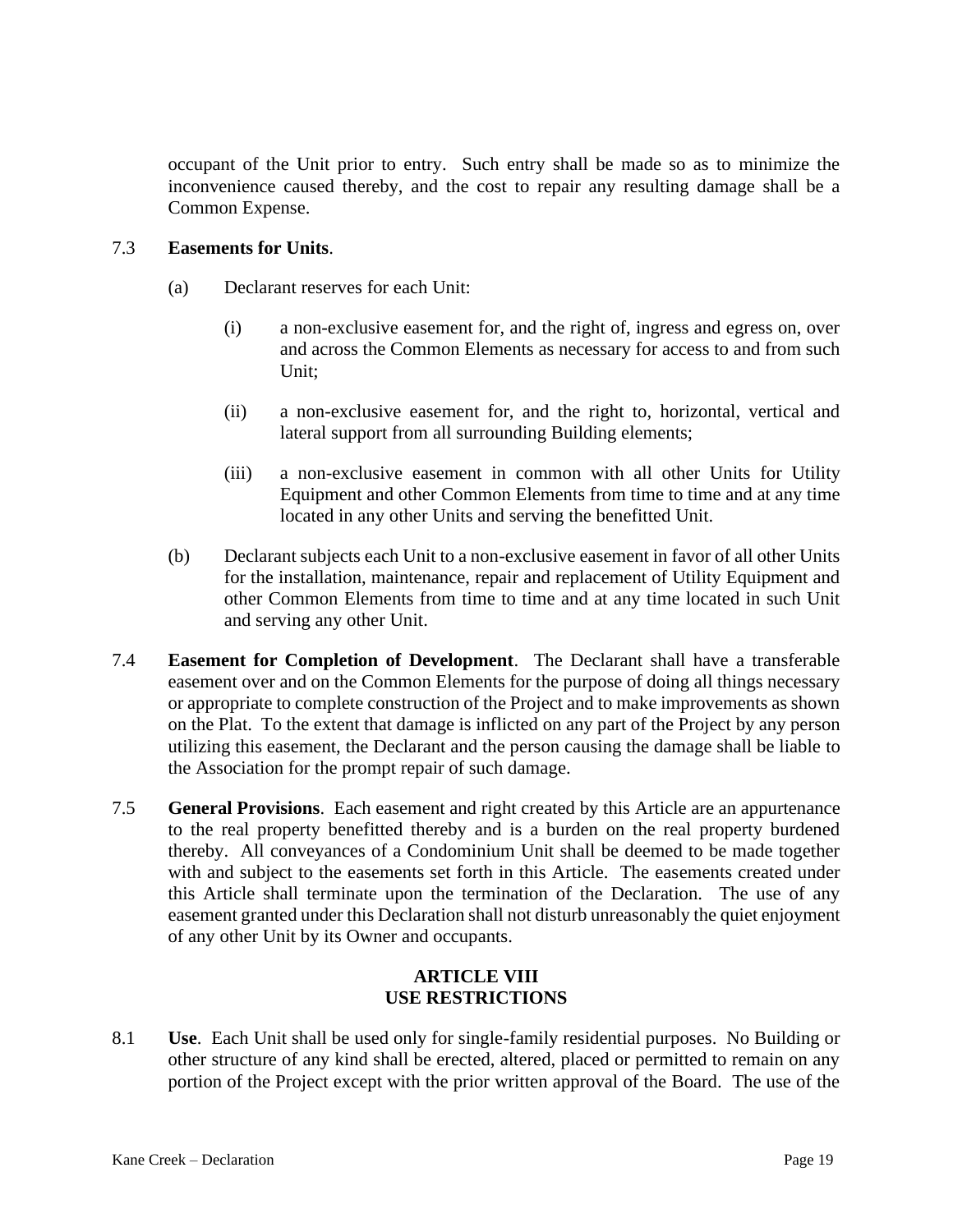Units and the Common Elements shall comply with all applicable laws, ordinances and governmental regulations and with the Governing Documents.

- 8.2 **No Short-Term Rental**. No rentals of any Unit or any portion of any Unit for a term of less than 30 days are permitted. No rental for less than 30 days, including nightly or weekly rentals, will be permitted under any circumstances. Without limiting the generality of the foregoing, no Owner may lease or rent any portion of a Unit for transient or hotel purposes. Fifty percent (50%) or more of the Units must be occupied by an Owner. The Board shall adopt rules to track the number of Units occupied by Owners and renters.
- 8.3 **Nuisance**. No Owner, Resident, or Guest shall create or maintain, or engage in any activity which would constitute, a nuisance in, on or about the Project. A "nuisance" includes but is not limited to the following:
	- (a) the development of any unclean, unhealthy, unsightly, or unkempt condition on, in, or about a Unit or the Common Elements;
	- (b) the storage of any item or property that will cause any Unit or the Common Elements to appear to be in an unclean or untidy condition or that will be noxious to the senses or otherwise disturb the peace, quiet, safety, comfort, or serenity of the other Residents;
	- (c) having any devices or items, instruments, equipment, machinery, fixtures, or things the possession of which is illegal, noxious, dangerous, unsightly, unpleasant, or of a nature as may diminish or destroy the enjoyment of the Project by other Residents or Guests.
	- (d) unreasonable noise in, on or about any Unit or the Common Elements; provided, that the threshold for what constitutes unreasonable noise shall be lower after 10:00 p.m. and before 7:00 a.m.
	- (e) any activity which creates or causes an unreasonable amount of traffic in, on or about the Project; provided, that the threshold for what constitutes unreasonable traffic shall be lower after 10:00 p.m. and before 7:00 a.m.
- 8.4 **Unsightly Work, Hobbies or Unkempt Conditions.** The pursuit of hobbies or other activities, including but not limited to the assembly and disassembly of motor vehicles and other mechanical devices, which might tend to cause disorderly, unsightly, or unkempt conditions shall not be pursued or undertaken on any part of the Project.
- 8.5 **Garbage, Refuse and Debris.** Each Owner and Resident shall regularly remove from the Unit owned or occupied by such Owner or Resident all rubbish, trash, refuse, waste, dust, debris, and garbage. All containers for the storage or disposal of such material shall be kept in a clean and sanitary condition and shall be stored out of the view of the general public provided, however, that such containers may appropriately be placed for collection not more than twenty-four (24) hours prior to any scheduled collection date and shall be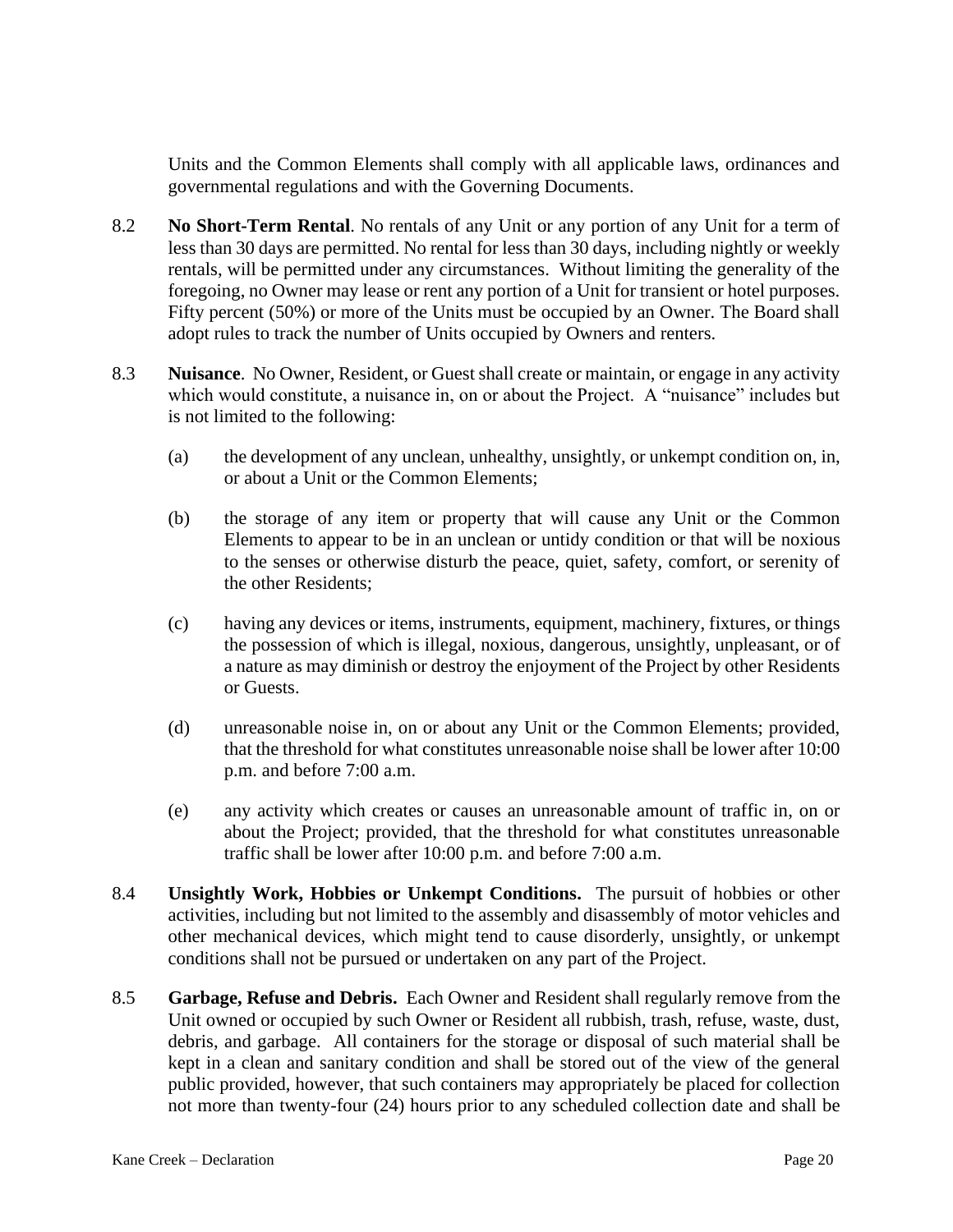removed from the view of the general public within a reasonable time (not to exceed 24 hours) after being emptied.

- 8.6 **Subdivision of a Unit.** No Unit shall be subdivided or partitioned.
- 8.7 **Temporary Structures.** No Owner or resident shall place upon any part of the Project any temporary structures including but not limited to tents, trailers, or sheds, without the prior written consent of the Board, with consent may be withheld in the Board's sole discretion. Anything to the contrary notwithstanding and until the expiration of the Declarant Control Period, Declarant may install and use temporary structures in the construction and development of the Project and the marketing of Units.
- 8.8 **Landscaping.** No Owner shall install any landscaping on any portion of the Common Elements without the prior written consent of the Board of Directors, which consent may be withheld in the Board's sole discretion. The Declarant shall install landscaping in the Common Elements, and such landscaping shall be maintained by the Association.
- 8.9 **Exterior Alteration.** No Owner shall make any alterations or modifications to the exterior of any Buildings, fences, railings, or walls situated within the Project without the prior written consent of the Board, which consent may be withheld in the Board's sole discretion.
- 8.10 **Business Use.** No business or other commercial activity may be conducted in or from any Unit unless: (a) the existence or operation of the business or commercial activity is not apparent or detectable by sight, sound, or smell from outside the Unit; (b) the business or commercial activity conforms to all zoning requirements for the Project and is properly licensed; (c) the business or commercial activity does not involve customers or clients coming onto the Project who do not reside in the Project or door-to-door solicitation of residents of the Project; and (d) the business or commercial activity is consistent with the residential character of the Project and does not constitute a nuisance, or a hazardous or offensive use, or threaten the security or safety of other Residents, as may be determined in the sole discretion of the Board of Directors. Notwithstanding the foregoing, the leasing of a Unit in compliance with applicable provisions of the Governing Documents shall not be considered a business or commercial activity.
- 8.11 **Parking and Vehicles.** No vehicles, trailers, or other equipment shall be parked or stored on the Common Elements within the Project, except in designated parking stalls. No inoperative or unlicensed vehicle shall be parked or stored on any portion of the Project. No recreational vehicles, including without limitation motor homes, tractors, golf carts, mobile homes or trailers (either with or without wheels), campers, camper trailers, boats or other watercraft, and boat trailers shall be parked or stored in the Project except enclosed within a garage. No motor vehicle of any kind shall be repaired, constructed or reconstructed upon any Common Area in the Project, except that these restrictions shall not apply to emergency repairs. The Board may promulgate further Rules and Regulations regulating parking and provide for enforcement of parking restrictions in the Project.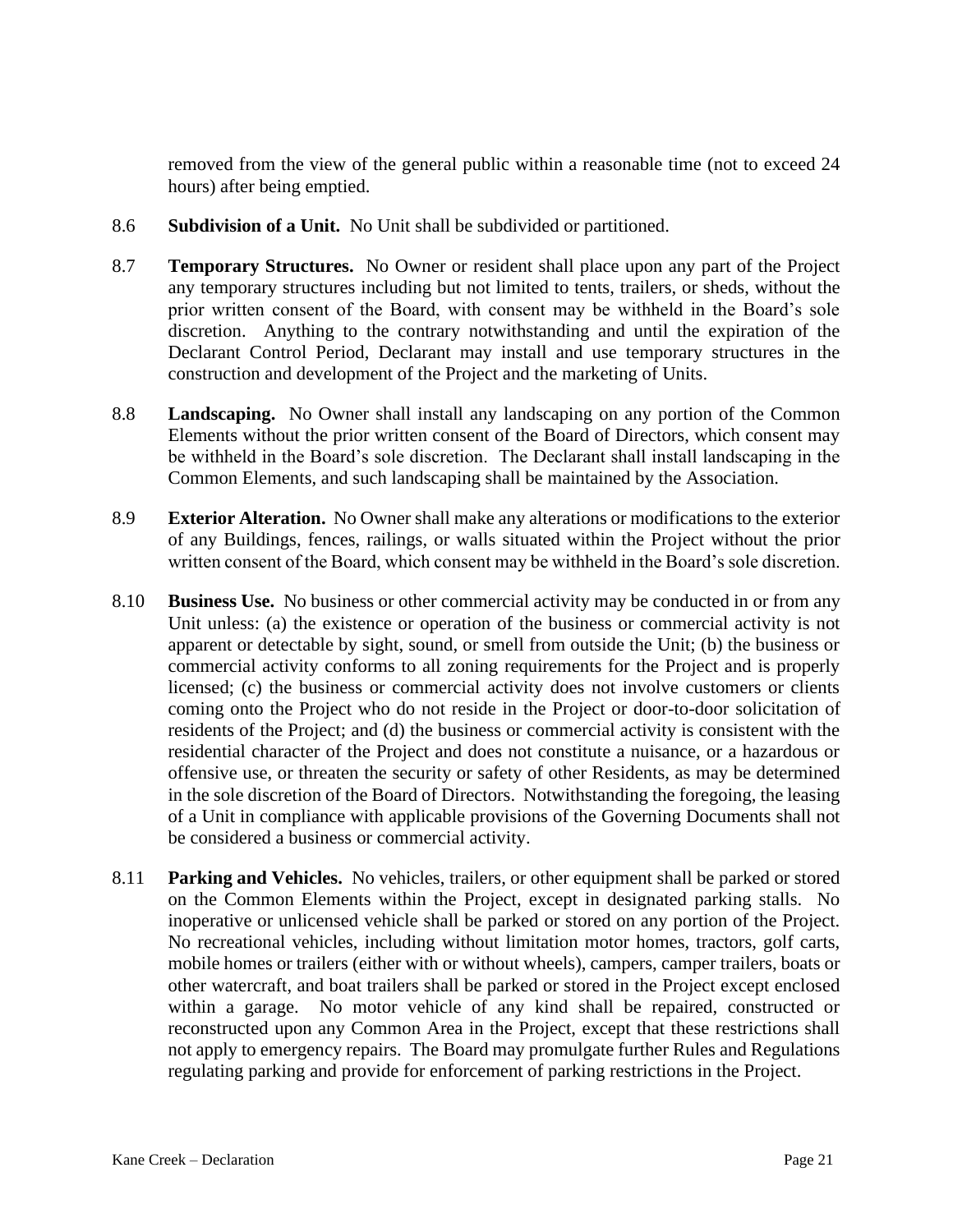8.12 **Windows and Window Coverings.** No aluminum foil, newspapers, reflective film coatings, or any other similar materials may be used to cover any exterior window of any Unit. Sun shades and tinted windows are allowed.

#### 8.13 **Animals.**

- (a) No animals, livestock, birds, insects, or poultry of any kind (each, an "**animal**" and collectively, "**animals**") shall be raised or bred on any portion of the Project.
- (b) Not more than two domesticated dogs and/or cats or other small household pets may be kept in any Unit. Reptiles are not permitted. No animal of any kind shall be kept in any Unit for any commercial purpose.
- (c) The keeping of animals and their ingress and egress to the Common Elements shall be subject to such Rules and Regulations as may be adopted by the Board. All animals kept within the Project shall be licensed and inoculated as required by law. All animals shall be on a leash at all times when outside a Unit. No animal shall be permitted on any portion of the Common Elements except for orderly domestic animals on a leash and accompanied by a person who can control the animal, and the owner of an animal shall immediately remove droppings left upon the Common Elements or any other portion of the Project by the animal.
- (d) If the owner of any animal fails to comply with the requirements of this Section or any Rules and Regulations applicable to pets, the Board of Directors may, after notice and an opportunity for a hearing in accordance with Section 12.7, bar such animal from use of or travel upon the Common Elements and may impose fines or costs in accordance with Section 12.5. In addition, if an animal's owner does not remove droppings left by the animal on the Common Elements, or if an animal endangers the health or welfare of any Owner or Resident or creates a nuisance (*e.g.*, unreasonable barking, howling, whining or scratching) or an unreasonable disturbance, all as may be determined in the sole discretion of the Board, then the animal may be permanently removed from the Project upon fourteen (14) days prior written notice to the Owner from the Association. An Owner or Resident who receives such a notice may, within such fourteen (14) day period, request a hearing in accordance with Section 12.7, in which event such Owner or Resident may keep the animal in the Project until such hearing has been held and a determination made by the Board, except that if an animal presents a foreseeable danger to persons in the Project, the Board may require the animal to be removed before the hearing.
- (e) Any Owner or Resident who keeps an animal within the Project shall be deemed to have indemnified and agreed to hold harmless the Association, each other Owner and Resident, and the Declarant from and against any loss, claim, or liability of any kind or character arising out of or resulting from the keeping of such animal within the Project.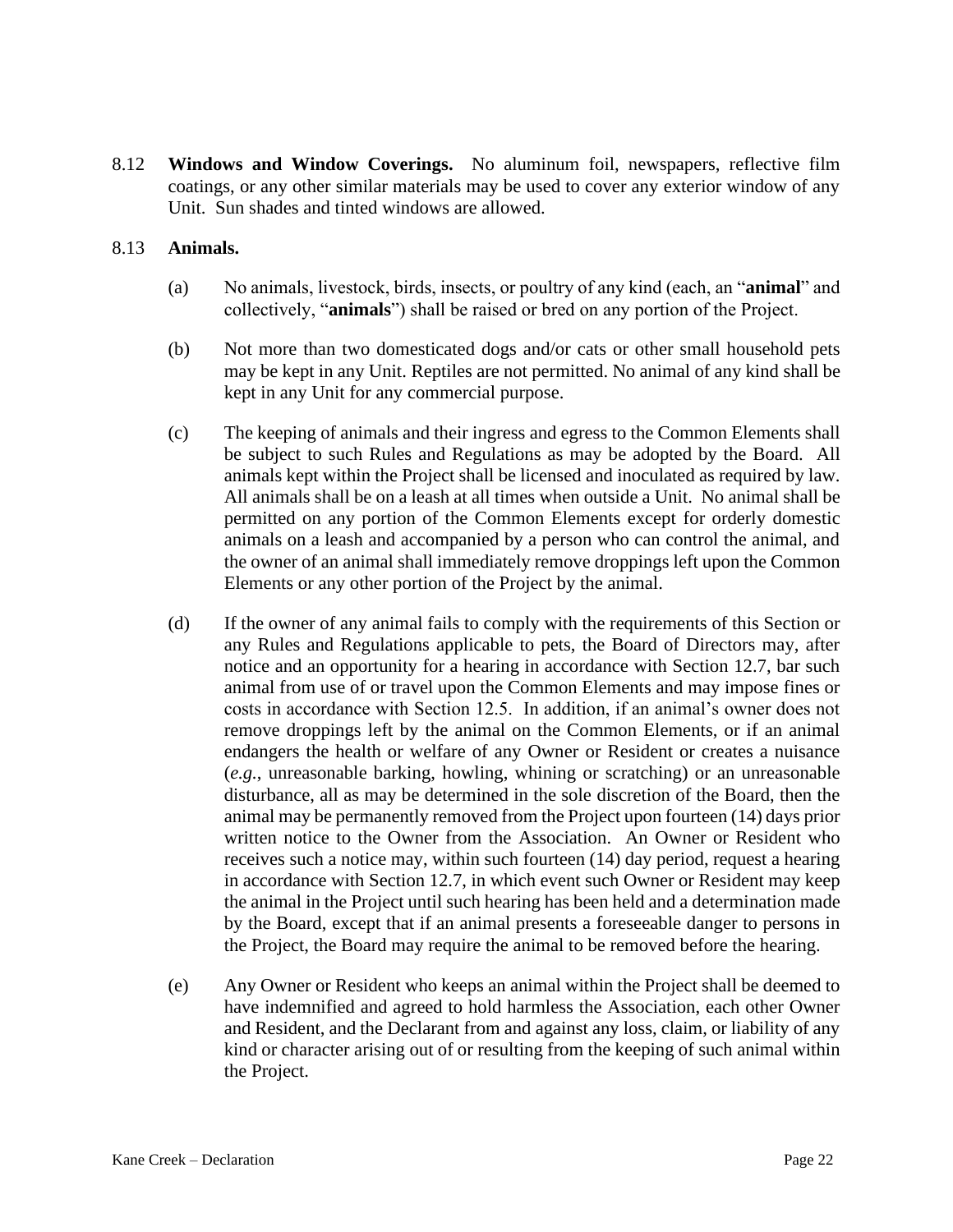- (f) Nothing contained in this Section shall prohibit the keeping within the Project of any assistance animal or any other animal if such prohibition would constitute a violation of the Fair Housing Act or any similar law. The Board may promulgate Rules and Regulations regarding assistance animals consistent with applicable law.
- 8.14 **Insurance.** Nothing shall be done or kept in, on or about any Unit or the Common Elements which may result in the cancellation of any insurance on the Project or an increase in the rate of the insurance on the Common Elements over what the Board of Directors, but for such activity, would pay.
- 8.15 **Laws.** Nothing shall be done or kept in, on or about any Unit or Common Elements, or any part thereof, which would be a violation of any statute, rule, ordinance, regulation, permit or other validly imposed requirement of any governmental body.
- 8.16 **Damage or Waste.** No Owner, Resident, or Guest shall cause damage or waste to or on the Common Elements, and each Owner shall indemnify and hold the Association and the other Owners harmless against all loss resulting from any such damage or waste caused by that Owner or Resident or that Owner's or Resident's Guest.
- 8.17 **Mail Boxes.** Mail boxes shall be installed by Declarant. Any replacement mail boxes must be approved in writing by the Board prior to installation.

# **ARTICLE IX INSURANCE**

- 9.1 **Insurance***.* The Association shall obtain insurance as required in this Declaration and as required by the Act. In addition, the Association may, as the Board considers appropriate, obtain additional types of insurance, or greater coverage, than the insurance and coverages required below.
	- (a) **Property Insurance.** The Association shall obtain and maintain at all times blanket property insurance or guaranteed replacement cost insurance on the physical structures in the Property, including the Common Elements and the Units, insuring against all risks of direct physical loss commonly insured against, including fire and extended coverage perils, with total coverage not less than 100% of the full replacement cost of the insured property at the time the insurance is purchased and at each renewal date, excluding only items normally excluded from property insurance policies. Such property insurance shall include coverage for any fixture, improvement, or betterment installed at any time to a Unit or to a Limited Common Element, whether installed in the original construction or in any remodel or later alteration, including a floor covering, cabinet, light fixture, electrical fixture, heating or plumbing fixture, paint, wall covering, window, and any other item permanently part of or affixed to a Unit or to a Limited Common Element. Each Owner shall be an insured person under such property insurance policy.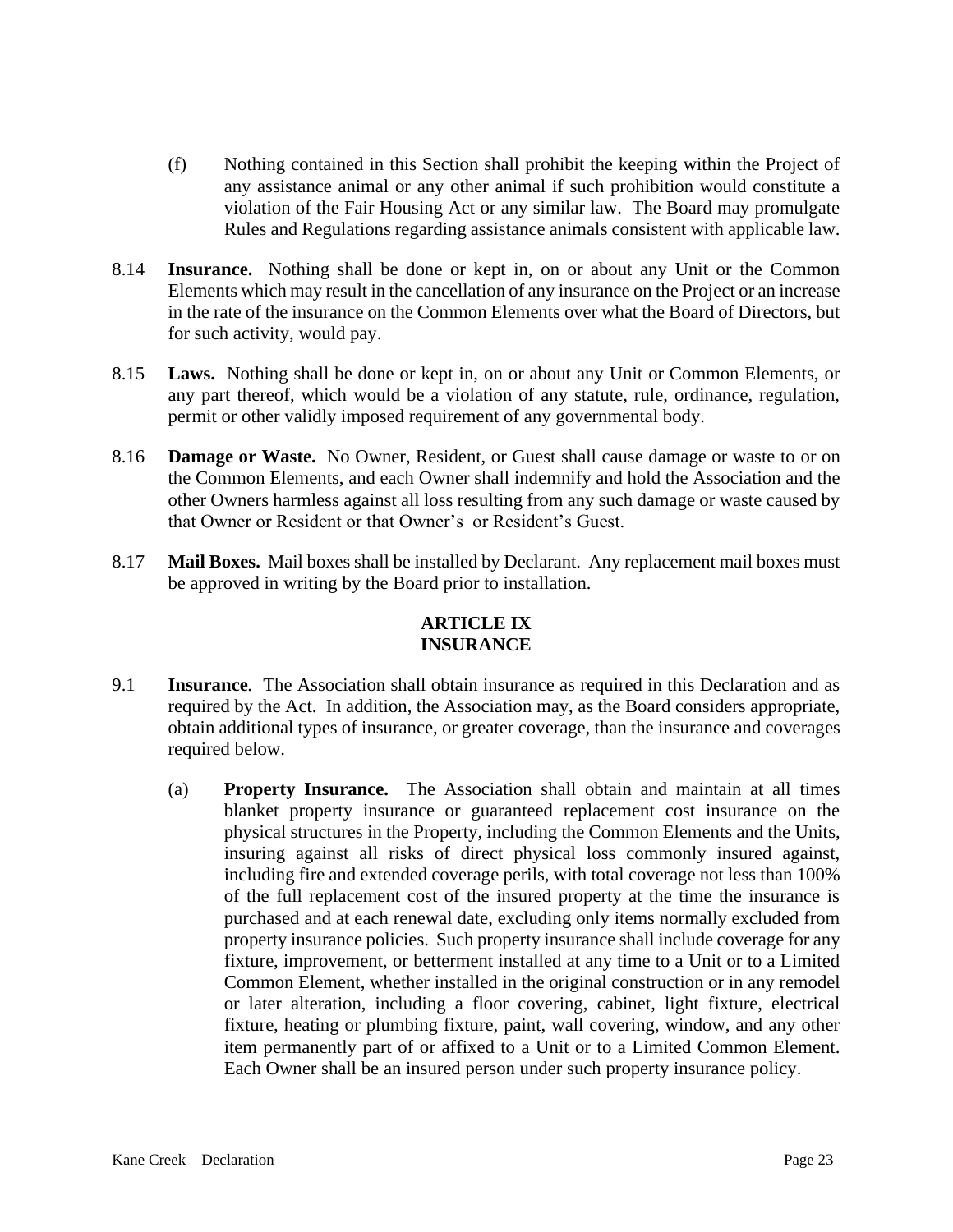- (b) **Liability Insurance.** The Association shall obtain and maintain at all times liability insurance covering all occurrences commonly insured against for death, bodily injury, and property damage arising out of or in connection with the use, ownership, or maintenance of the Common Elements, in an amount determined by the Board but not less than Two Million Dollars (\$2,000,000.00) for any single occurrence. Each Owner shall be an insured person under such liability insurance policy, but only for liability arising from (i) the Owner's ownership interest in the Common Elements; (ii) maintenance, repair, or replacement of Common Elements; and (iii) the Owner's membership in the Association.
- (c) **Flood Insurance.** If any part of the Property is or comes to be situated in a Special Flood Hazard Area as designated on a Flood Insurance Rate Map, a policy of flood insurance shall be maintained covering the Project or, at a minimum, that portion of the Property located within the Special Flood Hazard Area, in an amount deemed appropriate, but not less than the lesser of: (i) the maximum limit of coverage available under the National Flood Insurance Program for the Insurable Property within any portion of the Property located within a designated flood hazard areas; (ii) one hundred percent (100%) of the insurable value of the Property, or (iii) the amount which meets the then existing FHLMC/FNMA flood insurance requirements for similar condominium projects.
- (d) **Directors and Officers Insurance; Theft and Embezzlement Insurance.** The Association shall obtain (i) Directors' and Officers' liability insurance protecting the Board, the officers, and the Association against claims of wrongful acts, mismanagement, failure to maintain adequate reserves, failure to maintain books and records, failure to enforce the Governing Documents, and/or breach of contract, and (ii) insurance covering the theft or embezzlement of funds from the Association.
- (e) Notwithstanding any other provisions contained herein to the contrary, the Association shall continuously maintain in effect such casualty, flood and liability insurance and a fidelity bond meeting the insurance and fidelity bond requirements for condominium development projects established by FNMA and Government National Mortgage Association, so long as either is a mortgagee or owner of a Condominium Unit within the Project, except to the extent such coverage is not available or has been waived in writing by FNMA or Government National Mortgage Association.
- (f) Coverage may not be cancelled or substantially reduced or modified (including cancellation for nonpayment of premium) without at least ten (10) days prior written notice to any and all insured parties, including any Mortgage Servicer on behalf of FNMA or FHLMC, and any Mortgagee.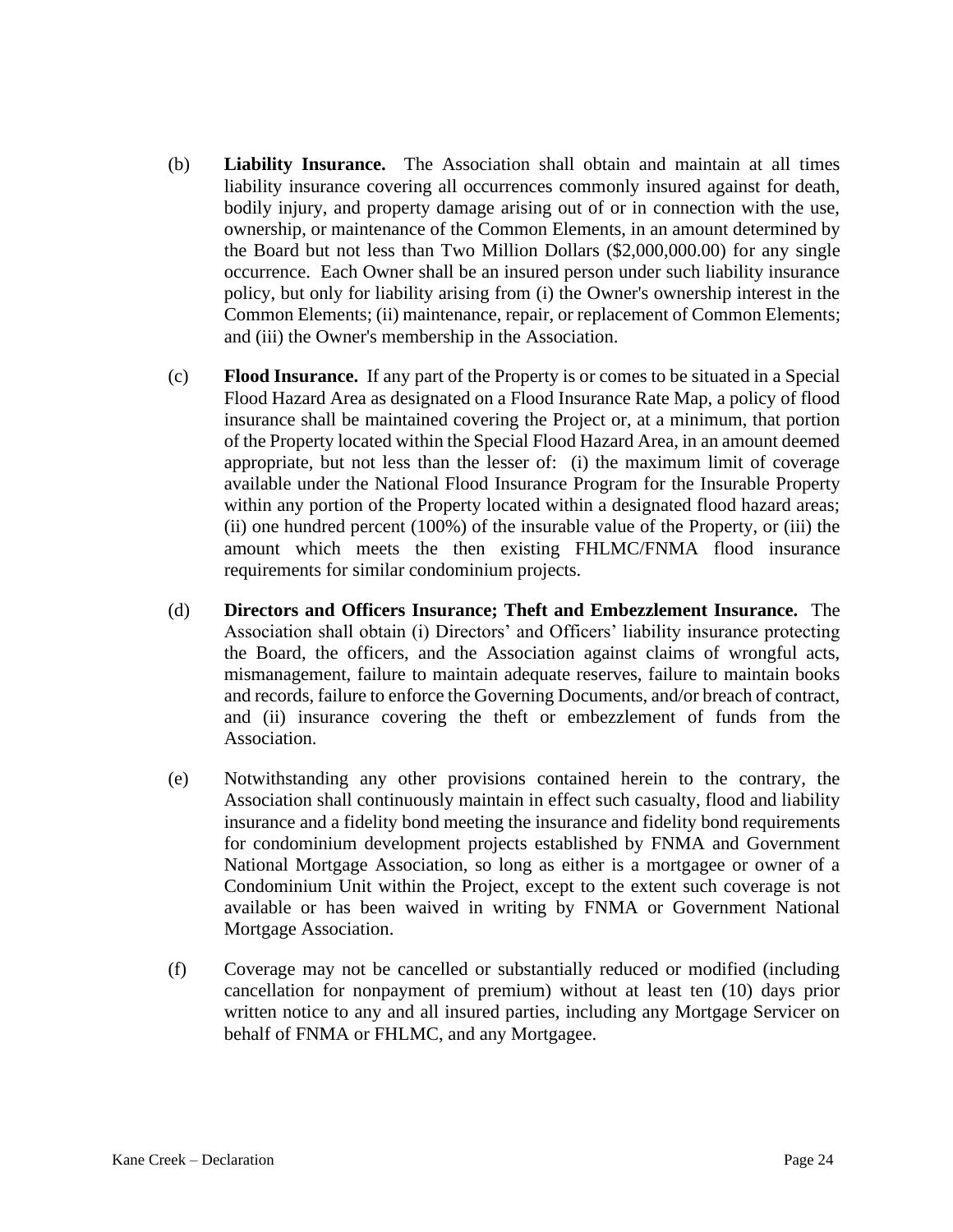9.2 **Waiver of Subrogation against Owners and Association**. All property and liability policies shall contain a waiver of subrogation by the insurer as to any claims against the Association and the Owners and their respective agents and employees.

#### 9.3 **Loss; Deductibles**.

- (a) If a loss occurs that is covered by a property insurance policy in the name of the Association and another property insurance policy in the name of an Owner, then the Association's policy provides primary insurance coverage, the Owner is responsible for the Association's policy deductible, and the Owner's policy applies to that portion of the loss attributable to the Association's policy deductible.
- (b) An Owner that has suffered damage to a Unit ("**Unit Damage**") as part of a loss, resulting from a single event or occurrence, that is covered by the Association's property insurance policy (a "**Covered Loss**") is responsible for an amount calculated by applying the percentage of total damage resulting in a Covered Loss that is attributable to the Unit Damage ("**Unit Damage Percentage**") for that Unit to the amount of the deductible under the Association's property insurance policy.
- (c) If an Owner does not pay the amount required under Subsection (b) above within 30 days after substantial completion of the repairs to, as applicable, the Unit or the Limited Common Element appurtenant to the Unit, the Association may levy an Individual Assessment against the Owner for that amount.
- (d) The Association shall keep in a segregated bank account an amount equal to the Association's property insurance policy deductible or \$10,000, whichever is less. This requirement shall not apply to any earthquake or flood insurance deductible.
- (e) If, in the exercise of its business judgment, the Board determines that a claim is likely not to exceed the Association's property insurance policy deductible: (a) the Owner's policy is considered the policy for primary coverage to the amount of the Association's policy deductible; (b) an Owner who does not have a policy to cover the Association's property insurance policy deductible is responsible for the loss to the amount of the Association's policy deductible; and (c) the Association need not tender the claim to the Association's insurer.
- (f) The Association shall provide notice to each Owner of the Owner's obligation under this Section for the Association's policy deductible and of any change in the amount of the deductible. If the Association fails to provide notice of the deductible, the Association is responsible for the portion of the deductible that the Association could have assessed to the Unit Owner under Subsection  $57-8-43(9)(g)$  of the Act, but only to the extent that the Unit Owner does not have insurance coverage that would otherwise apply under Subsection 57-8-43(9) of the Act. However, if the Association provides notice of the Association's policy deductible as required under Subsection  $(9)(i)(i)$  of the Act, but fails to provide notice of a later increase in the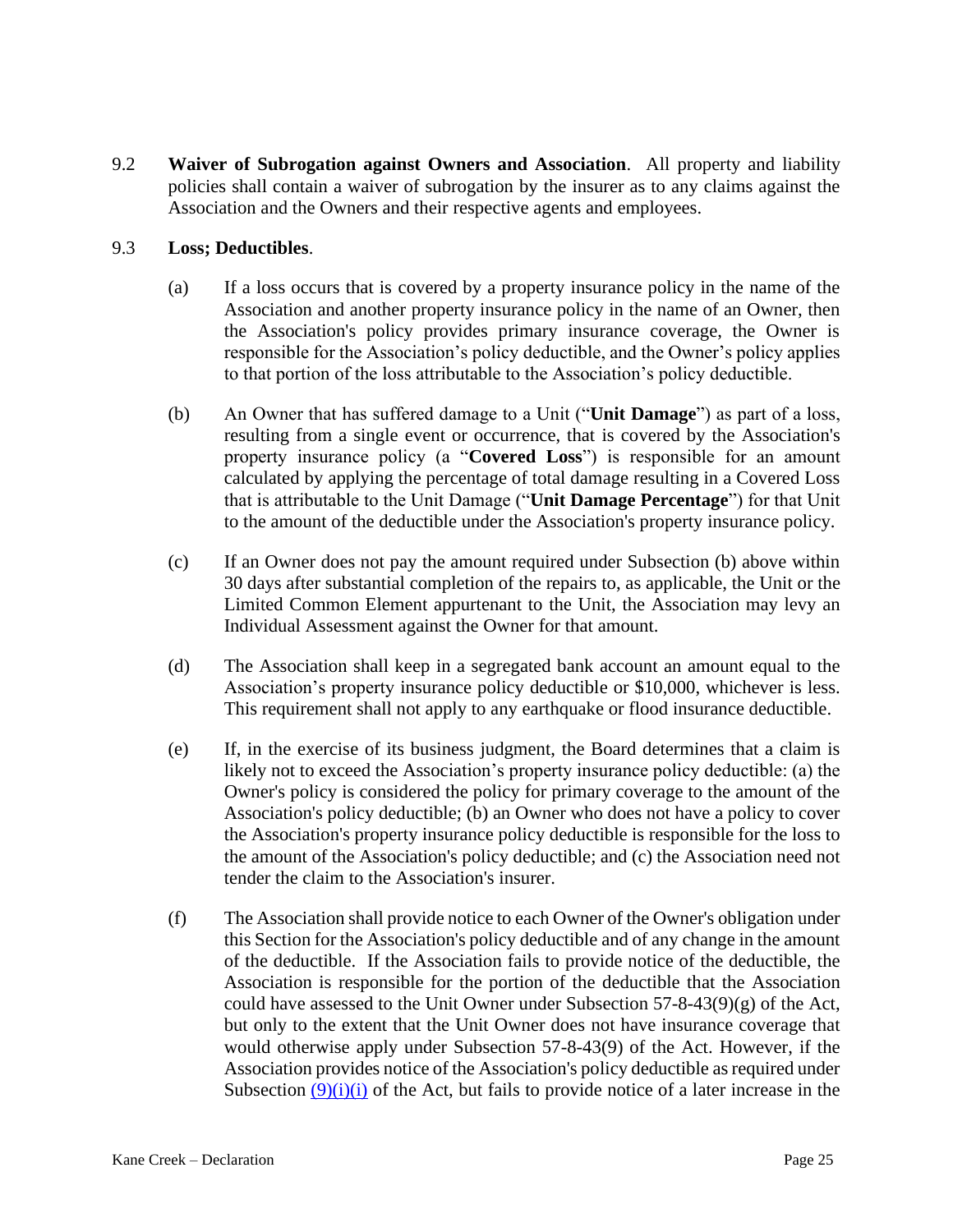amount of the deductible, is responsible only for the amount of the increase for which notice was not provided. The failure to provide notice shall not invalidate or affect any other provision in this Declaration.

- (g) The Association shall notify the Mortgage Servicer at Servicer's address whenever (a) damage to a Unit covered by a mortgage owned by FNMA or FHLMC exceeds \$1,000, and/or (b) damage to Common Areas and related facilities exceeds \$10,000.
- 9.4 **Insurance Trustee**. In the discretion of the Board or upon written request executed by Owners holding at least 50% of the Undivided Interests, the Board shall hire and appoint an insurance trustee with whom the Association shall enter into an insurance trust agreement (an "**Insurance Trustee**"), for the purpose of exercising such rights under this paragraph as the Owners or Board (as the case may be) shall require.
- 9.5 **Association's Right to Negotiate Claims and Losses and Receive Proceeds**. Insurance proceeds for a loss under the Association's property insurance policy are payable to an Insurance Trustee, if one is designated, or to the Association, and shall not be payable to a holder of a security interest. An Insurance Trustee, if any is appointed, or the Association shall hold any insurance proceeds in trust for the Association, Owners, and lien holders. Insurance proceeds shall be disbursed first for the repair or restoration of the damaged property, if the property is to be repaired and restored as provided for in this Declaration. After any repair or restoration is complete and if the damaged property has been completely repaired or restored, any remaining proceeds shall be paid to the Association. If the property is not to be repaired or restored, then any remaining proceeds after such action as is necessary related to the property has been paid for, shall be distributed to the Owners and lien holders, as their interests remain with regard to the Units. Each Owner hereby appoints the Association, or any Insurance Trustee, as attorney-in-fact for the purpose of negotiating all losses related thereto, including the collection, receipt of, and appropriate disposition of all insurance proceeds; the execution of releases of liability; and the execution of all documents and the performance of all other acts necessary to administer such insurance and any claim. This power-of-attorney is coupled with an interest, shall be irrevocable, and shall be binding on any heirs, personal representatives, successors, or assigns of an Owner.
- 9.6 **Amendments to this Section to Comply with Applicable Law**. These insurance provisions are intended to comply with current Utah law. It is further intended that any future changes to the insurance law applicable to condominium associations shall apply to this Association. Notwithstanding anything contrary in this Declaration, the Board may unilaterally, without approval of the Owners, amend this Article to comply with future changes to applicable law.

#### **ARTICLE X DESTRUCTION; CONDEMNATION; RESTORATION**

10.1 **Definitions**. As used herein, each of the following terms shall have the meaning indicated: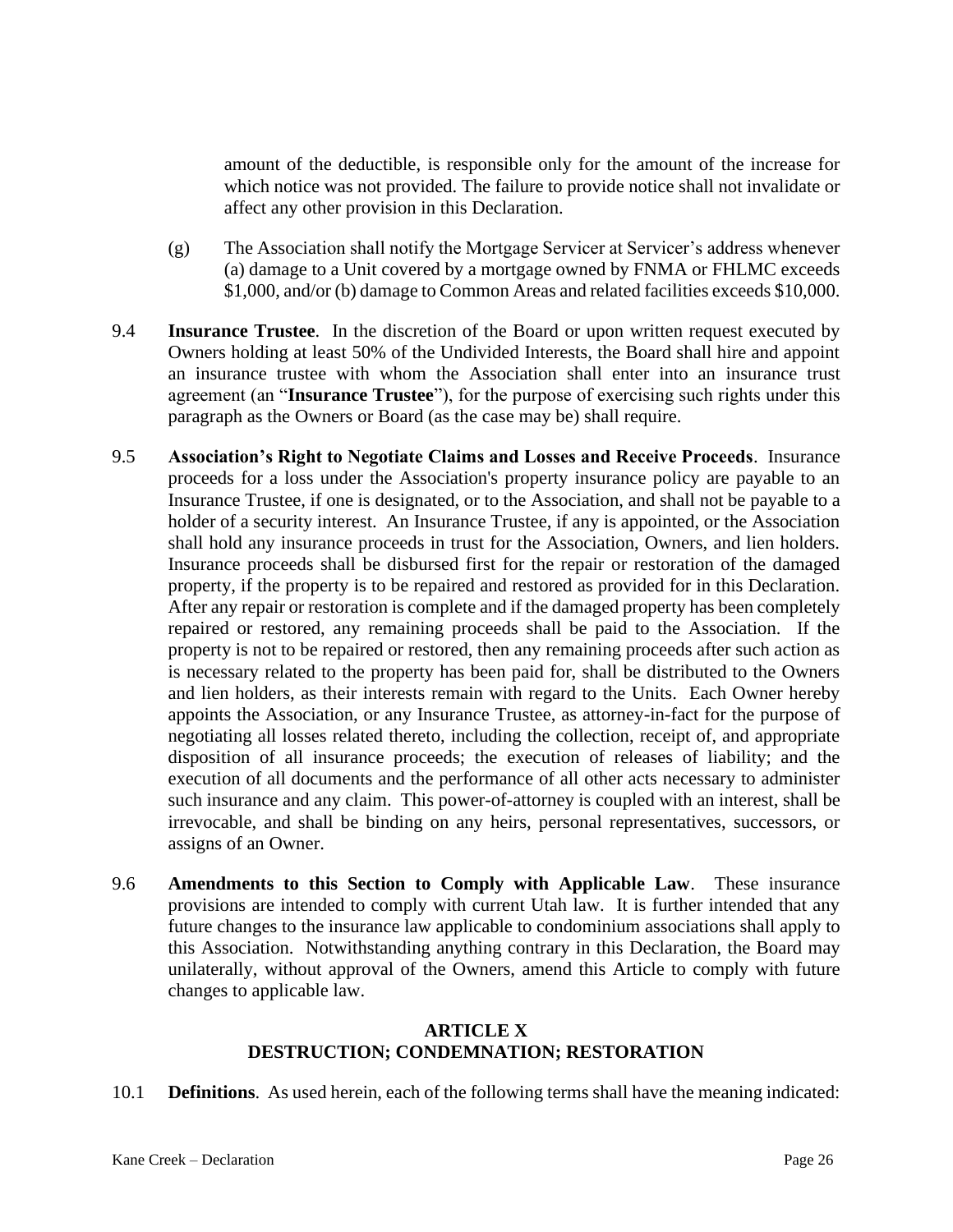- (a) "**Available Funds**" means any proceeds of insurance, Condemnation awards, payments in lieu of Condemnation and other uncommitted funds held by the Board, including amounts contained in any reserve or contingency fund. Available Funds shall not include that portion of insurance proceeds legally required to be paid to any party other than the Board, including a Mortgagee, or that portion of any Condemnation award or payment in lieu of Condemnation payable to an Owner or its Mortgagee for the Condemnation of the Condominium Unit in which it is interested.
- (b) "**Condemnation**" means any action or proceeding in which any interest in the Property is taken for any public or quasi-public purpose by any lawful authority through exercise of the power of eminent domain or by purchase or other means in lieu of such exercise.
- (c) "**Estimated Cost of Restoration**" means the estimated cost of Restoration as determined by the Board in its sole discretion.
- (d) "**Restoration**" means restoration of the Property to the extent reasonably possible in accordance with this Declaration, the Plat and the original plans and specifications for the Property and to substantially the same condition in which the Property existed prior to the damage or destruction concerned, with each Unit and the Common Elements having the same vertical and horizontal boundaries as before, and to the extent not so possible, "Restoration" means restoration of the Property to an attractive, sound and desirable condition. Any Restoration not in accordance with this Declaration, the Plat and the original plans and specifications for the Project shall require the consent of Eligible Mortgagees holding Mortgages on Units which have appurtenant at least 51% of the Undivided Interests which are then subject to Mortgages held by Eligible Mortgagees.
- (e) "**Restored Value**" means the value of the Property after Restoration.
- (f) "**Substantial Condemnation**" means the occurrence of: (a) the Condemnation of all of the Property; or (b) the Condemnation of part of the Property where the Estimated Costs of Restoration is 75% or more of the estimated Restored Value of the Property. "**Partial Condemnation**" means the occurrence of any Condemnation which is not a Substantial Condemnation.
- (g) "**Substantial Destruction**" means the occurrence of any damage or destruction of the Property where the Estimated Cost of Restoration is 75% or more of the estimated Restored Value of the Property. "**Partial Destruction**" means the occurrence of any damage or destruction to the Property which is not a Substantial Destruction.
- 10.2 **Board Determinations**. On the occurrence of any Condemnation of, or damage or destruction to, the Property, the Board shall make a determination as to whether the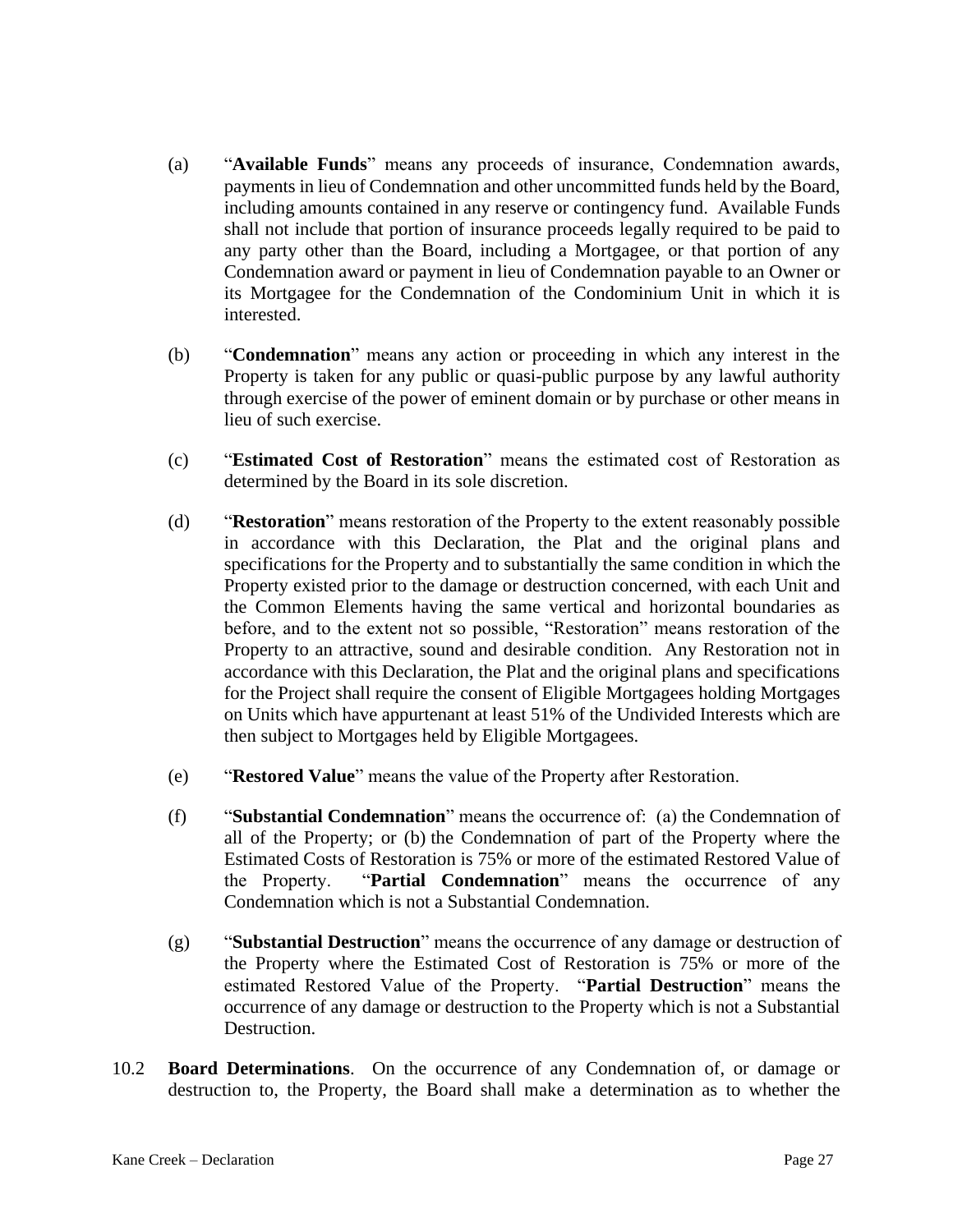Estimated Cost of Restoration is 75% or more of the estimated Restored Value of the Property. In making such determinations the Board may (but is not obligated to) retain and rely on one or more qualified appraisers or other professionals.

- 10.3 **Restoration**. Restoration of the Property shall be undertaken by the Board promptly without a vote of the Owners on the occurrence of Partial Condemnation or Partial Destruction, and shall also be undertaken on the occurrence of Substantial Condemnation or Substantial Destruction unless the election to not undertake Restoration is consented to by a Two-Thirds Majority of the Owners and is further consented to by Eligible Mortgagees holding Mortgages on Units which have appurtenant at least 51% of the Undivided Interests which are then subject to Mortgages held by Eligible Mortgagees. Within 30 days after the Board has determined that Substantial Condemnation or Substantial Destruction has occurred, it shall send to each Owner and Eligible Mortgagee a written description of the Condemnation or the damage or destruction involved, shall take appropriate steps to ascertain the preferences of the Eligible Mortgagees concerning Restoration and shall, with or without a meeting of the Owners (but in any event in accordance with the applicable provisions of this Declaration), take appropriate steps to determine the preferences of the Owners regarding Restoration. If Condemnation awards, payments in lieu of Condemnation or insurance proceeds actually received by the Board exceed the cost of Restoration when Restoration is undertaken, then the excess shall be paid and distributed to the Owners in proportion to their respective Undivided Interests or, in the discretion of the Board, shall be held to defray future Common Expenses. Payment to any Owner whose Unit is then the subject of a Mortgage shall be made jointly to such Owner and the interested Mortgagee. If the cost of Restoration exceeds Available Funds, then all of the Units shall be assessed for the deficiency on the basis of their respective Undivided Interests. If all or any portion of one or more Units is damaged or destroyed but is not the subject of Restoration (even through the Property will continue as a condominium project) or is taken in a Condemnation, then the Undivided Interest of such Unit or Units shall immediately be reallocated to the remaining Units in accordance with the method set forth in Section 10.6 below.
- 10.4 **Sale of Property**. Unless Restoration is accomplished pursuant to Section 10.3, the Property shall be sold following the occurrence of Substantial Condemnation or Substantial Destruction. On such sale, condominium ownership under this Declaration and the Plat shall terminate and the proceeds of sale and any Available Funds shall be distributed by the Board to the Owners in proportion to their respective Undivided Interests. Payment to any Owner whose Unit is then the subject of a Mortgage shall be made jointly to such Owner and the interested Mortgagee.
- 10.5 **Authority to Represent Owners**. The Board, as attorney-in-fact for each Owner, shall represent all of the Owners in any Condemnation or in negotiations, settlements and agreements with the condemning authority for the acquisition of all or any part of the Property. The award in any Condemnation and the proceeds of any settlement related thereto shall be payable to the Association for the use and benefit of the Owners and their Mortgagees as their respective interests may appear. The Board, as attorney-in-fact for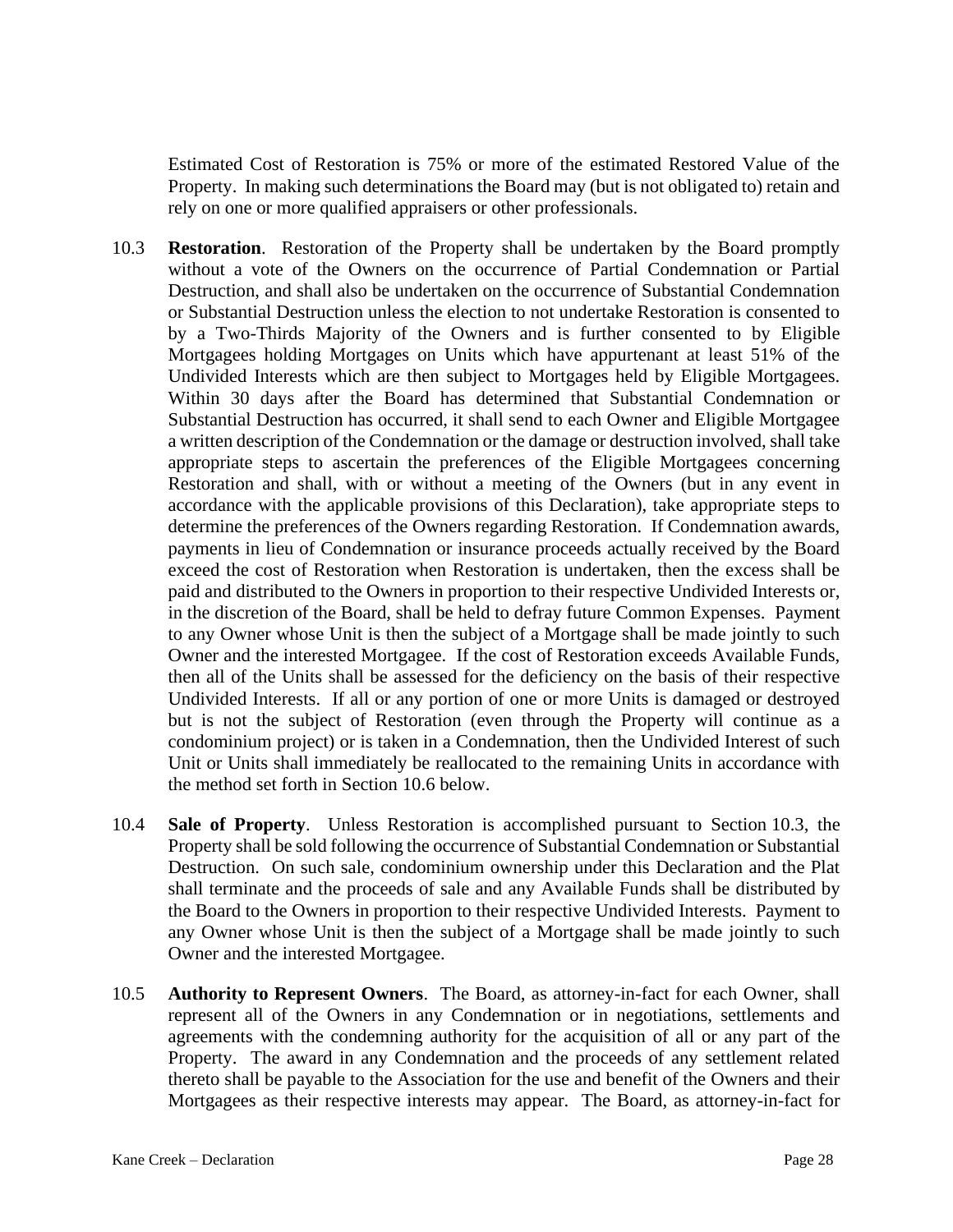each Owner, shall have and is granted full power and authority to restore or to sell the Property and each Unit therein wherever Restoration or sale, as the case may be, is undertaken as provided above. Such authority shall include the right and power to enter into any contracts, deeds or other instruments which may be necessary or appropriate for Restoration or sale.

- 10.6 **Reallocation of Interests on Condemnation**. If any Unit is taken by Condemnation, then the Undivided Interest appurtenant to such Unit shall thereafter be appurtenant to the remaining Units, being allocated to the remaining Units in proportion to their respective Undivided Interests. The court shall enter a decree reflecting the reallocation of the Undivided Interests so produced, and the award shall include, without limitation, just compensation to the Owner of any Unit taken for its Undivided Interest as well as for its Unit. If any portion of any Unit is taken by Condemnation, then the court shall determine the fair market value of the portion of the Unit not taken, and the Undivided Interest appurtenant to such Unit shall be reduced in proportion to the diminution in the fair market value of such Unit resulting from such Condemnation. The Undivided Interest thus divested from the Owner of such Unit shall be reallocated among such Unit and the other Units in proportion to their respective Undivided Interests, with any Unit partially taken in Condemnation participating in the reallocation on the basis of its Undivided Interest as reduced in accordance with the preceding sentence. The court shall enter a decree reflecting the reallocation of the Undivided Interest so produced, and the award shall include, without limitation, just compensation to the Owner of any Unit partially taken for that portion of its Undivided Interest divested from it and not revested in it as well as for that portion of its Unit taken by Condemnation. If, however, the Condemnation of a portion of any Unit makes it impractical to use the remaining portion of such Unit for any lawful purpose permitted by this Declaration, then the entire Undivided Interest appurtenant to such Unit shall thereafter be appurtenant to the remaining Units, being allocated to the remaining Units in proportion to their respective Undivided Interests, and the remaining portion of such Unit shall thereafter be part of the Common Elements. The court shall enter a decree reflecting the reallocation of Undivided Interests so produced, and the award shall include, without limitation, just compensation to the Owner of such Unit for its entire Undivided Interest and for its entire Unit.
- 10.7 **Allocation of Proceeds upon Partial Condemnation.** If a portion of the Common Elements is taken by Partial Condemnation, then the award for it shall be allocated to the Owners in proportion to their respective Undivided Interests.

### **ARTICLE XI MORTGAGEE PROTECTION**

11.1 **Eligible Mortgagee.** Upon written request to the Association by a Mortgagee (which request identifies the name and address of such holder and the Unit number or address of the property encumbered by the Mortgage held by such Mortgagee), such Mortgagee shall be deemed thereafter to be an "Eligible Mortgagee" included on the appropriate lists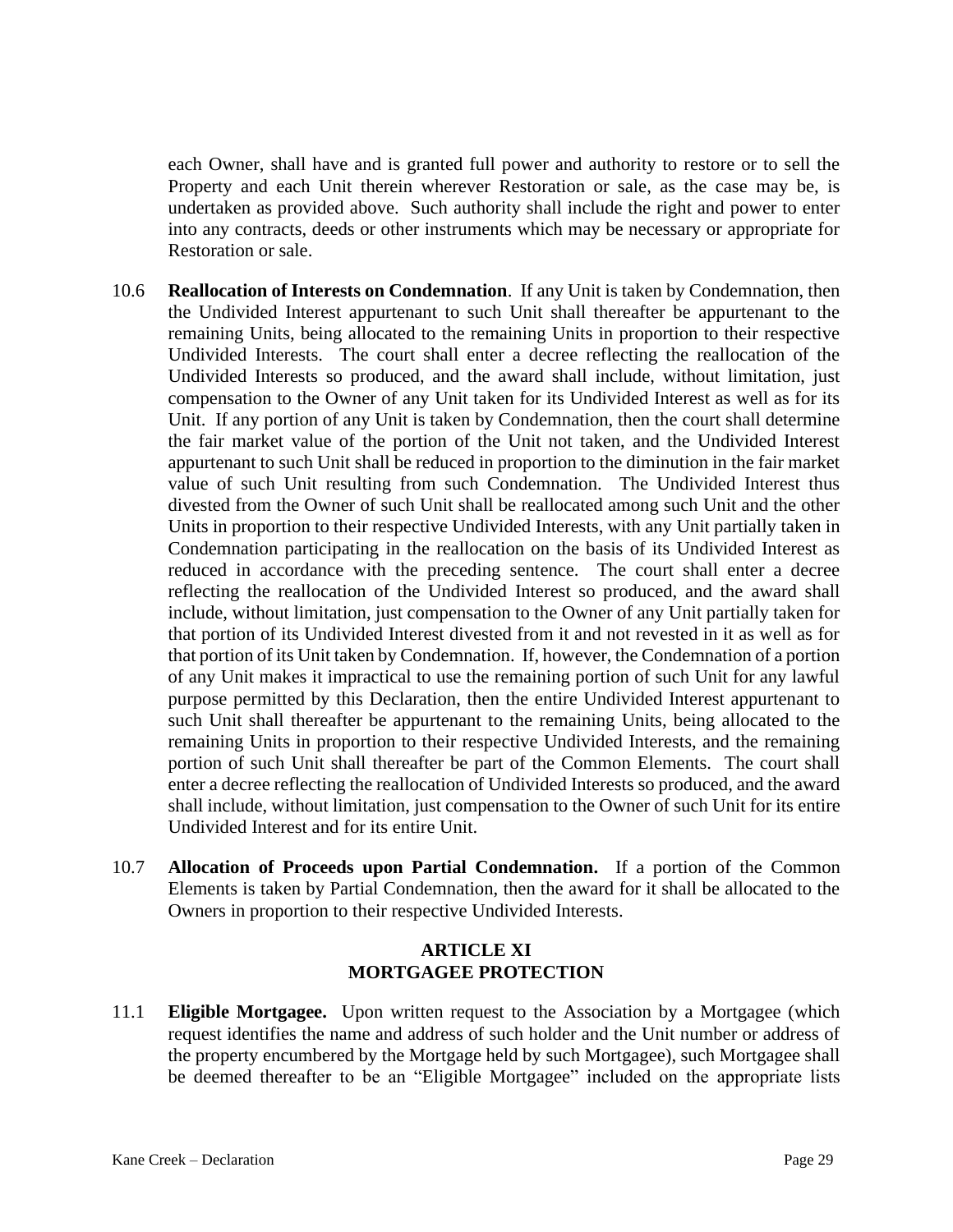maintained by the Association, and shall be entitled to timely written notice of any of the following:

- (a) Condemnation Loss or Award. Any condemnation loss or any casualty loss which affects a material portion of the Project or any Unit on which there is a Mortgage held by such Eligible Mortgagee.
- (b) Delinquency. Any delinquency in the payment of Assessments owed by an Owner of a Unit subject to a Mortgage held by such Eligible Mortgagee, which delinquency remains uncured for a period of sixty (60) days.
- (c) Lapse of Insurance. Any lapse, cancellation, or material modification of any insurance policy or fidelity bond maintained by the Association.
- (d) Consent Required. Any proposed action which would require the consent of a specified percentage of Eligible Mortgagees.
- 11.2 Matters Requiring Prior Eligible Mortgagee Approval.
	- (a) The prior written consent of not less than fifty-one percent (51%) of Eligible Mortgagees shall be required to:
		- (i) amend any material provision of this Declaration which changes the allocation of responsibility for maintenance and repairs, changes the amounts and other requirements of insurance or fidelity bonds required hereunder or reallocates the responsibility for obtaining such insurance, places additional restrictions on the rights to use the Common Elements, or expressly benefits Mortgagees;
		- (ii) amend this Declaration to add any provision which would impose any right of first refusal or similar restriction on the right of an Owner to sell, transfer, or otherwise convey a Unit; or
		- (iii) terminate this Declaration.
	- (b) Any addition or amendment shall not be considered material if it is for clarification only or to correct a clerical error. Notice of any proposed amendment to any Eligible Mortgagee shall be mailed, postage prepaid, to the address for such Mortgagee shown on the list maintained by the Association. Any Eligible Mortgagee who does not deliver to the Association a negative response to the notice of the proposed amendment within sixty (60) days from the date of such mailing shall be deemed to have approved the proposal.
- 11.3 **Availability of Governing Documents and Financial Statements.** The Association shall maintain and have current copies of the Governing Documents as well as its own books,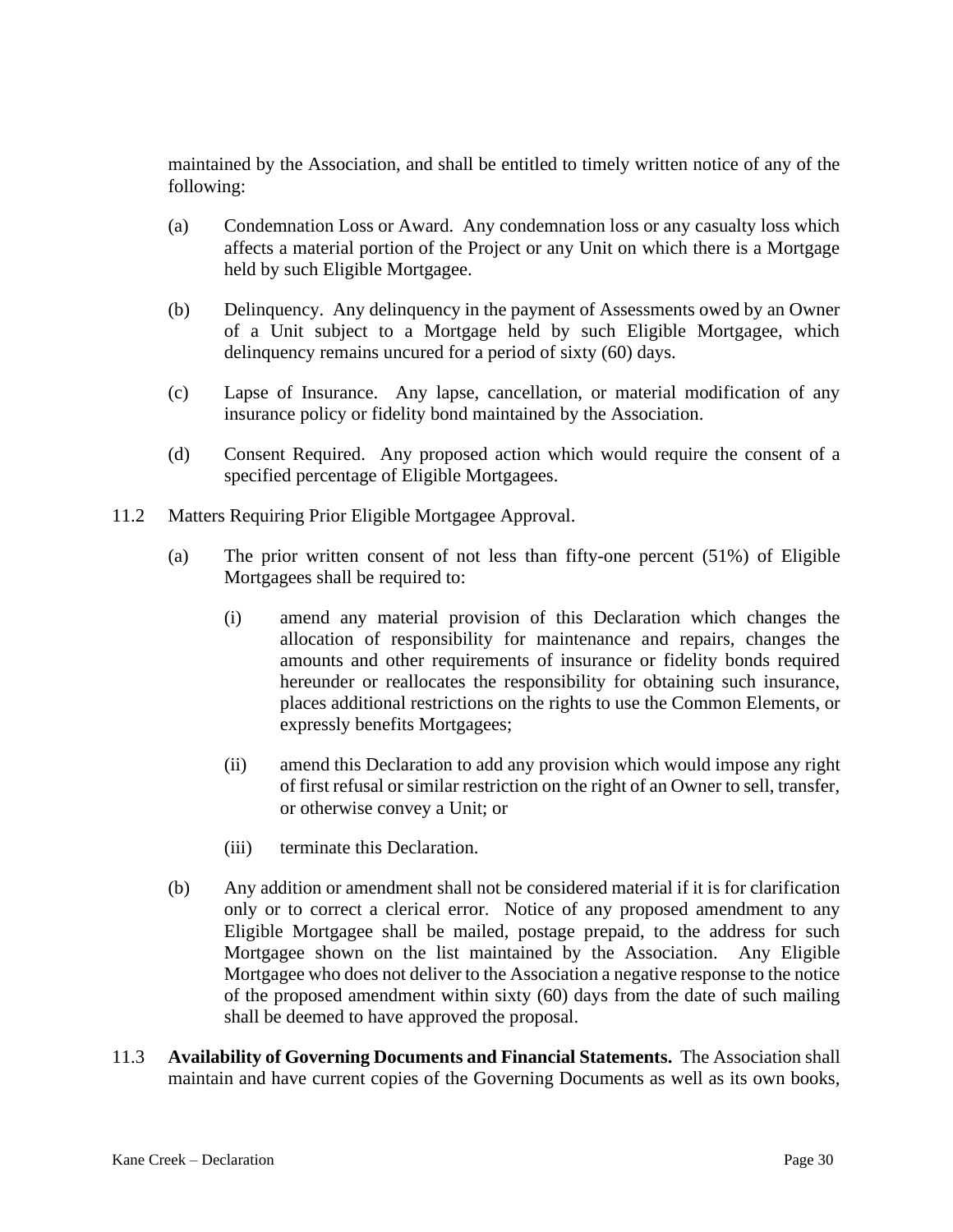records, and financial statements available for inspection, upon reasonable notice and at reasonable hours, by any Eligible Mortgagee.

11.4 **Priority of Declaration; Subordination of Lien.** Any Mortgage or other encumbrance of any Unit shall be subordinate to all of the provisions of this Declaration, and in the event of foreclosure the provisions of this Declaration shall be binding upon any owner whose title is derived through foreclosure by private power of sale, judicial foreclosure or otherwise. Notwithstanding the foregoing, the lien or claim against a Unit for unpaid Assessments or charges levied by the Association pursuant to this Declaration shall be subordinate to a first or second Mortgage affecting such Unit if the first or second Mortgage was recorded before the unpaid Assessment was due, and the Mortgagee thereunder which obtains title to the Unit shall take title free of such lien or claim for unpaid Assessment or charges which accrue prior to foreclosure of the first or second Mortgage by judicial proceedings or power of sale, or taking of a deed in lieu of foreclosure.

## **ARTICLE XII ENFORCEMENT; DISPUTE RESOLUTION**

#### 12.1 **Agreement to Encourage Resolution of Disputes without Litigation.**

- (a) Declarant, the Association, and all Owners and Residents (each, a "**Bound Party**") agree that it is in the best interest of all concerned to encourage the amicable resolution of disputes involving the Project without the emotional and financial costs of litigation. Accordingly, each Bound Party agrees not to file suit in any court with respect to a Claim (as defined below), unless and until it has first submitted such Claim to the alternative dispute resolution procedures set forth in this Section in a good faith effort to resolve such Claim.
- (b) As used in this Section, "Claim" means any claim, grievance, or dispute arising out of or relating to:
	- (i) the interpretation, application, or enforcement of the Governing Documents;
	- (ii) the rights, obligation, and duties of any Bound Party under the Governing Documents;

except that the following shall not be considered "Claims" unless all parties to the matter otherwise agree to submit the matter to the procedures set forth in Section 12.2 below:

- (1) any suit by the Association to collect Assessments or other amounts due from any Owner;
- (2) any suit by the Association against one or more Owners to obtain injunctive relief;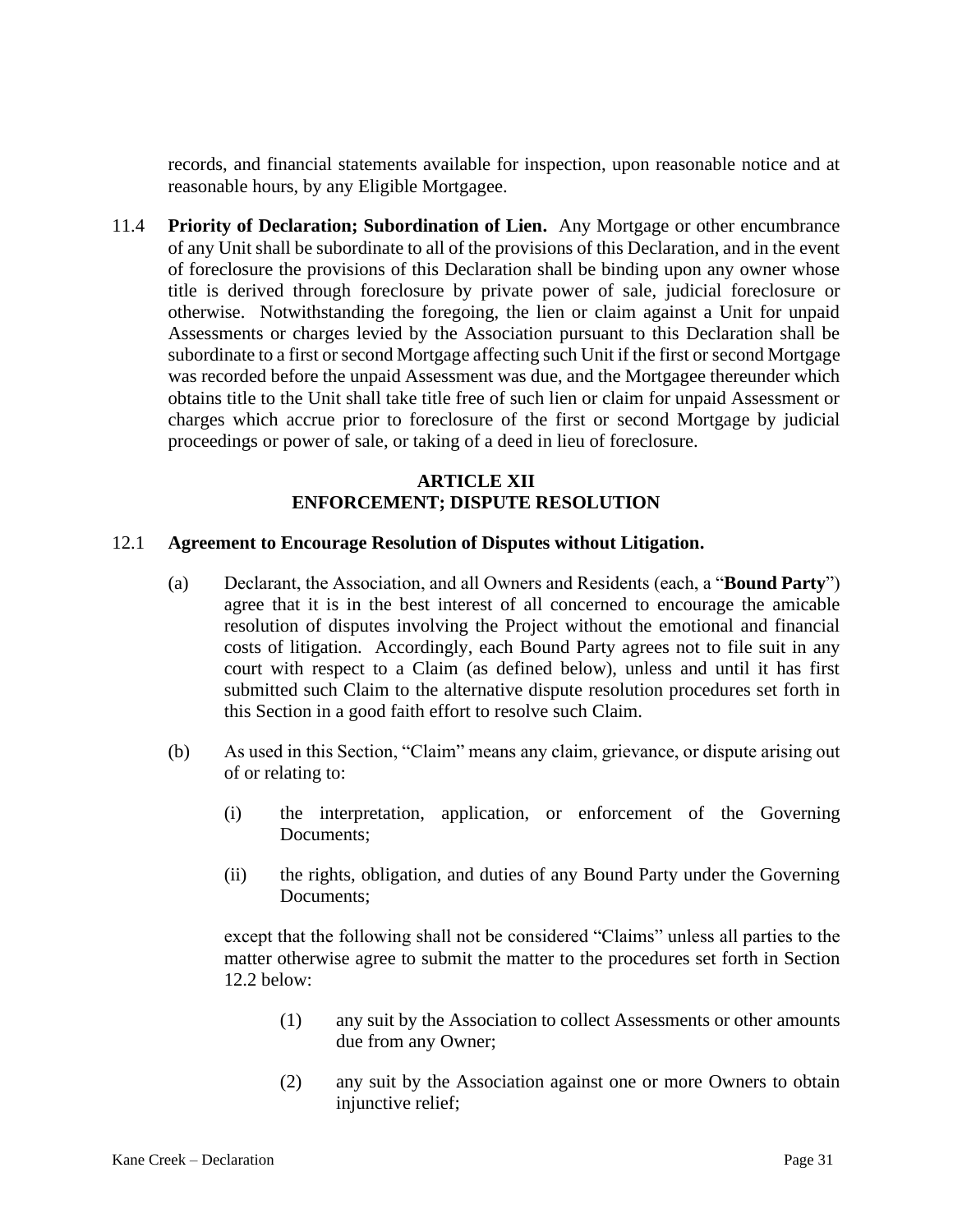- (3) any suit between Owners, which does not include Declarant or the Association as a party, if such suit asserts a Claim which would constitute a cause of action independent of the Governing Documents;
- (4) any suit in which any indispensable party is not a Bound Party; and
- (5) any suit as to which any applicable statute of limitations would expire within 180 days after the giving of Notice required by Section 12.2 below.

#### 12.2 **Dispute Resolution Procedures.**

- (a) Notice. The Bound Party asserting a Claim (the "Claimant") against another Bound Party (the "Respondent") shall give written notice to each Respondent and to the Board stating plainly and concisely:
	- (i) the nature of the Claim, including the persons involved and the Respondent's role in the Claim;
	- (ii) the legal basis of the Claim (i.e., the specific authority out of which the Claim arises;
	- (iii) the Claimant's proposed resolution or remedy; and
	- (iv) the Claimant's desire to meet with the Respondent to discuss in good faith ways to resolve the Claim.
- (b) Negotiation. The Claimant and the Respondent shall make good faith efforts to meet in person and confer for the purpose of resolving the Claim by good faith negotiation. If requested in writing, accompanied by a copy of the Notice, the Board may appoint a representative to assist the parties in negotiating a resolution of the Claim.
- (c) Mediation. If the parties have not resolved the Claim through negotiation within thirty (30) days after the date of the Notice (or within such other period as the parties may agree), the Claimant shall have thirty (30) additional days to submit the Claim to mediation with an entity designated by the Association (if the Association is not a party to the Claim) or to an independent agency providing dispute resolution services in the Grand County area. If the Claimant does not submit the Claim to mediation within such time, or does not appear for the mediation when scheduled, the Claimant shall be deemed to have waived the Claim, and the Respondent shall be relieved of any and all liability to the Claimant (but not to third parties) on account of such Claim. If the parties do not settle the Claim within thirty (30) days after submission of the Claim to mediation, or within such time as determined reasonable by the mediator, the mediator shall issue a notice of termination of the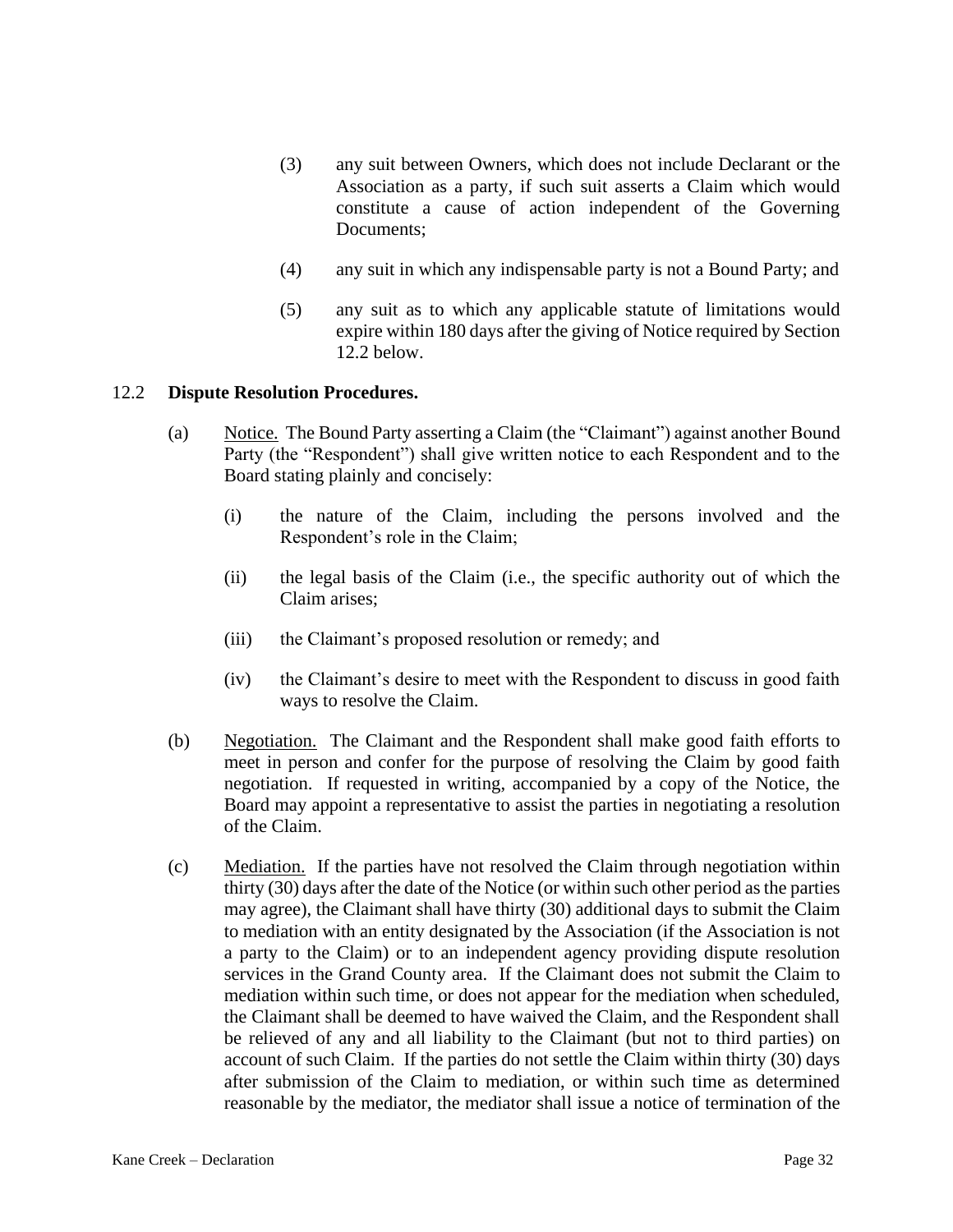mediation proceedings indicating that the parties are at an impasse and the date the mediation was terminated. The Claimant shall thereafter be entitled to file suit or to initiate administrative proceedings on the Claim, as appropriate. Each party shall bear its own costs of the mediation, including attorneys' fees, and each party shall share equally all fees charged by the mediator.

- (d) Settlement. Any settlement of a Claim through negotiation or mediation shall be documented in writing and signed by the parties. If any party thereafter fails to abide by the terms of such agreement, then any other party may file suit or initiate administrative proceedings to enforce such agreement without the need to again comply with the procedures set forth in this Section. In such event, the party taking action to enforce the agreement or award shall, upon prevailing, be entitled to recover from the non-complying party (or if more than one non-complying party, from all such parties in equal proportion) all costs incurred in enforcing such agreement or award, including, without limitation, attorneys' fees and court costs.
- (e) Initiation of Litigation by the Association. In addition to compliance with the foregoing alternative dispute resolution procedures, if applicable, the Association shall not initiate any judicial or administrative proceedings unless first approved by a vote of not less than sixty percent (60%) of the Eligible Votes cast at an annual or special meeting of the Association; except that no such approval shall be required for actions or proceedings:
	- (i) initiated during the Declarant Control Period;
	- (ii) initiated to enforce the provisions of this Declaration, including collection of Assessments and foreclosure of liens;
	- (iii) initiated to challenge property tax or condemnation proceedings;
	- (iv) initiated against any contractor, vendor, or supplier of goods or services arising out of a contract for services or supplies; or
	- (v) to defend claims filed against the Association or to assert counterclaims in proceedings instituted against it.
- 12.3 **Enforcement and Right to Recover Attorney's Fees and Costs.** Subject to the provisions of Section 12.2 above, the Association, or any Owner may take action, at law or in equity, to enforce the terms, covenants or conditions of the Governing Documents. Should the Association or any Owner take action to enforce the Governing Documents, or to pursue any remedy provided hereunder or by applicable law, whether such remedy is pursued by filing suit or otherwise, the prevailing party in such action may recover all costs incurred in such action, including reasonable attorney's fees. Failure by the Association or any Owner to enforce any provision of this Declaration or the other Governing Documents shall in no event be deemed a waiver of the right to do so thereafter. The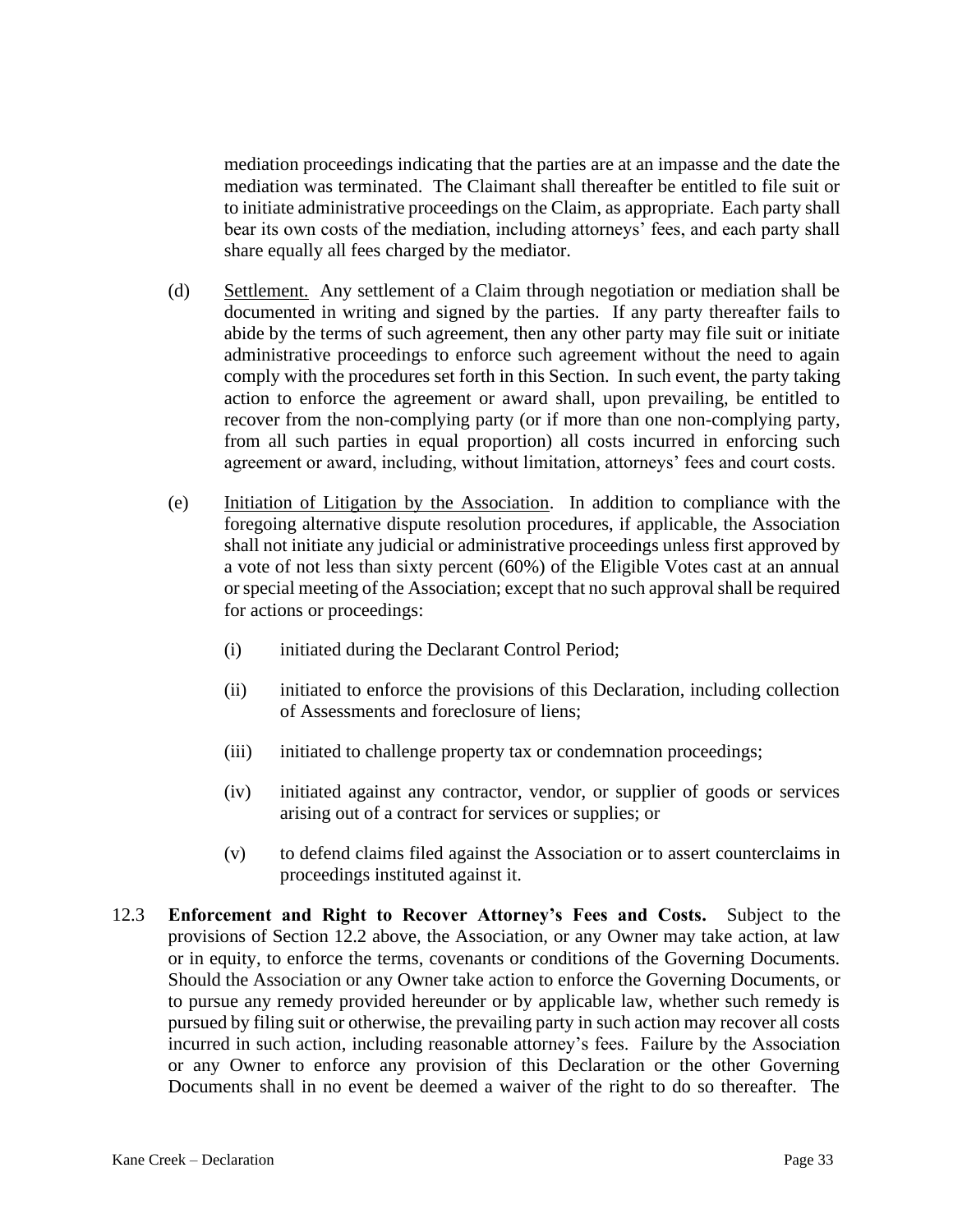provisions of this Section shall be in addition to and not in limitation of any rights or remedies provided in any other Section of this Declaration.

### 12.4 **Self Help Rights of Association.**

- (a) If an Owner fails properly to perform such Owner's maintenance responsibilities or otherwise fails to comply with any provision of this Declaration, the Association may perform the required maintenance or perform the obligation or otherwise take steps to abate the violation and assess its costs against the Unit and the Owner as an Individual Assessment. Except in an emergency situation, the Association shall provide the Owner reasonable notice and an opportunity to cure the problem prior to taking such enforcement action.
- (b) If an emergency exists in which failure to act could endanger life or property, the Association may without prior notice to an Owner enter onto or into a Unit and take such action as may be necessary to abate the emergency. If the emergency was caused by or attributable to the negligence or misconduct of the Owner, the costs incurred by the Association in correcting the emergency shall be assessed to the Owner as an Individual Assessment.
- (c) The Association may cause to be towed any vehicle which is in violation of parking or other restrictions contained in the Governing Documents, and the owner of the vehicle will be responsible for the towing costs and the costs of any storage of the vehicle after towing.

#### 12.5 **Fines.**

- (a) The Board may assess fines against an Owner, in accordance with this Section 12.5, for a violation of the Governing Documents by the Owner or its tenants or Guests.
- (b) If an Owner, Resident, or Guest commits a material violation of the Governing Documents other than a failure to pay an Assessment, then, prior to disciplinary action resulting from such violation, the Board shall provide to the Owner of the applicable Unit written notice (a "Violation Notice") (i) describing the violation and identifying the provision of the Governing Documents violated; (ii) stating that the Board will assess a fine or fines against the Owner if a continuing violation is not cured or if the Owner or its tenants or Guests commit violations of the same provision within one year after the date of the Violation Notice; and (iii) if the violation is a continuing violation, stating a time by which the Owner shall cure the violation, which time shall be not less than 48 hours after the date on which the Violation Notice is given to the Owner.
- (c) The Board may assess a fine against an Owner if (i) within one year after the day on which the Board gives an Owner a Violation Notice, the Owner commits another violation of the same rule or provision identified in the Violation Notice, or for a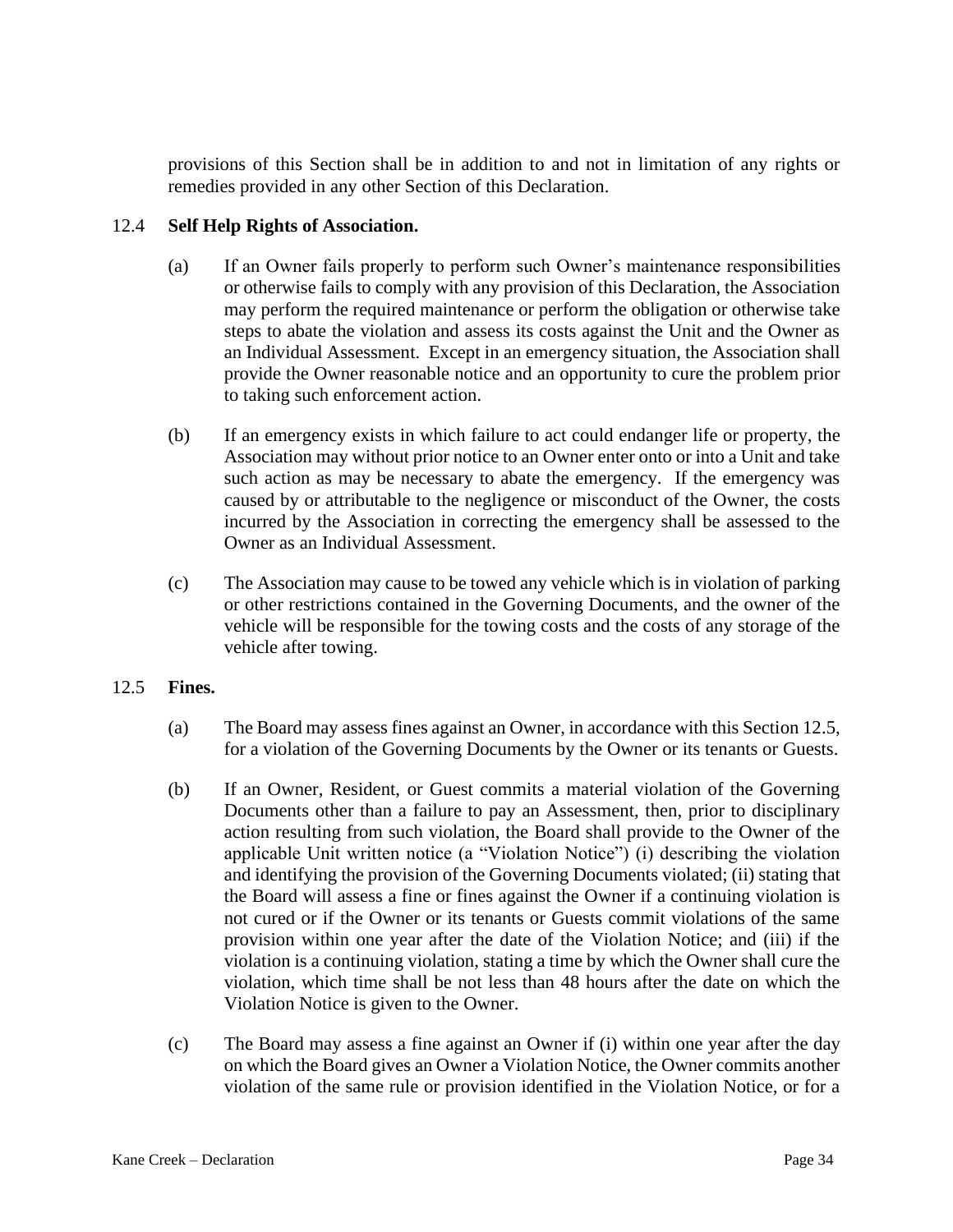continuing violation, the Owner does not cure the violation within the time period that is stated in the Violation Notice.

- (d) After the Board assesses a fine against an Owner under this Section 12.5, the Board may, without further warning and with no right to another hearing, assess an additional fine against the Owner each time the Owner or its tenants or Guests commit a violation of the same rule or provision within one year after the day on which the Board assesses a fine for a violation of the same rule or provision; or allows a violation to continue for ten days or longer after the day on which the Board assesses the fine.
- (e) A fine assessed under this Section 12.5 shall be in the amount provided for in the Rules and Regulations, not to exceed the amount allowed by any applicable law and shall constitute an Individual Assessment against the Owner.
- 12.6 **Suspension of Use Rights.** The Board may suspend the voting rights of an Owner who is in violation of any provision of the Governing Documents, and/or suspend the rights of an Owner who is in violation of any provision of the Governing Documents for that Owner and its tenants or Guests to use any recreational portions of the Common Elements; provided, however, that the right of an Owner or its tenants or Guests to access such Owner's Unit shall not be suspended or denied.

#### 12.7 **Notice and Hearing.**

- (a) An Owner who is assessed a fine may request an informal hearing before the Board to dispute the disciplinary action within thirty days after the day on which the Owner receives notice of the disciplinary action. If a hearing is requested within the time period provided for herein, then a hearing shall be scheduled by the Board and conducted in compliance with procedures included in the Rules and Regulations and with any applicable law.
- (b) The determination of the Board of Directors after a hearing held in accordance with this Section 12.7 shall be final, subject to any rights of appeal provided under applicable law.
- (c) Nothing herein shall be construed to prevent the Board of Directors from exercising the self-help rights of the Association under Section 12.4 above, and no hearing shall be required in connection with the exercise of such rights.

# 12.8 **Declarant's Rights.**

(a) All of the rights of Declarant under this Declaration may be assigned or transferred either by operation of law or through a voluntary conveyance, transfer or assignment. All references in this Declaration to Declarant shall include any successor to Declarant, either by operation of law or through specific assignments of rights under the Declaration.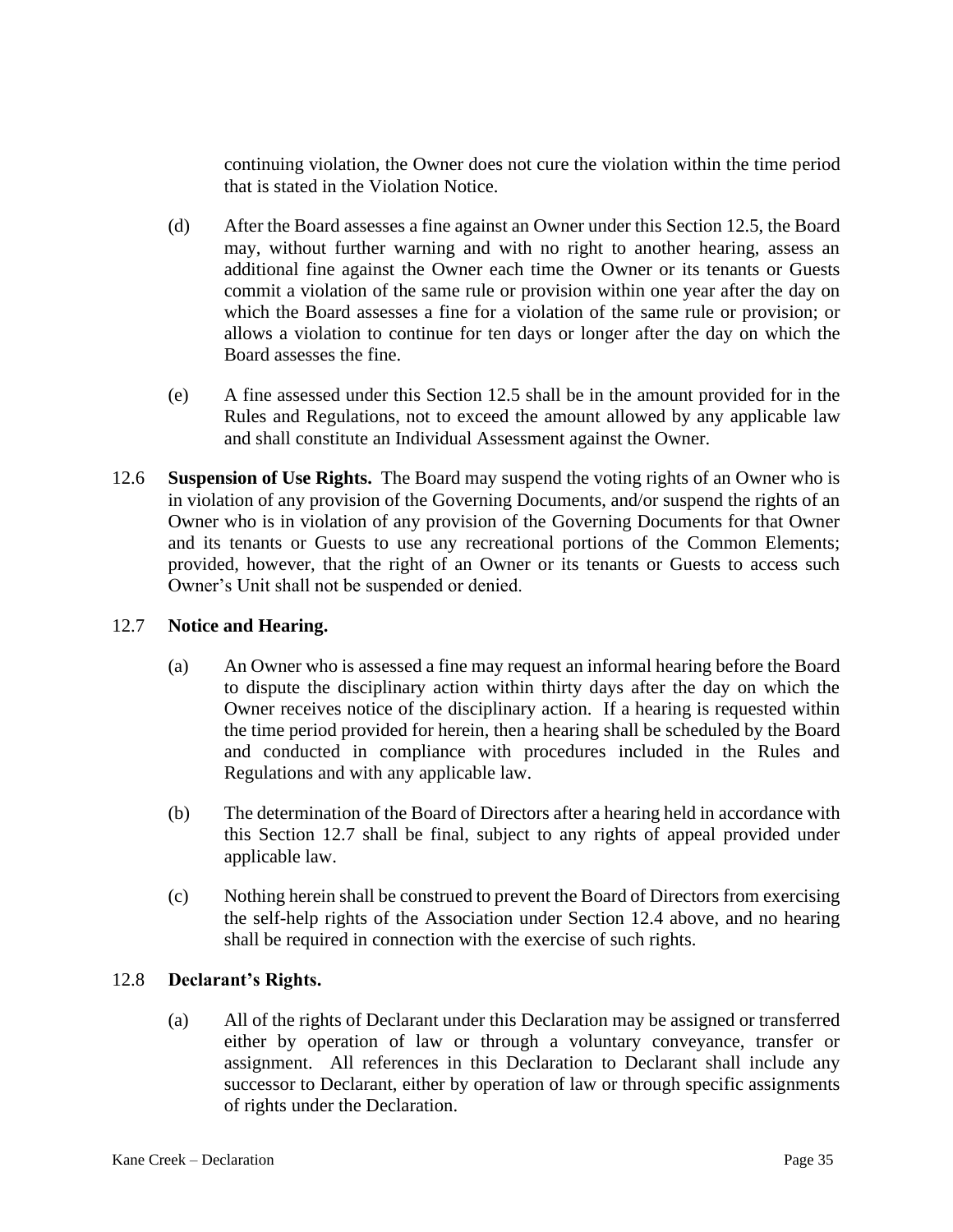- (b) Anything in this Declaration to the contrary notwithstanding, during the Declarant Control Period:
	- (i) Declarant reserves the unilateral right to amend all or any part of this Declaration to such extent and with such language as may be requested by any federally chartered lending institution as a condition precedent to lending funds upon the security of any Condominium Unit or any portions thereof. Recordation of such an amendment shall be deemed conclusive proof of the institution's request for such an amendment, and such amendment, when recorded, shall be binding upon all of the Property and all persons having an interest therein.
	- (ii) This Declaration may be amended or terminated only with the written approval of the Declarant. The Declarant may unilaterally amend or terminate this Declaration prior to the closing of a sale by Declarant of any Unit.

#### 12.9 **Initial Development and Construction.**

(a) As used in this Section, the following terms shall have the meanings given them below:

"Contractor" shall mean any contractor licensed in the State of Utah that furnished labor, materials, or equipment for the Initial Construction pursuant to a contract with the Declarant.

"Design Professional" shall mean any architect, engineer, or surveyor licensed in the State of Utah that performed professional services for the Initial Construction pursuant to a contract with the Declarant.

"Initial Construction" shall mean the design and construction of the Improvements, including all services, labor, materials, and equipment furnished for the improvement thereof, that achieved Substantial Completion within six (6) years of date of the recording of this Declaration.

"Substantial Completion" shall mean the stage in the progress of the Initial Construction when the Initial Construction or designated portion thereof is sufficiently complete so that it can be put to its intended use.

(b) In all claims and causes of action by the Association, whether in contract, tort, or otherwise arising out of or related to the Initial Construction, against Declarant, a Design Professional, a Contractor, any consultants of a Design Professional, or any subcontractors of a Contractor, the Association shall attach as an exhibit to its first Complaint filed with a court of competent jurisdiction an affidavit of a third-party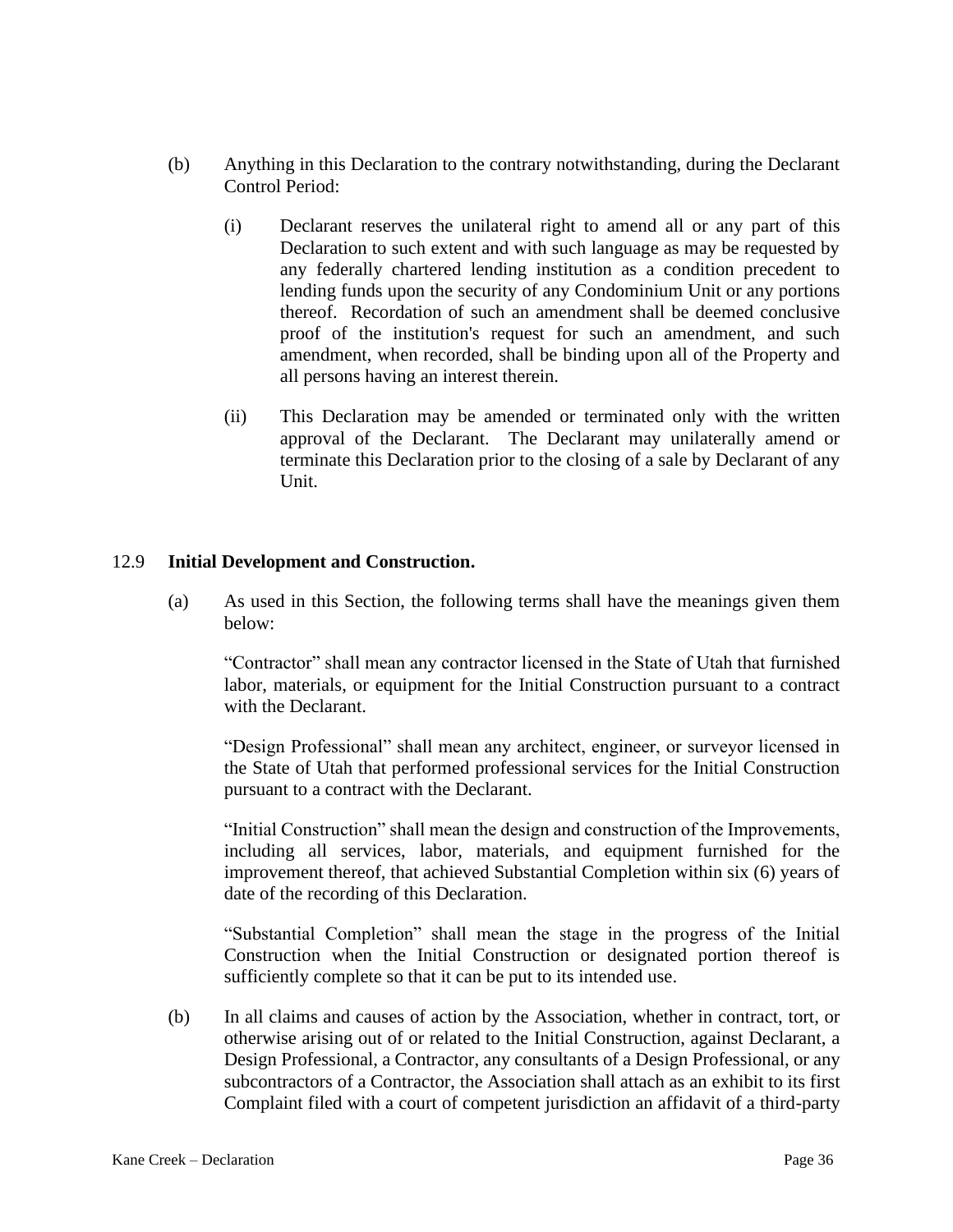licensed in the State of Utah in the same profession, area of practice, or construction trade as each defendant and who is competent to testify. Each affidavit shall set forth specifically a professional opinion as to each act, error, or omission alleged in the Complaint against the respective defendant that caused the Association's alleged damages and the factual basis for each such opinion. The Association's failure to file the affidavit in accordance with this Section 12.9 shall result in dismissal with prejudice of any claim described in this Section 12.9 against the particular defendant for which such affidavit is required and an award of reasonable attorney fees and expenses incurred by the particular defendant, its insurer, or any other person or entity on behalf of that defendant in defending against the allegations of the Complaint.

- (c) The Association shall commence all claims and causes of action, whether in contract, tort, or otherwise arising out of or related to the Initial Construction, against Declarant, a Design Professional, a Contractor, any design consultants of a Design Professional, or any subcontractors of a Contractor not more than four (4) years after the respective date of Substantial Completion of each portion of the Initial Construction for which the claim or cause of action is made. The Association waives all claims and causes of action not commenced in accordance with this section.
- (d) During the four (4) years following the date of Substantial Completion of the Initial Construction, the Association shall schedule an annual walkthrough of all Common Elements with the Association's maintenance personnel and a representative of Declarant for the purpose of identifying items potentially in need of repair or maintenance within the next year. The Association shall give at least thirty (30) days prior written notice of the date and time of the walkthrough to Declarant, which time and date shall be during normal business hours. The Association shall conduct each walkthrough and keep a record of the items identified regardless of any lack of participation by Declarant.
- (e) As an express condition precedent to the Association bringing any claim or cause of action, whether in contract, tort, or otherwise arising out of or related to the Initial Construction, against Declarant, a Design Professional, Contractor, any consultants of a Design Professional, or any subcontractors of a Contractor, the Association shall give written notice by United States Postal Service certified mail, return receipt requested, of an alleged defect in the Initial Construction to Declarant, all Design Professionals, and all Contractors within thirty (30) days of first discovering the alleged defect, and Declarant and each Design Professional and Contractor shall then have ninety (90) days from the mailing date of the last written notice to any of them to cure such alleged defect. The Association's failure to provide notice shall result in dismissal with prejudice of any claim and an award of reasonable attorney fees and expenses incurred by any defendant, its insurer, or any other person or entity on behalf of that defendant in defending against the alleged defect.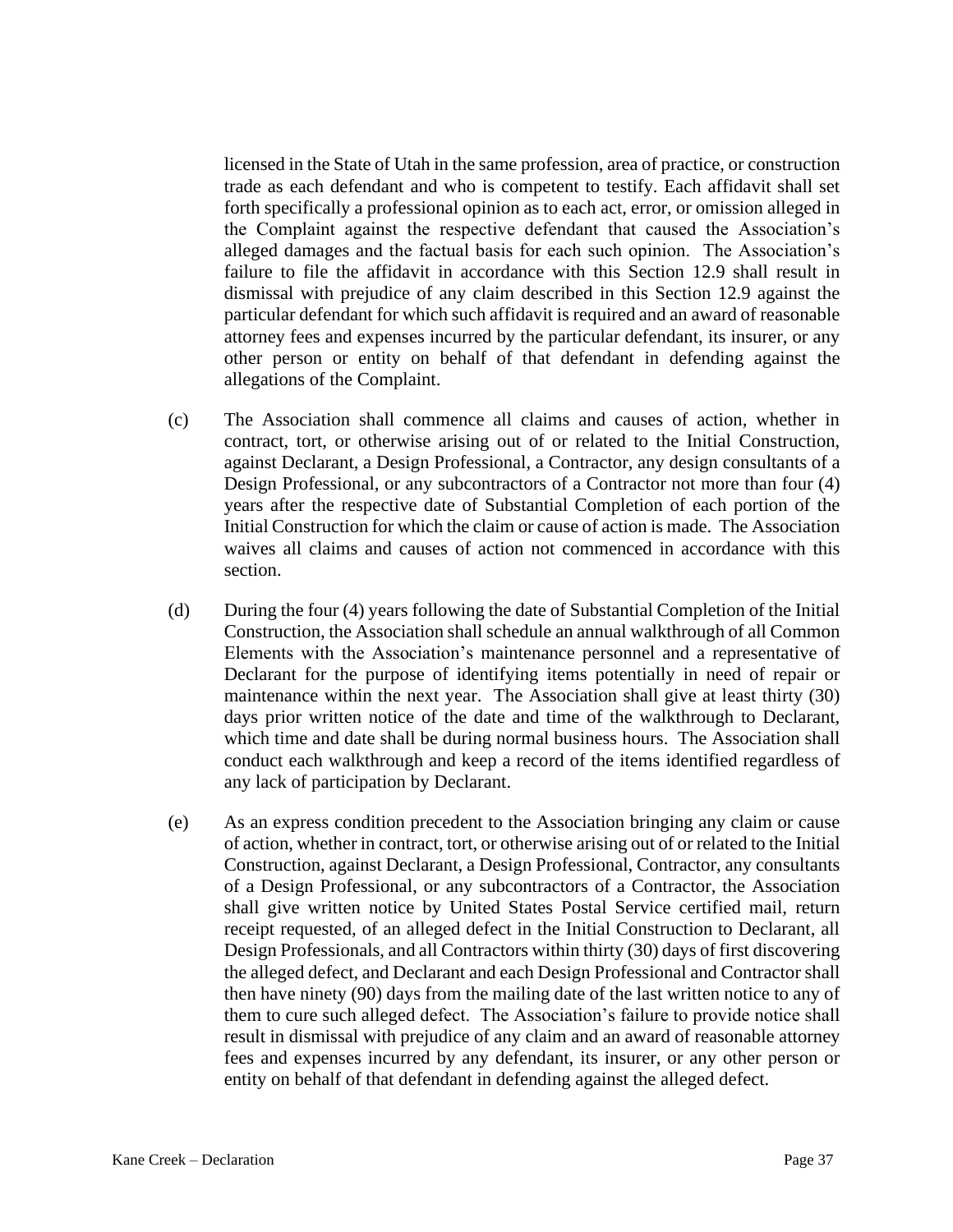- (f) To the extent damages are covered by insurance, the Association waives all rights against Declarant, any Design Professional, Contractor, any consultants of a Design Professional, and any subcontractors of a Contractor for damages, except such rights as the Association may have to the proceeds of such insurance.
- (g) The Association waives any claim or cause of action for consequential damages arising out of or relating to the Initial Construction, against Declarant, any Design Professional, Contractor, any consultants of a Design Professional, and any subcontractors of a Contractor.
- (h) A vote in favor of at least 75% of the voting members of the Association is an express condition precedent to the Association bringing any claim or cause of action, whether in contract, tort, or otherwise arising out of or related to the Initial Construction, against Declarant, any Design Professional, Contractor, any consultants of a Design Professional, or any subcontractors of a Contractor.

#### **ARTICLE XIII MISCELLANEOUS.**

- 13.1 **Amendment**. This Declaration and/or the Plat may be amended only by a vote of at least sixty-seven percent (67%) of the Total Votes and, if required pursuant to this Declaration, the consent of the required percentage of Eligible Mortgagees. Any amendments so authorized shall be accomplished through the recordation of an instrument executed by the Board of Directors. In such instrument the Board of Directors shall certify that the required vote for amendment has occurred, and, if approval of a specified percentage of Eligible Mortgagees is required for such amendment, that such approval has been obtained.
- 13.2 **Sale of Property**. The Owners may, by an affirmative vote of a Super Majority (75%) of the Owners, at a meeting of Owners duly called for such purpose, elect to sell or otherwise dispose of the Property. Such action shall be binding upon all Owners, and it shall thereupon become the duty of every Owner to execute and deliver such instruments and to perform all acts as in manner and form may be necessary to effect the sale. Notwithstanding the foregoing, sale of the Property in the event of damage, destruction, or condemnation shall be governed by the provisions of Section 10.4 above.
- 13.3 **Declarant's Right to Amend.** Notwithstanding anything to the contrary herein, the Declarant reserves the right to amend this Declaration without the consent of any other Owners or any Eligible Mortgagee during the Declarant Control Period (i) if such amendment is necessary to bring this Declaration into compliance with any rule, regulation or requirement of the Federal Housing Administration, the Federal National Mortgage Association, the Federal Home Loan Mortgage Corporation or any similar federal agency, or any local government having jurisdiction over the Project, or (ii) to make corrective changes.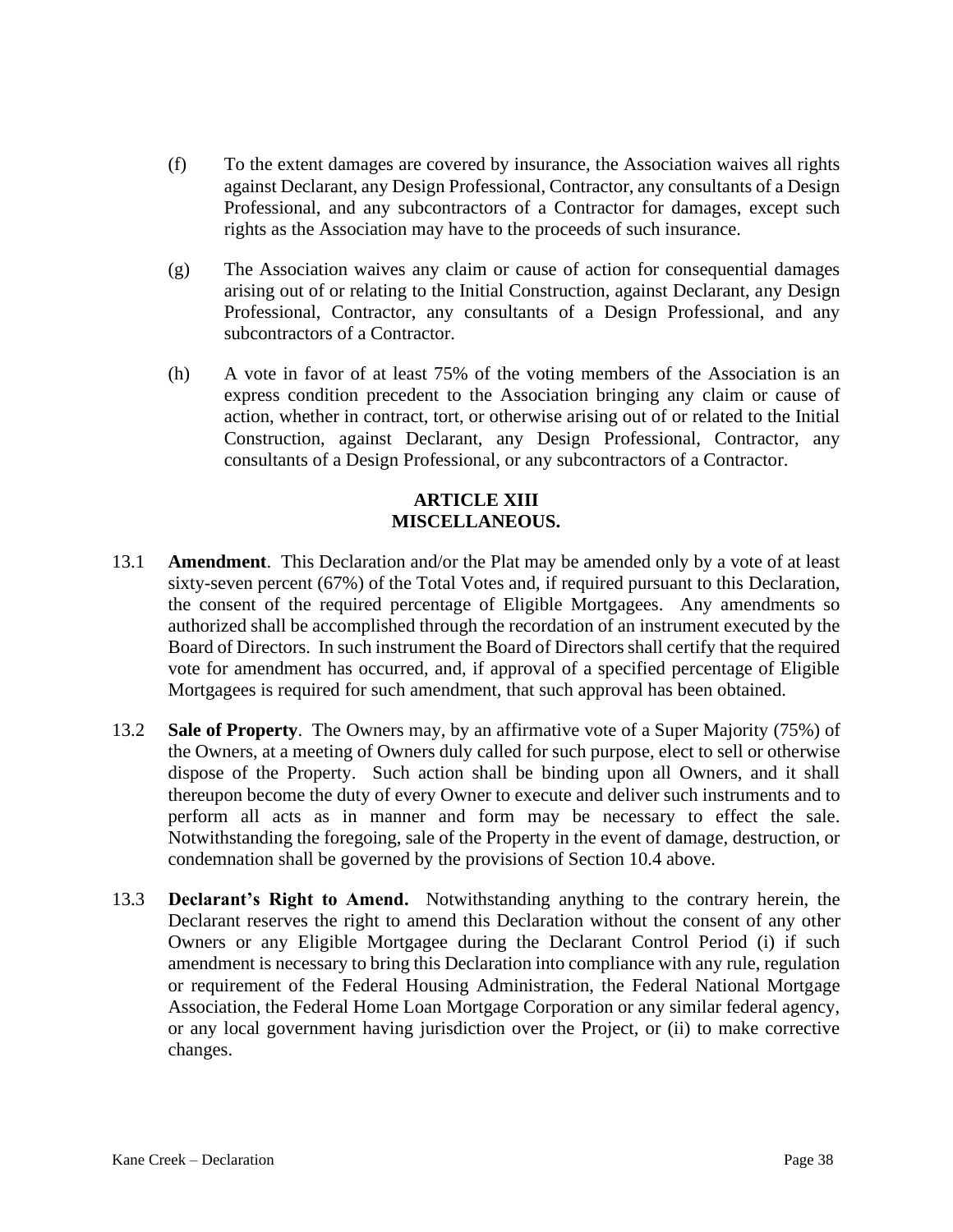- 13.4 **Limitation on Improvements by Association.** During the Declarant Control Period, neither the Association nor any Owner shall, without the written consent of Declarant, make any improvement to or alteration in any of the Common Elements created or constructed by Declarant, other than such repairs, replacements, or similar matters as may be necessary to properly maintain the Common Area as originally created or constructed by Declarant.
- 13.5 **Declarant's Rights Assignable.** All of the rights of Declarant under this Declaration may be assigned or transferred either by operation of law or through a voluntary conveyance, transfer or assignment. Any Mortgage covering all Units in the Project then owned by Declarant shall, at any given point in time and whether or not such Mortgage does so by its terms, automatically cover, encumber, and include all of the then unexercised or then unused rights, powers, authority, privileges, protection and controls which are accorded to Declarant (in its capacity as Declarant) herein.
- 13.6 **Transfer of Management.** Anything to the contrary notwithstanding, Declarant may at any time elect to relinquish its reserved right to select the Board of Directors and transfer management of the Project to the Association. If and when Declarant elects to do so, Declarant shall send written notification to each Owner of the effective date of the transfer (the "Transition Date") at least forty-five (45) days prior thereto. Thereupon, the Owners shall call a meeting to elect the members of their own Board of Directors to take office as of the Transition Date. Declarant covenants to cooperate with the Owners in effecting an orderly transition of management.
- 13.7 **Certain Provisions Applicable to Declarant.** Notwithstanding any other provision herein contained, the following provisions shall be deemed to be in full force and effect, none of which shall be construed so as to relieve the Declarant from any obligation of an Owner to pay Assessments, except as herein otherwise provided, as to each Unit owned by Declarant in accordance with the Declaration.
	- (a) Declarant specifically disclaims any intent to have made any warranty or representation in connection with the Project or the Declaration except as specifically set forth herein or in any agreement for sale of a Unit, and no person shall rely upon any warranty or representation not so specifically made therein.
	- (b) No amendment may be made to the Declaration without the vote and approval of 80% of the Owners during the Declarant Control Period.
- 13.8 **Interpretation.** The captions which precede the Articles and Sections of the Governing Documents are for convenience only and shall in no way affect the manner in which any provision hereof is construed. Whenever the context so requires, the singular shall include the plural, the plural shall include the singular, the whole shall include any part thereof, and any gender shall include both other genders. The unenforceability or invalidity of any portion of the Governing Documents shall not affect the validity or enforceability of the remainder hereof.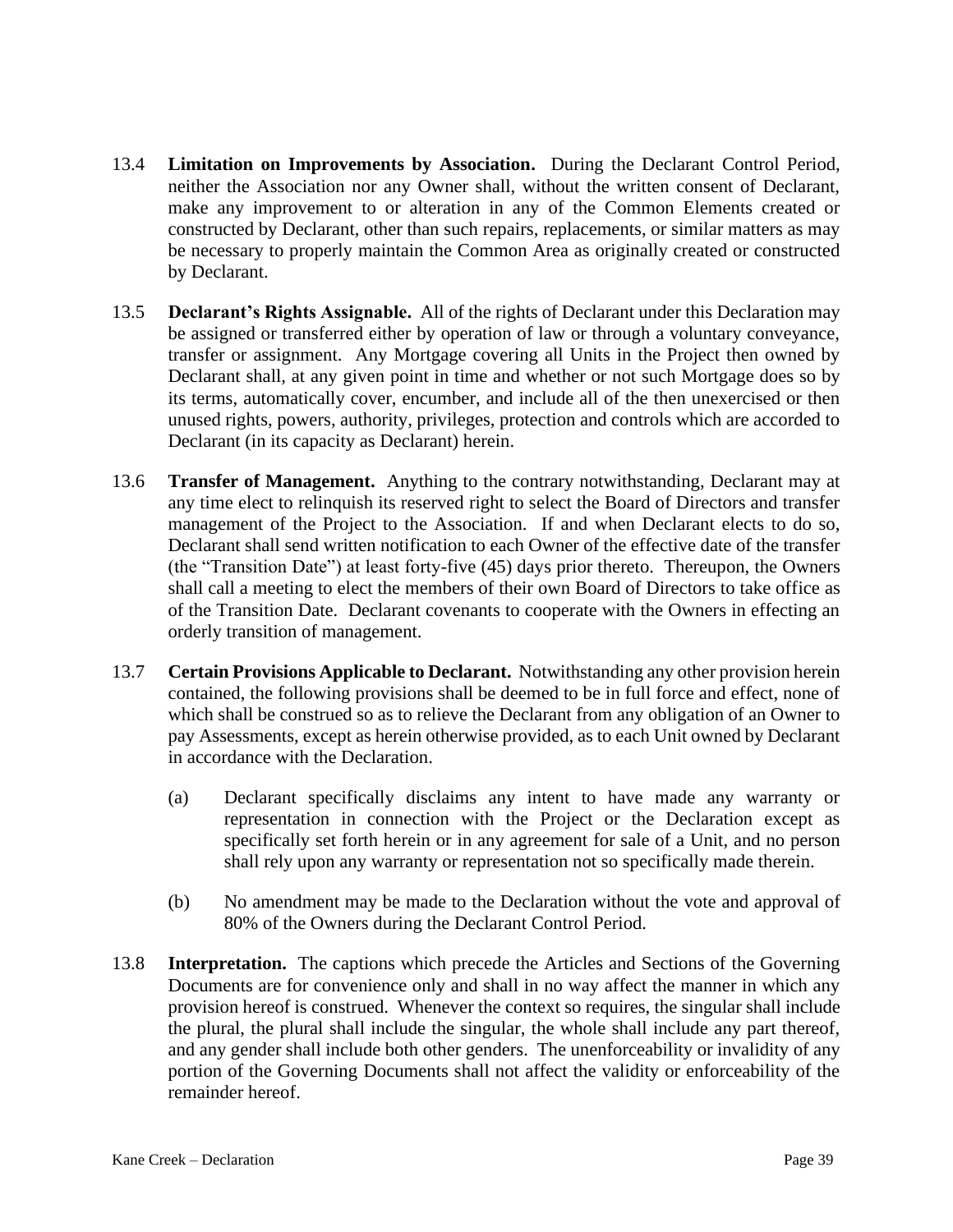- 13.9 **Covenants to Run with Land.** Unless terminated as provided herein, this Declaration and all the provisions hereof shall constitute covenants to run with the land or equitable servitudes, as the case may be, and shall be binding upon and shall inure to the benefit of the Association, all other signatories hereto, all parties who hereafter acquire any interest in a Unit, and their respective grantees, transferees, heirs, devisees, personal representatives, successors, and assigns. All Owners, Residents, and Guests shall comply with, and all interests in all Units shall be subject to, the terms of the Governing Documents and the provisions of any rules, regulations, agreements, instruments, supplements, amendments, and determinations contemplated by this Declaration. By acquiring any interest in a Unit, the party acquiring such interest consents to, and agrees to be bound by, every provision of the Governing Documents.
- 13.10 **Security**. The Association may, but shall not be obligated to, maintain or support any systems, programs or activities within the Project designed to make the Project safer than it otherwise might be. Neither the Association nor the Board of Directors shall in any way be considered insurers or guarantors of security within the Project, nor shall they be held liable for any loss or damage by reason of failure to provide adequate security or ineffectiveness of security measures undertaken. All Owners, Residents, and Guests, where applicable, acknowledge by taking occupancy of a Unit or entering the Project that neither the Association nor the Board of Directors represents or warrants that any security measures undertaken will ensure their safety, and further acknowledge that neither the Association nor the Board of Directors are insurers or guarantors of their safety, and they hereby expressly assume all risks for loss or damage to their person or property, and they further acknowledge that neither the Association nor the Board of Directors has made any representations or warranties, nor has such Owner, Resident, or Guest relied upon any representations or warranties, expressed or implied, regarding security in the Project.
- 13.11 **Effective Date.** This Declaration, any amendment or supplement hereto, and any amendment or supplement to the Plat shall take effect upon its being recorded in the office of the County Recorder of Grand County, Utah.

*[Signature Page Follows]*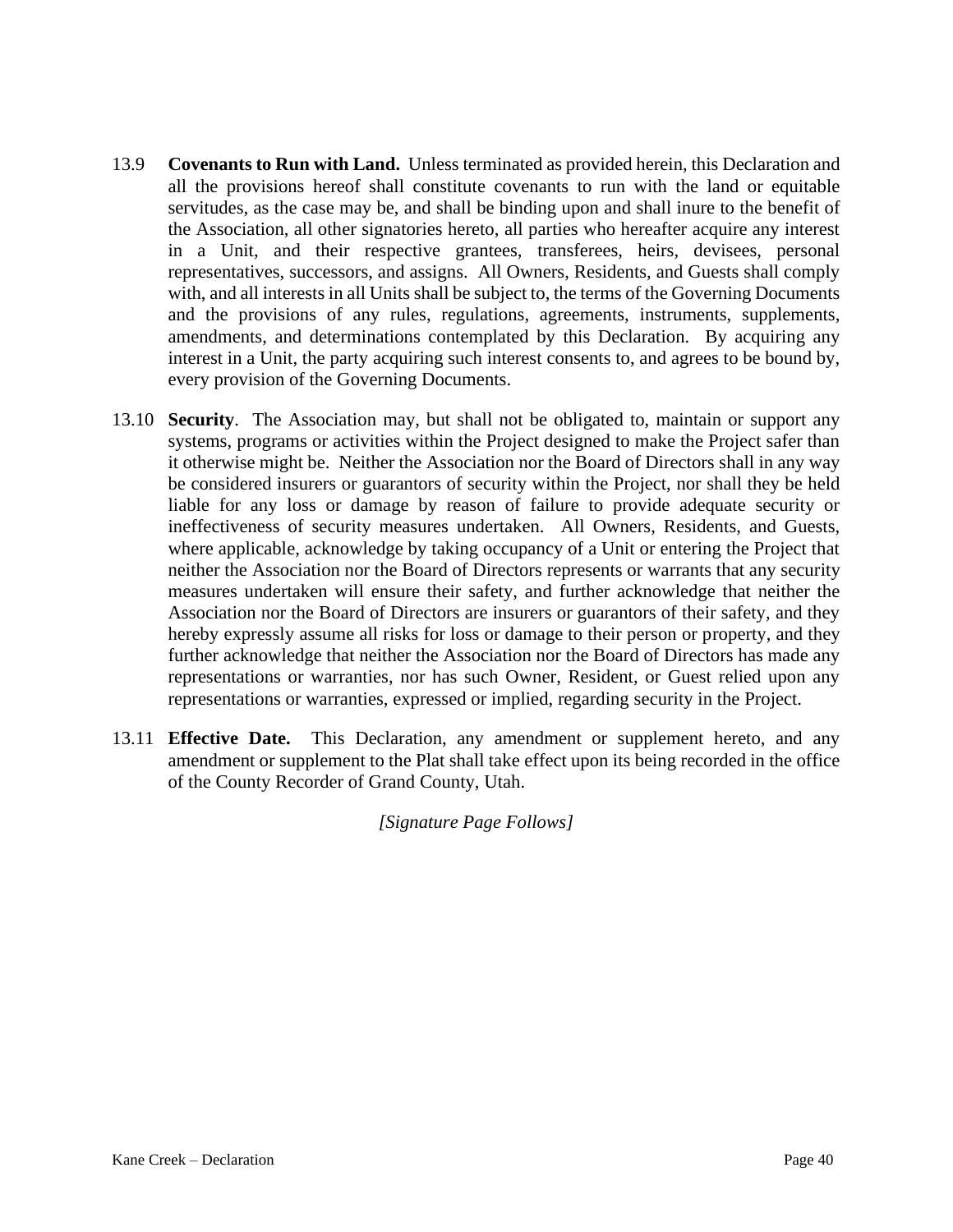EXECUTED as of the day and year indicated in the Notary acknowledgment below. .

# **DECLARANT:**

KANE DEVCO, LLC, a Utah limited liability company

By

 Name: Title:

| STATE OF UTAH |     |
|---------------|-----|
|               | *SS |
| COUNTY OF     |     |

The foregoing instrument was acknowledged before me this \_\_\_\_\_ day of \_\_\_\_\_\_ , 2021, by \_\_\_\_\_\_\_\_\_\_\_\_\_\_\_\_\_\_\_\_\_\_\_\_\_\_, \_\_\_\_\_\_\_\_\_\_\_\_\_\_\_\_\_\_\_\_\_\_\_\_\_\_\_\_\_\_\_ of Kane Devco, LLC, a Utah limited liability company.

Notary Public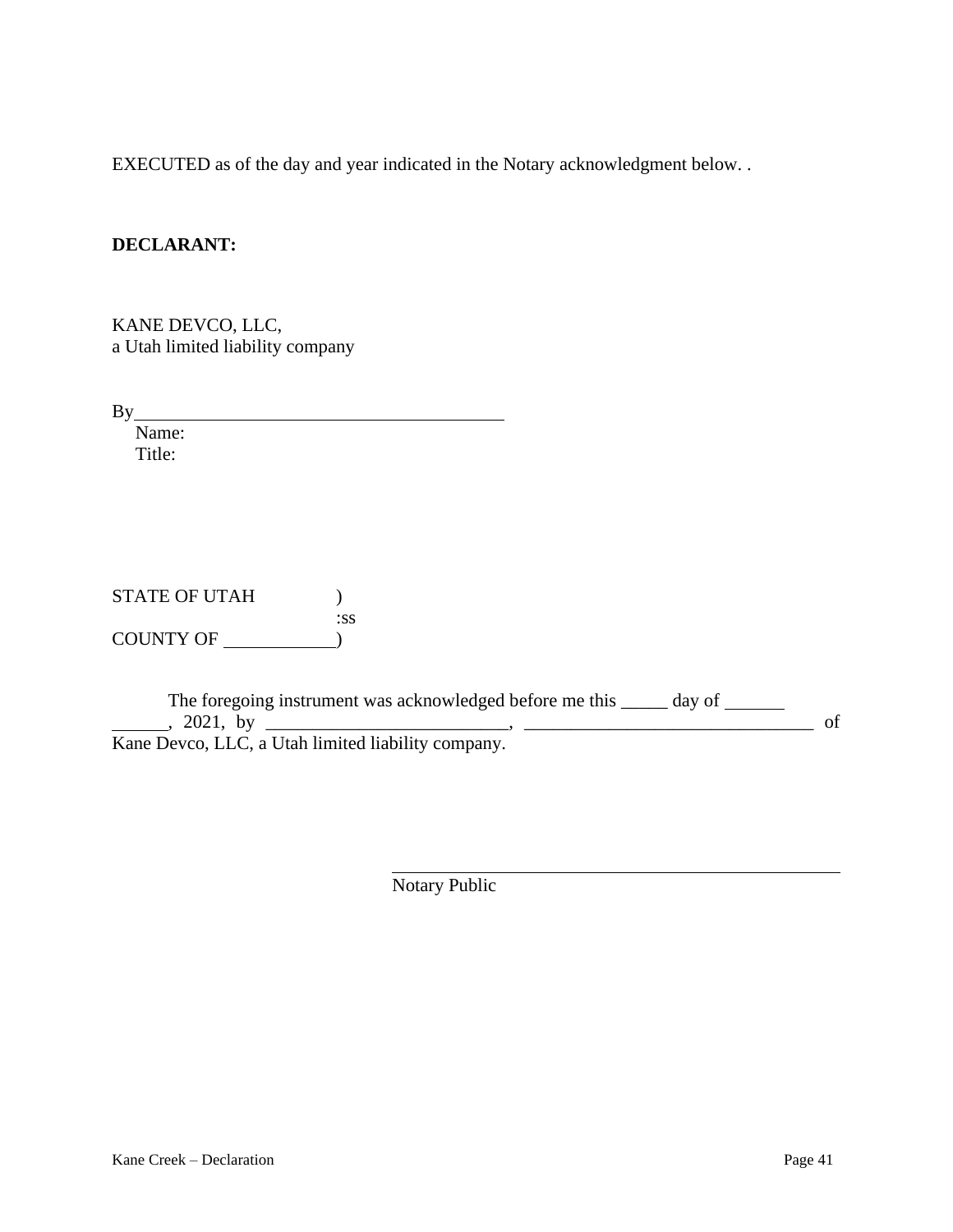# **EXHIBIT A to Declaration of Covenants, Conditions, and Restrictions for Kane Creek Condominiums**

[Attach Project legal description]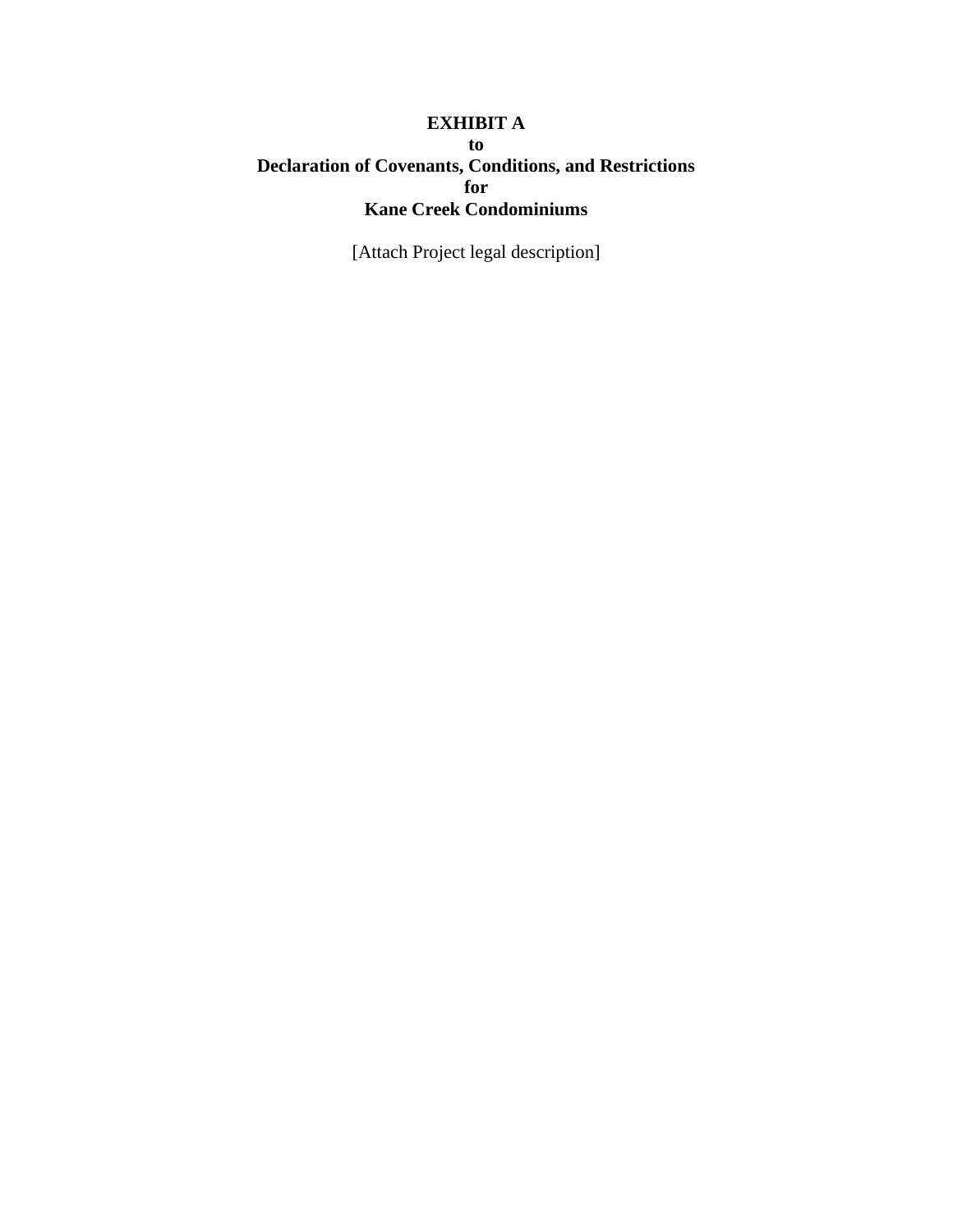# **EXHIBIT A-1 to Declaration of Covenants, Conditions, and Restrictions for Kane Creek Condominiums**

[Attach legal description of Expanable Land]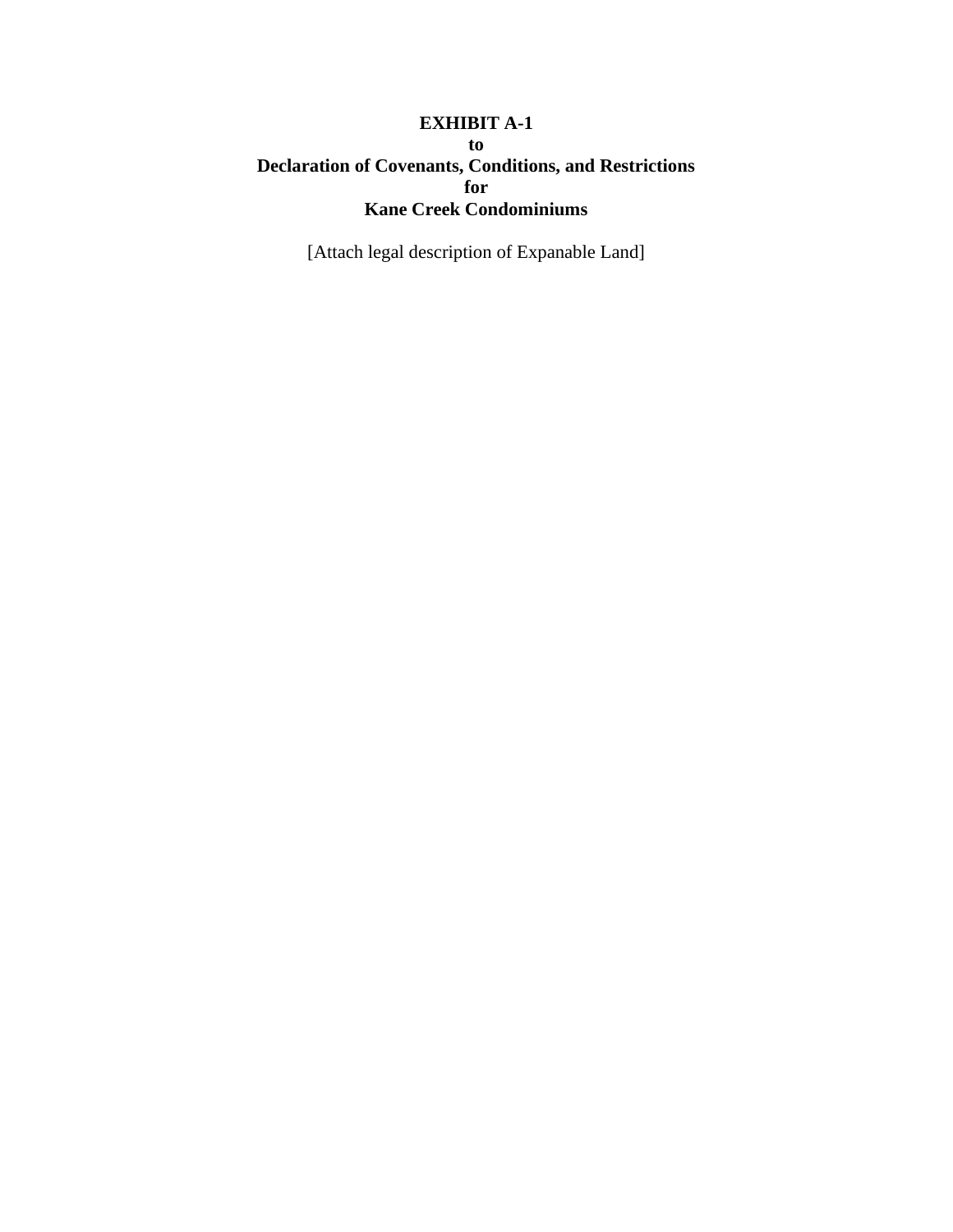# **EXHIBIT A-2 to Declaration of Covenants, Conditions, and Restrictions for Kane Creek Condominiums**

[Attach legal description of Convertible Land]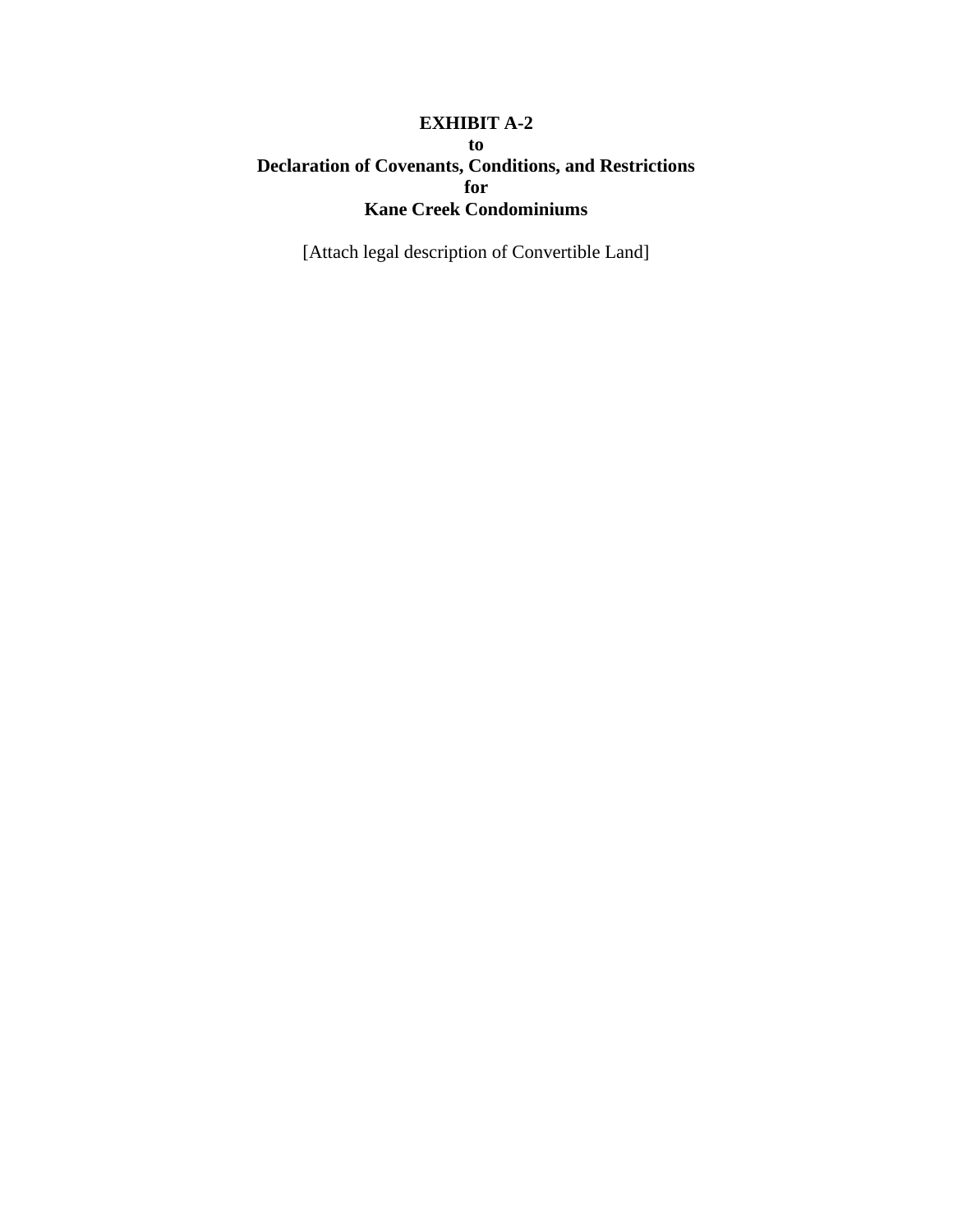# **EXHIBIT B to Declaration of Covenants, Conditions, and Restrictions for Kane Creek Condominiums**

[Attach Plat]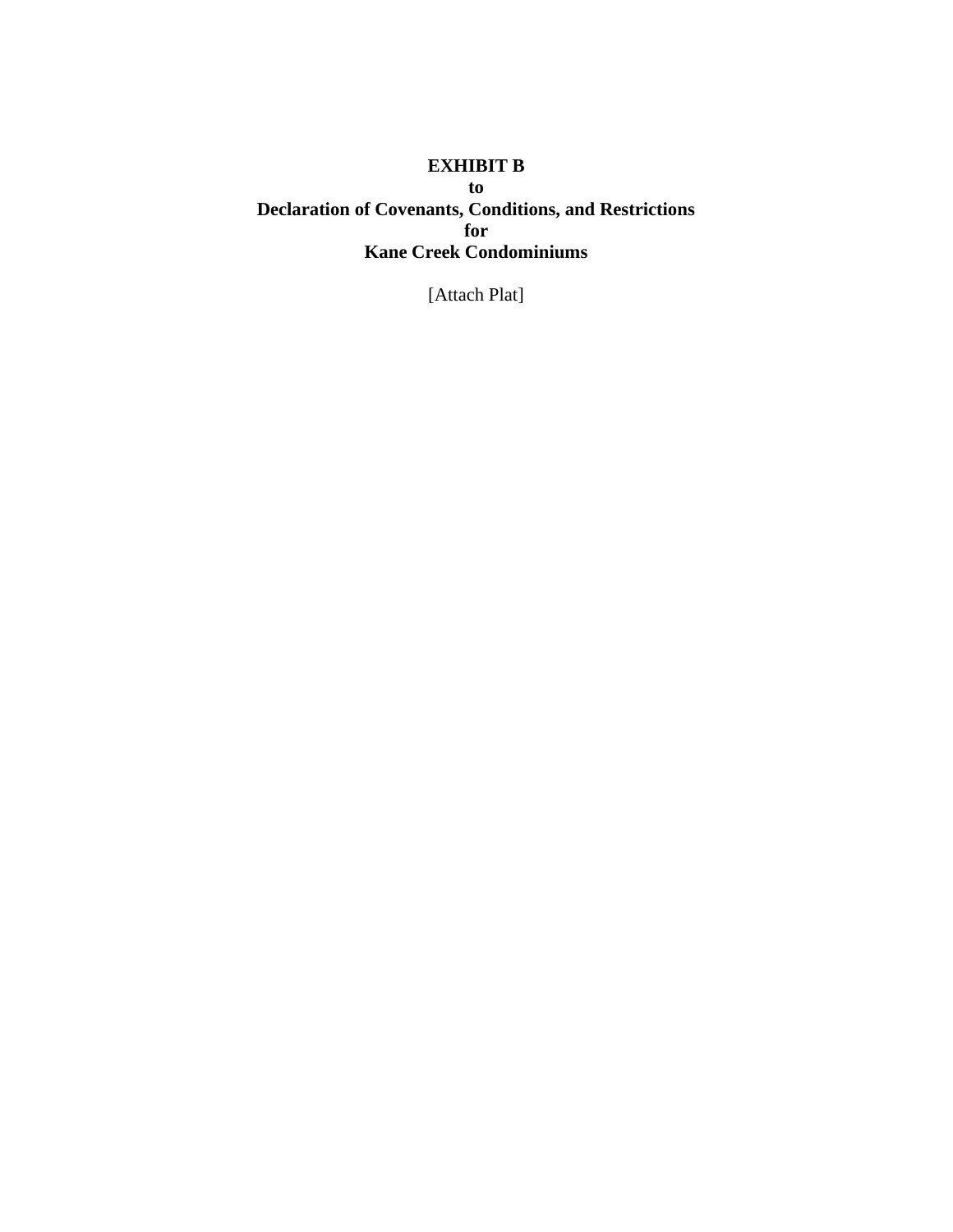#### **EXHIBIT C To Declaration of Covenants, Conditions, and Restrictions For Kane Creek Condominiums**

[Description of Undivided Interests and Voting Rights]

Each Unit possesses an equal Undivided Interest in the Common Areas and Facilities, which Undivided Interest shall be for all purposes, including voting. Each Unit shall have one (1) vote. The Total Votes in the Association shall be equal to the number of Units constructed in the Project.